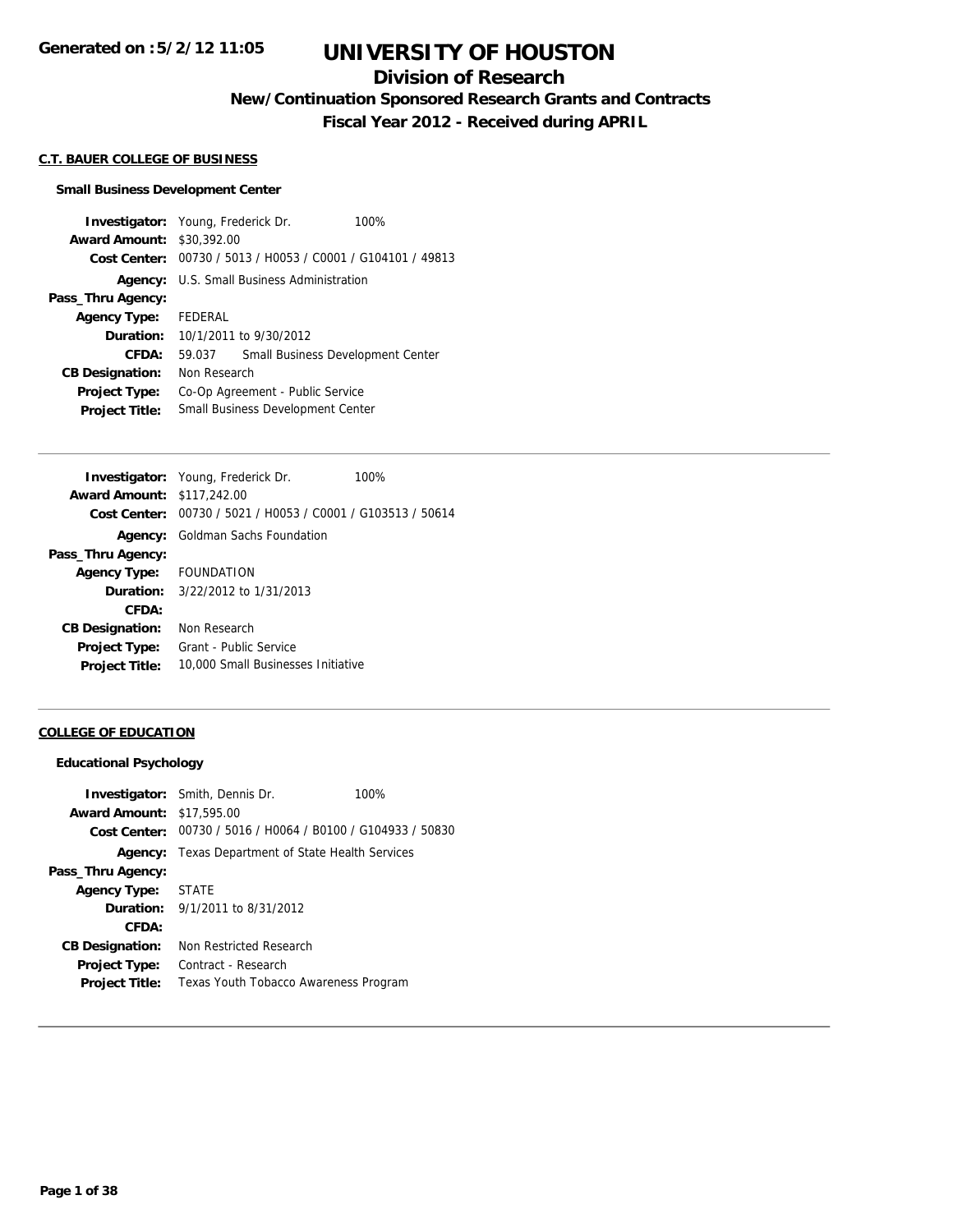# **Division of Research**

**New/Continuation Sponsored Research Grants and Contracts**

**Fiscal Year 2012 - Received during APRIL**

#### **COLLEGE OF LIBERAL ARTS AND SOCIAL SCIENCES**

### **Health and Human Performance**

|                                  | 100%<br><b>Investigator:</b> McFarlin, Brian Dr.            |                                                                                                            |
|----------------------------------|-------------------------------------------------------------|------------------------------------------------------------------------------------------------------------|
| <b>Award Amount: \$36,535.00</b> |                                                             |                                                                                                            |
|                                  | Cost Center: 00730 / 5022 / H0065 / B0001 / G104363 / 50336 |                                                                                                            |
|                                  | Agency: Under Armour                                        |                                                                                                            |
| Pass_Thru Agency:                |                                                             |                                                                                                            |
| <b>Agency Type:</b>              | PROFIT                                                      |                                                                                                            |
|                                  | <b>Duration:</b> $2/1/2012$ to $9/30/2012$                  |                                                                                                            |
| CFDA:                            |                                                             |                                                                                                            |
| <b>CB Designation:</b>           | <b>Restricted Research</b>                                  |                                                                                                            |
| Project Type:                    | Grant - Research                                            |                                                                                                            |
| <b>Project Title:</b>            | <b>Sustained Exercise Model</b>                             | The Effect of Different types of Under Armour Heat Shirts on Body Temperature and Heat Loss Potential in a |

### **Psychology**

| <b>Investigator:</b> Cirino, Paul Dr. |                            |                                                             | 10%                                                                        |
|---------------------------------------|----------------------------|-------------------------------------------------------------|----------------------------------------------------------------------------|
| <b>Award Amount: \$40.754.20</b>      |                            |                                                             |                                                                            |
|                                       |                            | Cost Center: 00730 / 5013 / H0288 / B0001 / G101915 / 48475 |                                                                            |
|                                       |                            | <b>Agency:</b> Institute of Educational Sciences            |                                                                            |
| Pass_Thru Agency:                     |                            |                                                             |                                                                            |
| <b>Agency Type:</b>                   | FEDERAL                    |                                                             |                                                                            |
|                                       |                            | <b>Duration:</b> 8/15/2011 to 8/14/2013                     |                                                                            |
| CFDA:                                 | 84.305                     |                                                             | National Institute on Student Achievement, Curriculum and Assessment       |
| <b>CB Designation:</b>                | <b>Restricted Research</b> |                                                             |                                                                            |
| Project Type:                         | Grant - Research           |                                                             |                                                                            |
| <b>Project Title:</b>                 |                            |                                                             | Arithmetical and Cognitive Antecedents and Concomitants of Algebraic Skill |
|                                       |                            |                                                             |                                                                            |

|                                  | <b>Investigator:</b> Tolar, Tammy Dr.            | 10%                                                                        |
|----------------------------------|--------------------------------------------------|----------------------------------------------------------------------------|
| <b>Award Amount: \$40.754.20</b> |                                                  |                                                                            |
|                                  |                                                  | <b>Cost Center:</b> $00730 / 5013 / 40288 / 80001 / 6101915 / 48475$       |
|                                  | <b>Agency:</b> Institute of Educational Sciences |                                                                            |
| Pass_Thru Agency:                |                                                  |                                                                            |
| <b>Agency Type:</b>              | FEDERAL                                          |                                                                            |
|                                  | <b>Duration:</b> 8/15/2011 to 8/14/2013          |                                                                            |
| CFDA:                            | 84.305                                           | National Institute on Student Achievement. Curriculum and Assessment       |
| <b>CB Designation:</b>           | <b>Restricted Research</b>                       |                                                                            |
| <b>Project Type:</b>             | Grant - Research                                 |                                                                            |
| <b>Project Title:</b>            |                                                  | Arithmetical and Cognitive Antecedents and Concomitants of Algebraic Skill |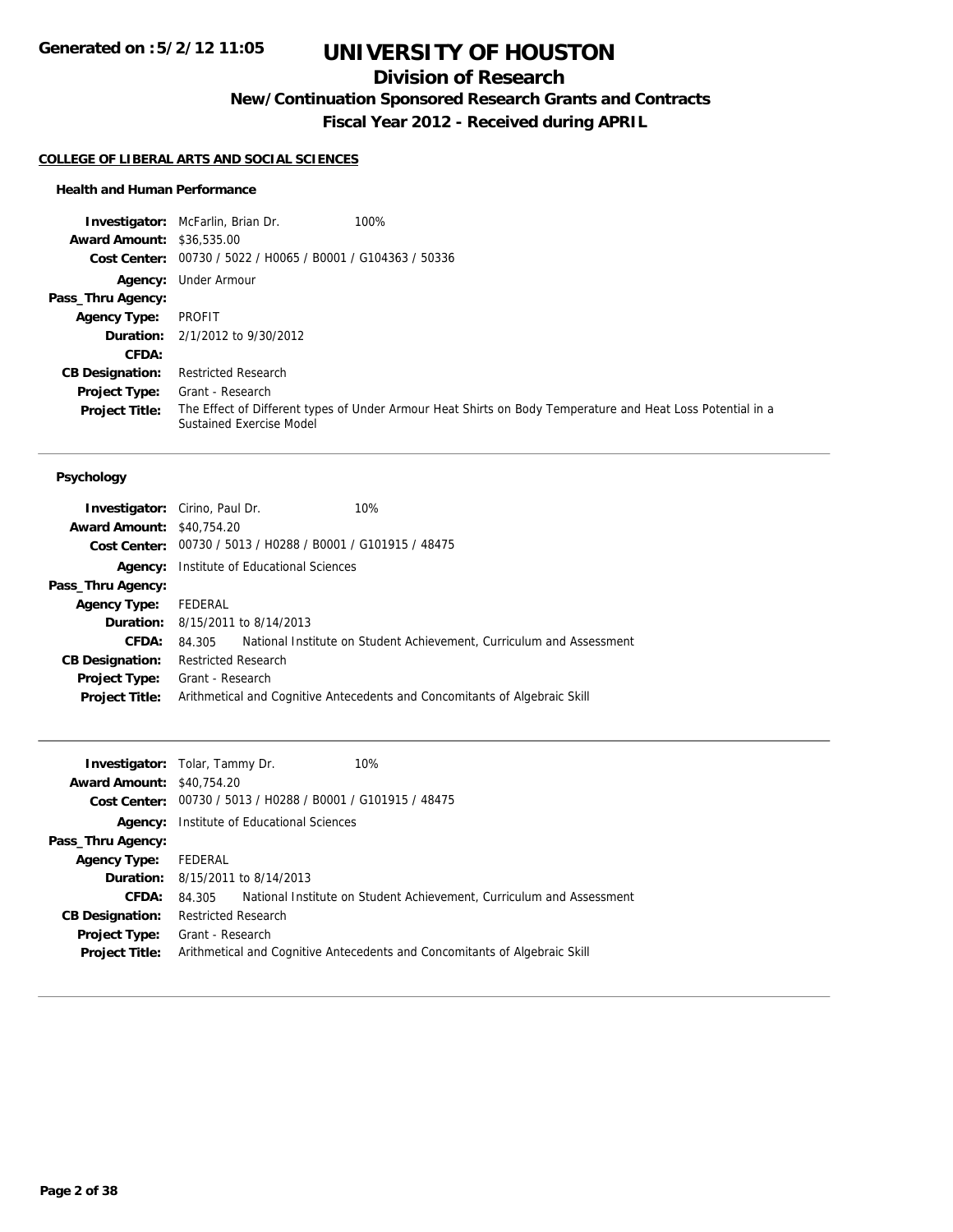# **Division of Research**

**New/Continuation Sponsored Research Grants and Contracts**

**Fiscal Year 2012 - Received during APRIL**

### **COLLEGE OF LIBERAL ARTS AND SOCIAL SCIENCES**

## **Psychology**

|                                  | <b>Investigator:</b> Norton, Peter Dr.                      | 90%                                                                       |
|----------------------------------|-------------------------------------------------------------|---------------------------------------------------------------------------|
| <b>Award Amount: \$54,600.30</b> |                                                             |                                                                           |
|                                  | Cost Center: 00730 / 5021 / H0125 / B0001 / G105190 / 50774 |                                                                           |
|                                  | Agency: M. D. Anderson Foundation                           |                                                                           |
| Pass_Thru Agency:                |                                                             |                                                                           |
| Agency Type: FOUNDATION          |                                                             |                                                                           |
|                                  | <b>Duration:</b> 1/3/2012 to 4/30/2014                      |                                                                           |
| CFDA:                            |                                                             |                                                                           |
| <b>CB Designation:</b>           | <b>Restricted Research</b>                                  |                                                                           |
| <b>Project Type:</b>             | Grant - Research                                            |                                                                           |
| <b>Project Title:</b>            |                                                             | Population Science Fellow MDACC Rotation, Chelsea Gilts Student Placement |

|                                 | <b>Investigator:</b> Sharp, Carla Dr.                                | 10%                                                                       |
|---------------------------------|----------------------------------------------------------------------|---------------------------------------------------------------------------|
| <b>Award Amount: \$6,066,70</b> |                                                                      |                                                                           |
|                                 | <b>Cost Center:</b> $00730 / 5021 / 10125 / 80001 / 6105190 / 50774$ |                                                                           |
|                                 | <b>Agency:</b> M. D. Anderson Foundation                             |                                                                           |
| Pass_Thru Agency:               |                                                                      |                                                                           |
| <b>Agency Type:</b>             | FOUNDATION                                                           |                                                                           |
|                                 | <b>Duration:</b> 1/3/2012 to 4/30/2014                               |                                                                           |
| CFDA:                           |                                                                      |                                                                           |
| <b>CB Designation:</b>          | <b>Restricted Research</b>                                           |                                                                           |
| Project Type:                   | Grant - Research                                                     |                                                                           |
| <b>Project Title:</b>           |                                                                      | Population Science Fellow MDACC Rotation, Chelsea Gilts Student Placement |
|                                 |                                                                      |                                                                           |

| <b>Investigator:</b> Fletcher, Jack Dr.<br>30%                                    |
|-----------------------------------------------------------------------------------|
| <b>Award Amount: \$12,054.60</b>                                                  |
| Cost Center: 00730 / 5013 / H0288 / B0001 / G101829 / 50853                       |
| George Washington University<br>Agency:                                           |
| <b>Pass_Thru Agency:</b> National Institute of Child Health and Human Development |
| FEDERAL                                                                           |
| <b>Duration:</b> $8/1/2011$ to $6/30/2012$                                        |
| Center for Research for Mothers and Children<br>93.865                            |
| <b>Restricted Research</b>                                                        |
| Grant - Research                                                                  |
| A Follow-up of Children Enrolled in the Management of Myelomeningocele Study      |
|                                                                                   |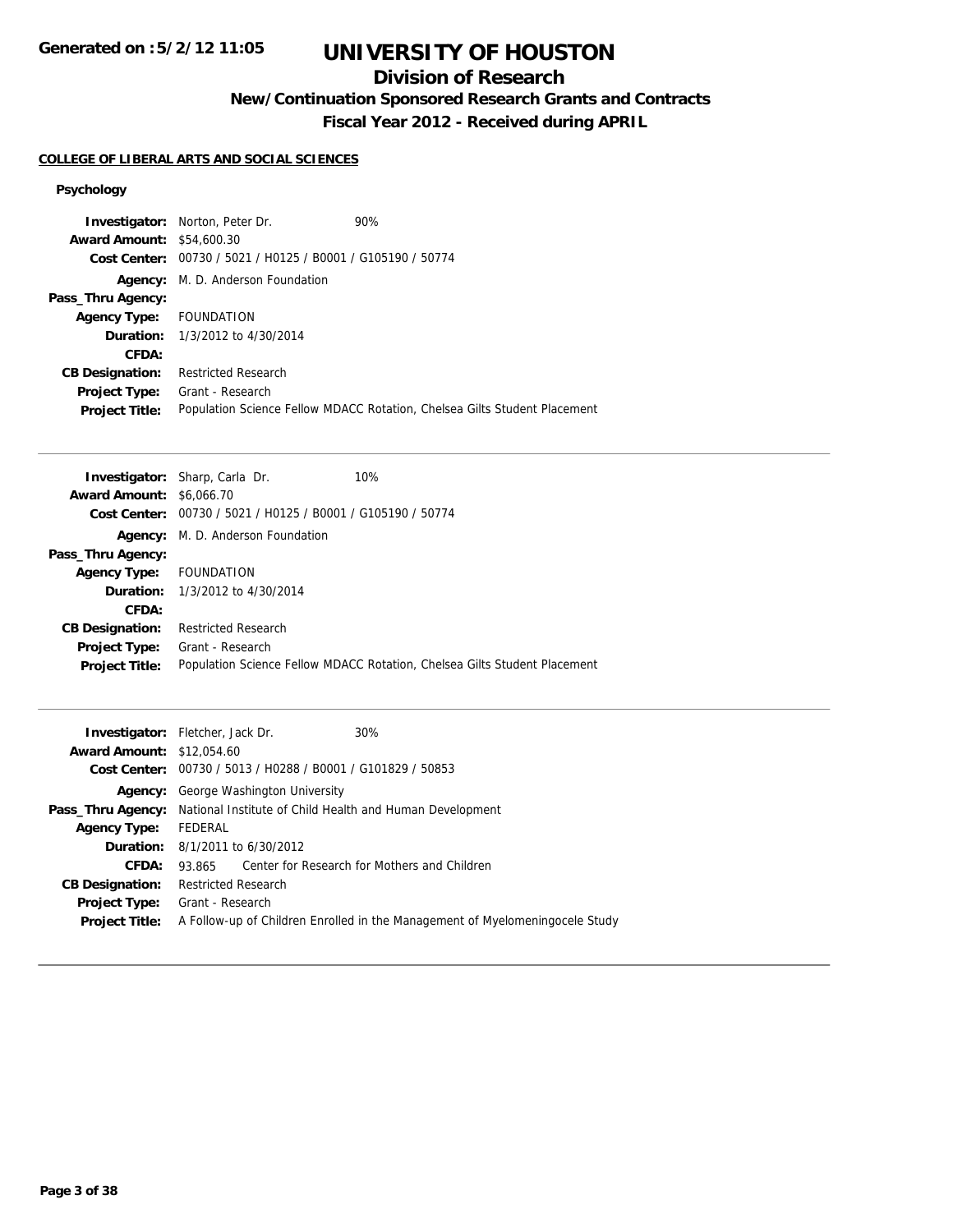# **Division of Research**

**New/Continuation Sponsored Research Grants and Contracts**

**Fiscal Year 2012 - Received during APRIL**

# **COLLEGE OF LIBERAL ARTS AND SOCIAL SCIENCES**

# **Psychology**

| <b>Investigator:</b> Cirino, Paul Dr. |                                                      |                   | 20%                                                         |
|---------------------------------------|------------------------------------------------------|-------------------|-------------------------------------------------------------|
| <b>Award Amount: \$5,091.60</b>       |                                                      |                   |                                                             |
|                                       |                                                      |                   | Cost Center: 00730 / 5013 / H0288 / B0001 / G096313 / 44890 |
| Agency:                               | Vanderbilt University                                |                   |                                                             |
|                                       | Pass_Thru Agency: National Institutes of Health      |                   |                                                             |
| <b>Agency Type:</b>                   | FEDERAL                                              |                   |                                                             |
|                                       | <b>Duration:</b> 12/1/2008 to 11/30/2012             |                   |                                                             |
| CFDA:                                 | 93.333                                               | Clinical Research |                                                             |
| <b>CB Designation:</b>                | <b>Restricted Research</b>                           |                   |                                                             |
| <b>Project Type:</b>                  | Grant - Research                                     |                   |                                                             |
| <b>Project Title:</b>                 | Calculations, Word Problems, and Algebraic Cognition |                   |                                                             |

|                                       | <b>Investigator:</b> Hannay, H. Julia Dr. | 100%                                                        |
|---------------------------------------|-------------------------------------------|-------------------------------------------------------------|
| <b>Award Amount:</b>                  | \$3,000.00                                |                                                             |
|                                       |                                           | Cost Center: 00730 / 5013 / H0125 / B0001 / G101502 / 46365 |
| Agency:                               | University of Florida                     |                                                             |
| Pass_Thru Agency: NIH/Clinical Center |                                           |                                                             |
| <b>Agency Type:</b>                   | FEDERAL                                   |                                                             |
|                                       | <b>Duration:</b> 5/1/2010 to 4/30/2012    |                                                             |
| CFDA:                                 | 93.853                                    | Clinical Research Related to Neurological Disorders         |
| <b>CB Designation:</b>                | <b>Restricted Research</b>                |                                                             |
| <b>Project Type:</b>                  | Grant - Research                          |                                                             |
| <b>Project Title:</b>                 |                                           | Outcome Measures for Biomarkers of Brain Pathology          |
|                                       |                                           |                                                             |

## **COLLEGE OF NATURAL SCIENCES AND MATHEMATICS**

### **Biology/Biochemistry**

| <b>Award Amount: \$371,250.00</b> | <b>Investigator:</b> Schwartz, Robert Dr.<br>100%<br><b>Cost Center:</b> $00730 / 5013 / 40104 / 80001 / 6101187 / 45955$ |
|-----------------------------------|---------------------------------------------------------------------------------------------------------------------------|
|                                   | <b>Agency:</b> National Heart, Lung, and Blood Institute                                                                  |
| Pass_Thru Agency:                 |                                                                                                                           |
| <b>Agency Type:</b>               | FEDERAL                                                                                                                   |
|                                   | <b>Duration:</b> 11/1/2009 to 3/31/2013                                                                                   |
| CFDA:                             | <b>Heart and Vascular Diseases Research</b><br>93.837                                                                     |
| <b>CB Designation:</b>            | <b>Restricted Research</b>                                                                                                |
| <b>Project Type:</b>              | Grant - Research                                                                                                          |
| <b>Project Title:</b>             | The Role of Cysteine Rich Protein2 Binding Protein in Cardiovascular Development                                          |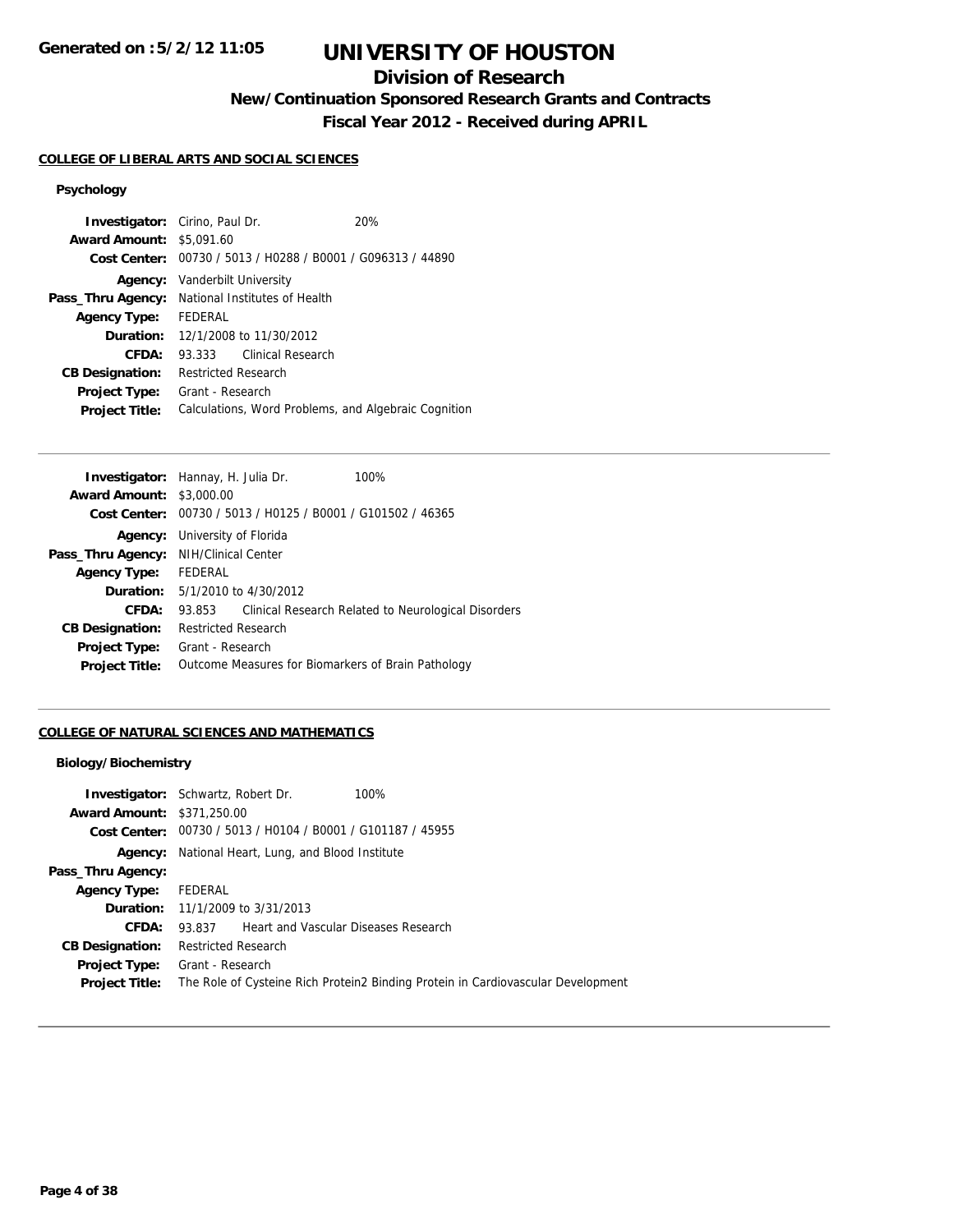# **Division of Research**

**New/Continuation Sponsored Research Grants and Contracts**

**Fiscal Year 2012 - Received during APRIL**

## **COLLEGE OF NATURAL SCIENCES AND MATHEMATICS**

## **Biology/Biochemistry**

|                                  | <b>Investigator:</b> Wiernasz, Diane Dr.                    | 25%                                                                |
|----------------------------------|-------------------------------------------------------------|--------------------------------------------------------------------|
| <b>Award Amount: \$22,461.50</b> |                                                             |                                                                    |
|                                  | Cost Center: 00730 / 5013 / H0104 / B0001 / G104024 / 50831 |                                                                    |
| Agency:                          | National Science Foundation                                 |                                                                    |
| Pass_Thru Agency:                |                                                             |                                                                    |
| <b>Agency Type:</b>              | FEDERAL                                                     |                                                                    |
|                                  | <b>Duration:</b> 5/1/2012 to 4/30/2013                      |                                                                    |
| CFDA:                            | <b>Biological Sciences</b><br>47.074                        |                                                                    |
| <b>CB Designation:</b>           | <b>Restricted Research</b>                                  |                                                                    |
| Project Type:                    | Grant - Research                                            |                                                                    |
| <b>Project Title:</b>            |                                                             | LTREB: Sources of variation in lifetime fitness of harvester ants. |

|                                  | <b>Investigator:</b> Fox, George E. Dr.<br>70%                                                             |  |  |
|----------------------------------|------------------------------------------------------------------------------------------------------------|--|--|
| <b>Award Amount: \$63,000.00</b> |                                                                                                            |  |  |
|                                  | Cost Center: 00730 / 5013 / H0104 / B0001 / G101662 / 47058                                                |  |  |
| Agency:                          | Georgia Institute of Technology                                                                            |  |  |
|                                  | <b>Pass_Thru Agency:</b> NASA - National Aeronautics and Space Administration - Headquarters (Wash., D.C.) |  |  |
| <b>Agency Type:</b>              | FEDERAL                                                                                                    |  |  |
|                                  | <b>Duration:</b> 5/1/2010 to 1/31/2014                                                                     |  |  |
| CFDA:                            | National Aeronautics and Space Administration<br>43.000                                                    |  |  |
| <b>CB Designation:</b>           | <b>Restricted Research</b>                                                                                 |  |  |
| Project Type:                    | Grant - Research                                                                                           |  |  |
| <b>Project Title:</b>            | Evolutionary history of the cellular translation machinery                                                 |  |  |

|                                   | <b>Investigator:</b> Dryer, Stuart E. Dr.                     | 100% |
|-----------------------------------|---------------------------------------------------------------|------|
| <b>Award Amount: \$110,000.00</b> |                                                               |      |
|                                   | Cost Center: 00730 / 5021 / H0104 / B0001 / G104207 / 50839   |      |
|                                   | <b>Agency:</b> Juvenile Diabetes Reserch Foundation           |      |
| Pass_Thru Agency:                 |                                                               |      |
| Agency Type: FOUNDATION           |                                                               |      |
|                                   | <b>Duration:</b> $5/1/2012$ to $4/30/2013$                    |      |
| CFDA:                             |                                                               |      |
| <b>CB Designation:</b>            | <b>Restricted Research</b>                                    |      |
| Project Type:                     | Grant - Research                                              |      |
| <b>Project Title:</b>             | NMDA receptors as therapeutic targets in diabetic nephropathy |      |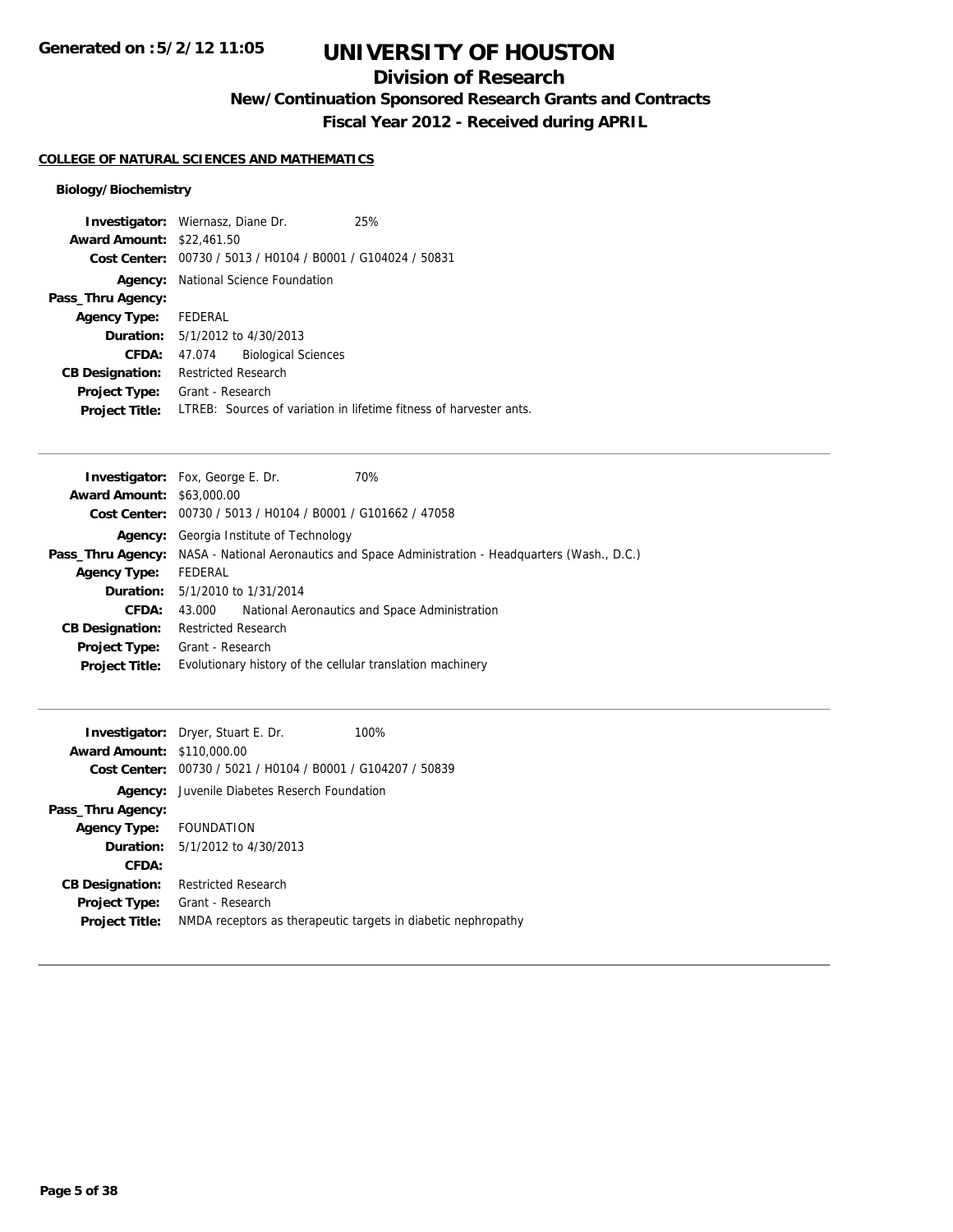# **Division of Research**

**New/Continuation Sponsored Research Grants and Contracts**

**Fiscal Year 2012 - Received during APRIL**

## **COLLEGE OF NATURAL SCIENCES AND MATHEMATICS**

## **Biology/Biochemistry**

|                                  | <b>Investigator:</b> Cole, Blaine J. Dr.       | 25%                                                                |
|----------------------------------|------------------------------------------------|--------------------------------------------------------------------|
| <b>Award Amount: \$22,461.50</b> |                                                |                                                                    |
| Cost Center:                     | 00730 / 5013 / H0104 / B0001 / G104024 / 50831 |                                                                    |
| Agency:                          | National Science Foundation                    |                                                                    |
| Pass_Thru Agency:                |                                                |                                                                    |
| <b>Agency Type:</b>              | FEDERAL                                        |                                                                    |
|                                  | <b>Duration:</b> $5/1/2012$ to $4/30/2013$     |                                                                    |
| <b>CFDA:</b>                     | <b>Biological Sciences</b><br>47.074           |                                                                    |
| <b>CB Designation:</b>           | <b>Restricted Research</b>                     |                                                                    |
| Project Type:                    | Grant - Research                               |                                                                    |
| <b>Project Title:</b>            |                                                | LTREB: Sources of variation in lifetime fitness of harvester ants. |

|                                   | <b>Investigator:</b> Gunaratne, Preethi Dr.<br>100%                                    |
|-----------------------------------|----------------------------------------------------------------------------------------|
| <b>Award Amount: \$117,170.00</b> |                                                                                        |
|                                   | <b>Cost Center:</b> $00730 / 5018 / 40104 / 80001 / 6103778 / 50627$                   |
|                                   | Agency: University of Texas - Cancer Center (M.D. Anderson Hosp. & Tumor Inst.)        |
|                                   | <b>Pass_Thru Agency:</b> Cancer Prevention and Research Institute of Texas             |
| <b>Agency Type:</b>               | STATE                                                                                  |
|                                   | <b>Duration:</b> 12/1/2011 to 11/30/2012                                               |
| CFDA:                             |                                                                                        |
| <b>CB Designation:</b>            | <b>Restricted Research</b>                                                             |
|                                   | <b>Project Type:</b> Grant - Research                                                  |
| <b>Project Title:</b>             | Investigating the roles of p63 in miRNA regulation in EMT and metastatic breast cancer |
|                                   |                                                                                        |

## **Chemistry**

|                                  | <b>Investigator:</b> Cai, Chengzhi Dr.                      | 20%                                                                                                         |
|----------------------------------|-------------------------------------------------------------|-------------------------------------------------------------------------------------------------------------|
| <b>Award Amount: \$74,916.60</b> |                                                             |                                                                                                             |
|                                  | Cost Center: 00730 / 5013 / H0114 / B0001 / G104189 / 50786 |                                                                                                             |
|                                  | <b>Agency:</b> National Eye Institute                       |                                                                                                             |
| Pass_Thru Agency:                |                                                             |                                                                                                             |
| <b>Agency Type:</b>              | FEDERAL                                                     |                                                                                                             |
|                                  | <b>Duration:</b> $5/1/2012$ to $4/30/2013$                  |                                                                                                             |
| <b>CFDA:</b>                     | Vision Research<br>93.867                                   |                                                                                                             |
| <b>CB Designation:</b>           | Restricted Research                                         |                                                                                                             |
| Project Type:                    | Grant - Research                                            |                                                                                                             |
| <b>Project Title:</b>            |                                                             | The Role Of Antimicrobial Peptides at the Ocular Surface (changed from Defensins and Corneal Wound Healing) |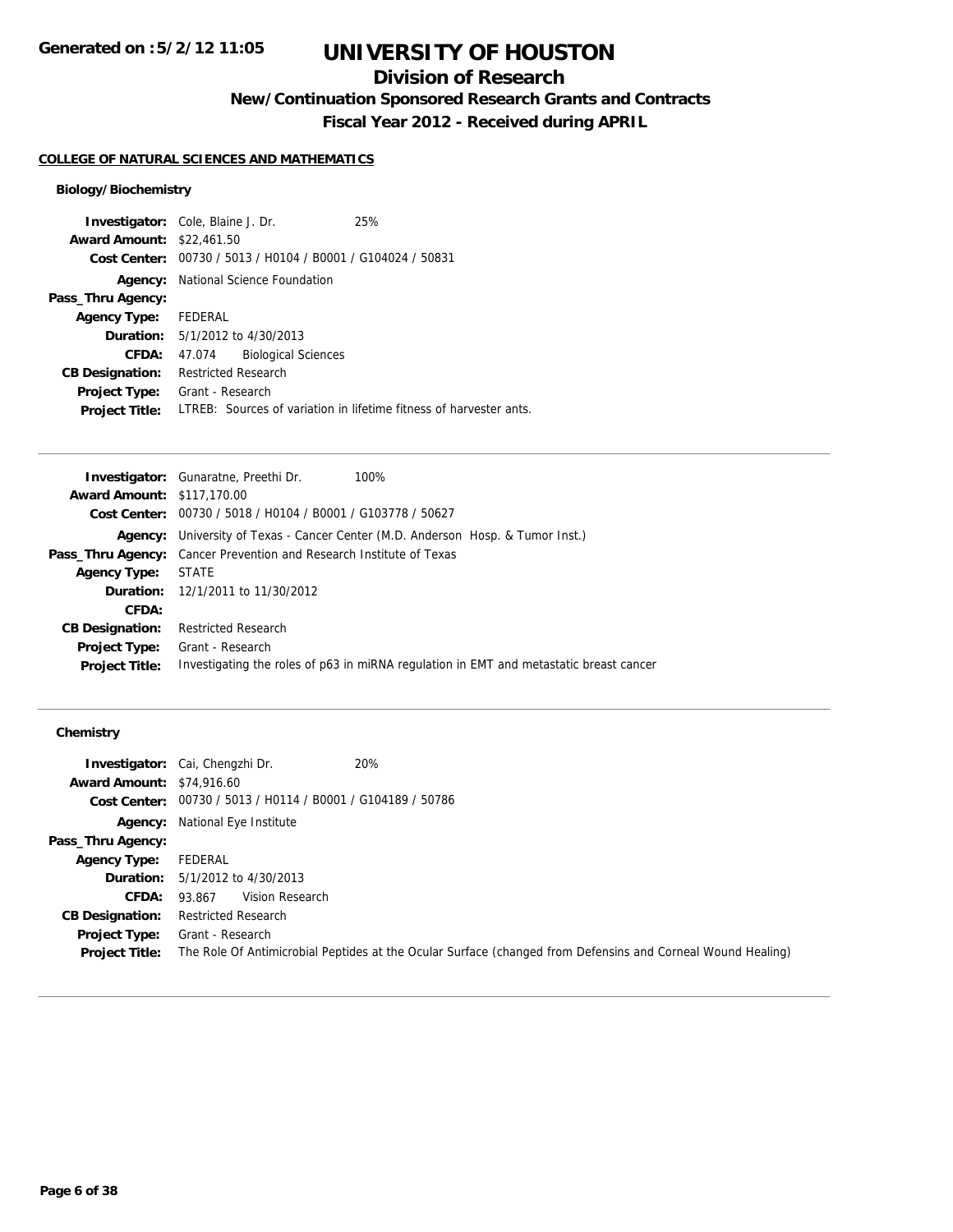# **Division of Research**

**New/Continuation Sponsored Research Grants and Contracts**

**Fiscal Year 2012 - Received during APRIL**

#### **COLLEGE OF NATURAL SCIENCES AND MATHEMATICS**

### **Chemistry**

**Investigator:** Gilbertson, Scott Dr. 100% **Award Amount:** \$10,850.46 **Cost Center:** 00730 / 5021 / H0107 / B0001 / G099553 / 44965 **Agency:** The Welch Foundation **Pass\_Thru Agency: Agency Type:** FOUNDATION **Duration:** 6/1/2009 to 5/31/2012 **CFDA: CB Designation:** Restricted Research **Project Type:** Grant - Research **Project Title:** The Gulf Coast Consortium/Welch Foundation Computational Chemistry Research Program

#### **Computer Science**

|                                 | 34%<br><b>Investigator:</b> Gabriel, Edgar Dr.              |                                                                                                           |
|---------------------------------|-------------------------------------------------------------|-----------------------------------------------------------------------------------------------------------|
| <b>Award Amount: \$8,027,06</b> |                                                             |                                                                                                           |
|                                 | Cost Center: 00730 / 5013 / H0108 / B0001 / G099753 / 46573 |                                                                                                           |
|                                 | <b>Agency:</b> National Science Foundation                  |                                                                                                           |
| Pass_Thru Agency:               |                                                             |                                                                                                           |
| <b>Agency Type:</b>             | FEDERAL                                                     |                                                                                                           |
|                                 | <b>Duration:</b> $6/1/2010$ to $5/31/2013$                  |                                                                                                           |
| <b>CFDA:</b>                    | 47.070                                                      | Computer and Information Science and Engineering (CISE)                                                   |
| <b>CB Designation:</b>          | <b>Restricted Research</b>                                  |                                                                                                           |
| Project Type:                   | Grant - Research                                            |                                                                                                           |
| <b>Project Title:</b>           |                                                             | II-NEW: A Heterogeneous Testbed for Exploring Emerging HPC Tools, Programming Languages, and Applications |

| <b>Investigator:</b> Cheng, Albert M. K. Dr. |                                                                           |                                                | 100%                                                    |  |
|----------------------------------------------|---------------------------------------------------------------------------|------------------------------------------------|---------------------------------------------------------|--|
| <b>Award Amount: \$16,000.00</b>             |                                                                           |                                                |                                                         |  |
| Cost Center:                                 |                                                                           | 00730 / 5013 / H0108 / B0001 / G104847 / 50838 |                                                         |  |
| Agency:                                      |                                                                           | National Science Foundation                    |                                                         |  |
| Pass_Thru Agency:                            |                                                                           |                                                |                                                         |  |
| <b>Agency Type:</b>                          | FEDERAL                                                                   |                                                |                                                         |  |
|                                              | <b>Duration:</b> 4/17/2012 to 7/31/2012                                   |                                                |                                                         |  |
| CFDA:                                        | 47.070                                                                    |                                                | Computer and Information Science and Engineering (CISE) |  |
| <b>CB Designation:</b>                       | <b>Restricted Research</b>                                                |                                                |                                                         |  |
| <b>Project Type:</b>                         | Grant - Research                                                          |                                                |                                                         |  |
| <b>Project Title:</b>                        | Collaborative Research: CSR/EHS Building Physically Safe Embedded Systems |                                                |                                                         |  |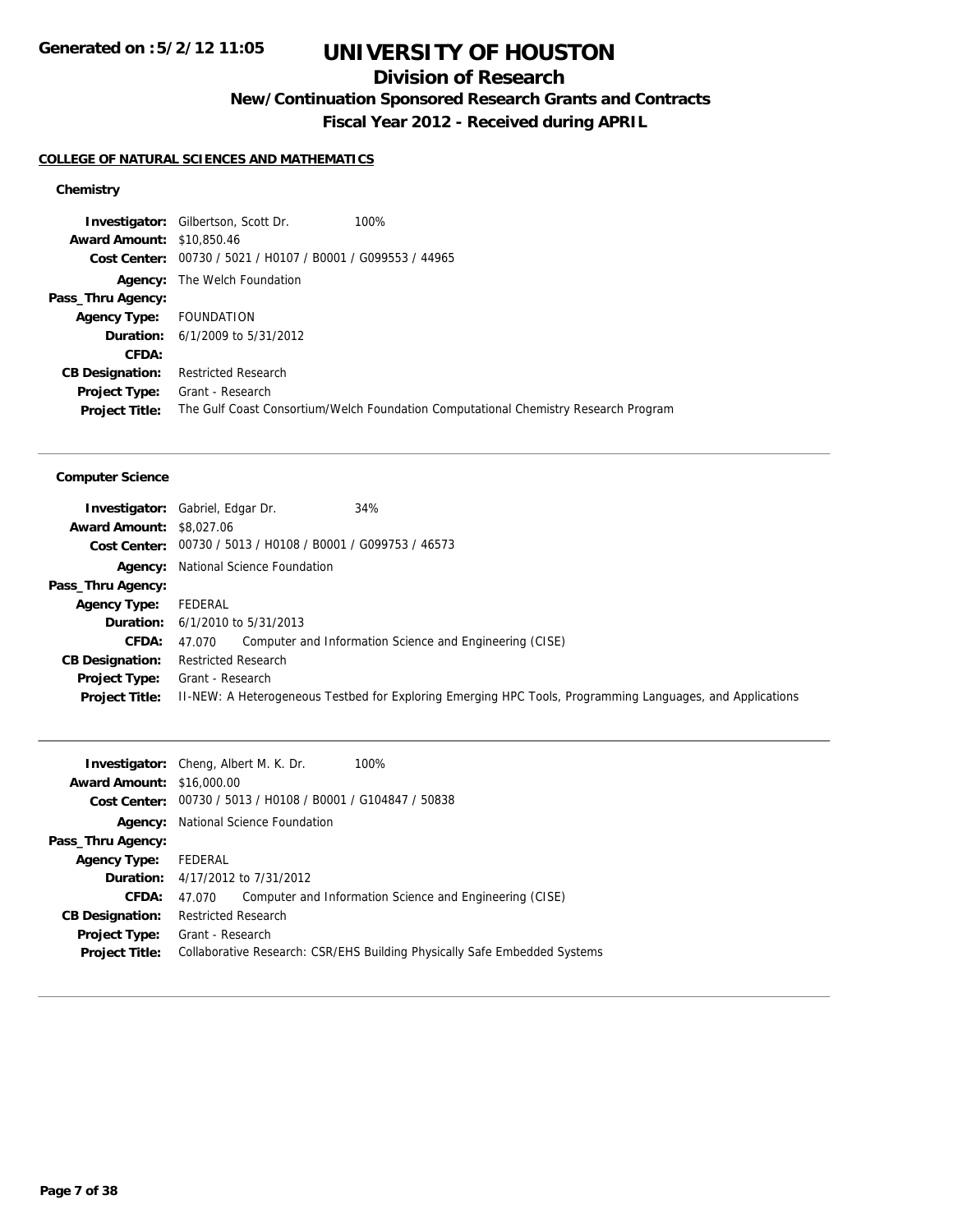# **Division of Research**

**New/Continuation Sponsored Research Grants and Contracts**

**Fiscal Year 2012 - Received during APRIL**

### **COLLEGE OF NATURAL SCIENCES AND MATHEMATICS**

### **Computer Science**

|                                 | 33%<br><b>Investigator:</b> Chapman, Barbara M. Dr.                                                       |
|---------------------------------|-----------------------------------------------------------------------------------------------------------|
| <b>Award Amount: \$7,790.97</b> |                                                                                                           |
|                                 | Cost Center: 00730 / 5013 / H0108 / B0001 / G099753 / 46573                                               |
|                                 | <b>Agency:</b> National Science Foundation                                                                |
| Pass_Thru Agency:               |                                                                                                           |
| <b>Agency Type:</b>             | FEDERAL                                                                                                   |
|                                 | <b>Duration:</b> $6/1/2010$ to $5/31/2013$                                                                |
| <b>CFDA:</b>                    | Computer and Information Science and Engineering (CISE)<br>47.070                                         |
| <b>CB Designation:</b>          | <b>Restricted Research</b>                                                                                |
| Project Type:                   | Grant - Research                                                                                          |
| <b>Project Title:</b>           | II-NEW: A Heterogeneous Testbed for Exploring Emerging HPC Tools, Programming Languages, and Applications |

| <b>Investigator:</b> Garbey, Marc Dr. |                                                                           |                                                             | $100\%$ |  |  |
|---------------------------------------|---------------------------------------------------------------------------|-------------------------------------------------------------|---------|--|--|
| <b>Award Amount: \$20,600.00</b>      |                                                                           |                                                             |         |  |  |
|                                       |                                                                           | Cost Center: 00730 / 5013 / H0108 / B0001 / G096524 / 44267 |         |  |  |
|                                       |                                                                           | <b>Agency:</b> University of Florida                        |         |  |  |
|                                       |                                                                           | Pass_Thru Agency: National Institutes of Health             |         |  |  |
| <b>Agency Type:</b>                   | FEDERAL                                                                   |                                                             |         |  |  |
|                                       | <b>Duration:</b> $4/15/2009$ to $3/31/2012$                               |                                                             |         |  |  |
| CFDA:                                 | 93.837                                                                    | <b>Heart and Vascular Diseases Research</b>                 |         |  |  |
| <b>CB Designation:</b>                | <b>Restricted Research</b>                                                |                                                             |         |  |  |
| <b>Project Type:</b>                  | Grant - Research                                                          |                                                             |         |  |  |
| <b>Project Title:</b>                 | Multiscale Network Modeling of Hemodynamically-Driven Vascular Adaptation |                                                             |         |  |  |
|                                       |                                                                           |                                                             |         |  |  |

|                                  | 50%<br><b>Investigator:</b> Chapman, Barbara M. Dr.                                      |
|----------------------------------|------------------------------------------------------------------------------------------|
| <b>Award Amount: \$70,887,00</b> |                                                                                          |
|                                  | Cost Center: 00730 / 5043 / H0546 / B0001 / G101840 / 47011                              |
|                                  | <b>Agency:</b> UT-Battelle, LLC                                                          |
|                                  | <b>Pass_Thru Agency:</b> U.S. Department of Energy-Oak Ridge                             |
| <b>Agency Type:</b>              | FEDERAL                                                                                  |
|                                  | <b>Duration:</b> 7/28/2010 to 9/30/2012                                                  |
| <b>CFDA:</b>                     | 47.040 Computer and Information Science and Engineering                                  |
| <b>CB Designation:</b>           | <b>Restricted Research</b>                                                               |
| <b>Project Type:</b>             | Contract - Research                                                                      |
| <b>Project Title:</b>            | Preparation of the OpenSHMEM API for the HPC community and Chapel Environment Maturation |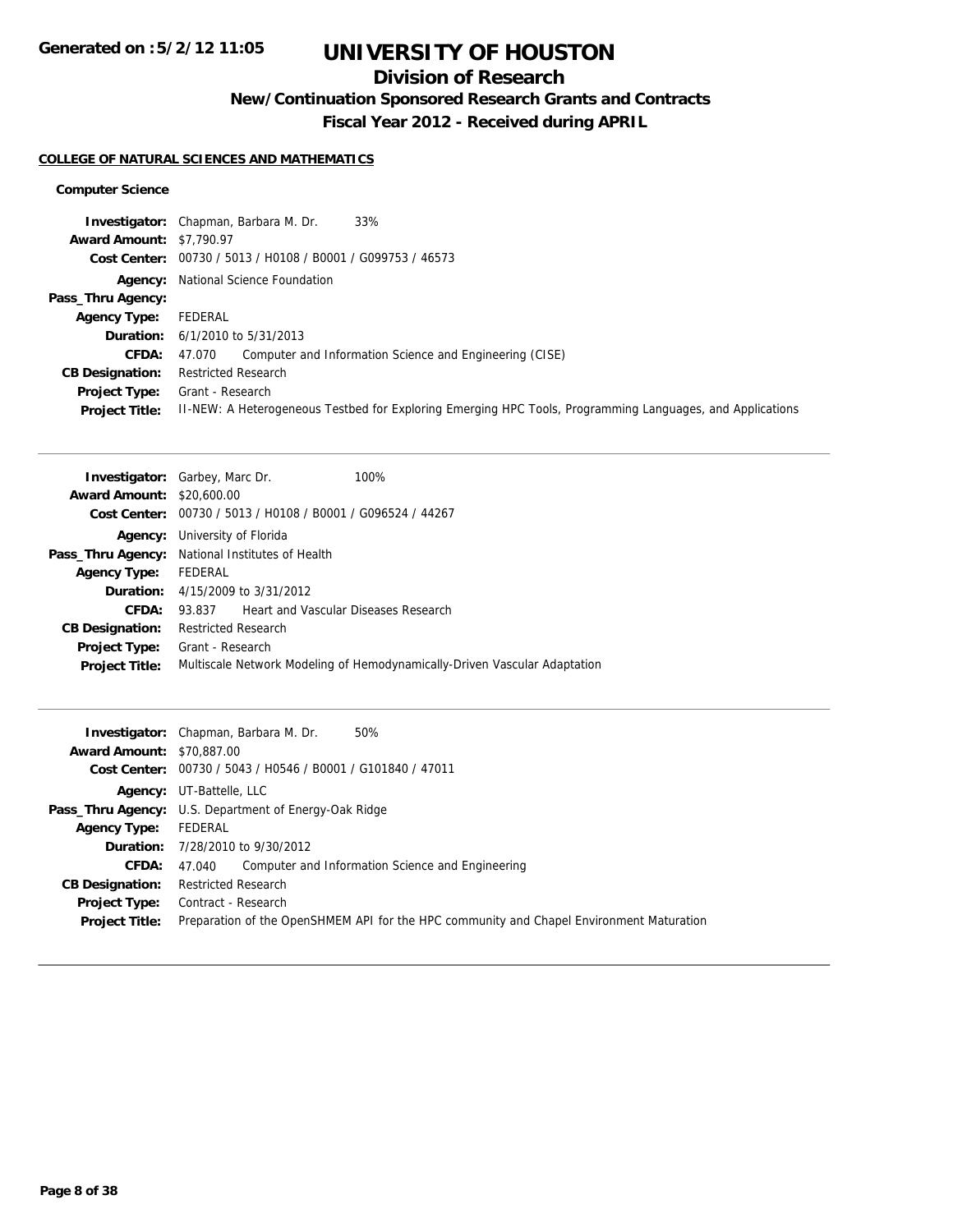# **Division of Research**

**New/Continuation Sponsored Research Grants and Contracts**

**Fiscal Year 2012 - Received during APRIL**

#### **COLLEGE OF NATURAL SCIENCES AND MATHEMATICS**

### **Computer Science**

|                                 | 33%<br><b>Investigator:</b> Subhlok, Jaspal Dr.                                                           |
|---------------------------------|-----------------------------------------------------------------------------------------------------------|
| <b>Award Amount: \$7,790.97</b> |                                                                                                           |
|                                 | Cost Center: 00730 / 5013 / H0108 / B0001 / G099753 / 46573                                               |
|                                 | <b>Agency:</b> National Science Foundation                                                                |
| Pass_Thru Agency:               |                                                                                                           |
| <b>Agency Type:</b>             | FEDERAL                                                                                                   |
|                                 | <b>Duration:</b> $6/1/2010$ to $5/31/2013$                                                                |
| <b>CFDA:</b>                    | Computer and Information Science and Engineering (CISE)<br>47.070                                         |
| <b>CB Designation:</b>          | <b>Restricted Research</b>                                                                                |
| <b>Project Type:</b>            | Grant - Research                                                                                          |
| <b>Project Title:</b>           | II-NEW: A Heterogeneous Testbed for Exploring Emerging HPC Tools, Programming Languages, and Applications |

#### **Dean, Natural Sciences and Mathematics**

| <b>Investigator:</b> Smith, Mark Dr. |                            |                                                             | 100%                                                                                                       |  |  |
|--------------------------------------|----------------------------|-------------------------------------------------------------|------------------------------------------------------------------------------------------------------------|--|--|
| <b>Award Amount: \$105,158.00</b>    |                            |                                                             |                                                                                                            |  |  |
|                                      |                            | Cost Center: 00730 / 5043 / H0102 / B0001 / G105192 / 50829 |                                                                                                            |  |  |
|                                      |                            | <b>Agency:</b> Jet Propulsion Laboratory                    |                                                                                                            |  |  |
|                                      |                            |                                                             | <b>Pass_Thru Agency:</b> NASA - National Aeronautics and Space Administration - Headquarters (Wash., D.C.) |  |  |
| <b>Agency Type:</b>                  | FEDERAL                    |                                                             |                                                                                                            |  |  |
|                                      |                            | <b>Duration:</b> $4/10/2012$ to $9/30/2012$                 |                                                                                                            |  |  |
| CFDA:                                | 43.000                     |                                                             | National Aeronautics and Space Administration                                                              |  |  |
| <b>CB Designation:</b>               | <b>Restricted Research</b> |                                                             |                                                                                                            |  |  |
| <b>Project Type:</b>                 | Contract - Research        |                                                             |                                                                                                            |  |  |
| <b>Project Title:</b>                |                            | Titan National Astrobiology Institute                       |                                                                                                            |  |  |
|                                      |                            |                                                             |                                                                                                            |  |  |

## **Geosciences**

|                                   | <b>Investigator:</b> Han, De-Hua Dr.                        | 100% |
|-----------------------------------|-------------------------------------------------------------|------|
| <b>Award Amount: \$200,000.00</b> |                                                             |      |
|                                   | Cost Center: 00730 / 5022 / H0109 / B0001 / G094777 / 40041 |      |
|                                   | <b>Agency:</b> Various Private Profit Agencies              |      |
| Pass_Thru Agency:                 |                                                             |      |
| Agency Type: PROFIT               |                                                             |      |
|                                   | <b>Duration:</b> $1/1/2007$ to $12/31/2020$                 |      |
| CFDA:                             |                                                             |      |
| <b>CB Designation:</b>            | <b>Restricted Research</b>                                  |      |
| Project Type:                     | Contract - Research                                         |      |
| <b>Project Title:</b>             | Fluid & Rock Properties and Seismic Hydrocarbon Indicators  |      |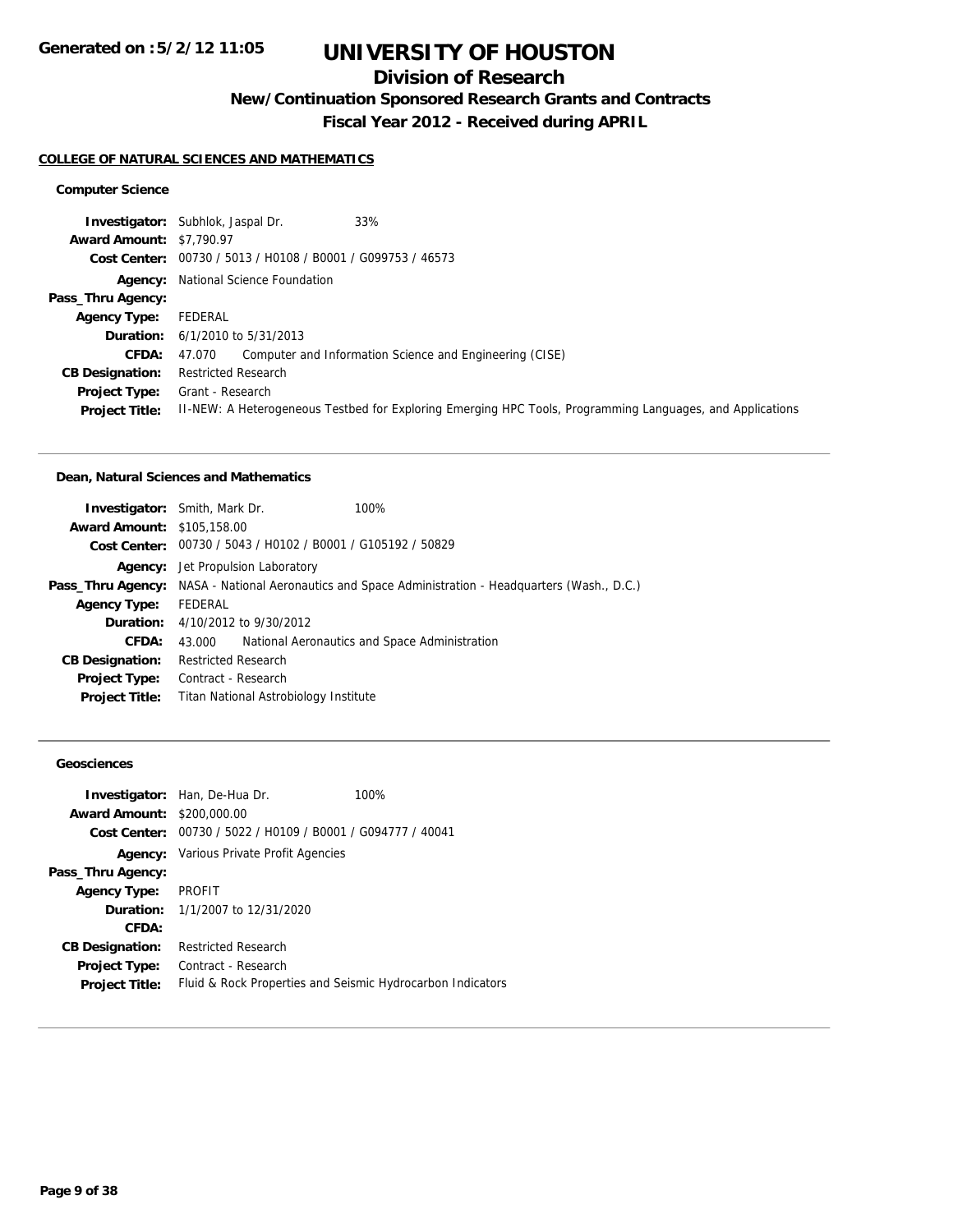# **Division of Research**

**New/Continuation Sponsored Research Grants and Contracts**

**Fiscal Year 2012 - Received during APRIL**

#### **COLLEGE OF NATURAL SCIENCES AND MATHEMATICS**

## **Geosciences**

|                                  | <b>Investigator:</b> Brandon, Alan Dr.<br>100%                                                       |
|----------------------------------|------------------------------------------------------------------------------------------------------|
| <b>Award Amount: \$10,000.00</b> |                                                                                                      |
|                                  | Cost Center: 00730 / 5013 / H0109 / B0001 / G101841 / 47013                                          |
|                                  | <b>Agency:</b> Lunar and Planetary Institute                                                         |
|                                  | <b>Pass_Thru Agency:</b> NASA - National Aeronautics and Space Administration - Ames Research Center |
| <b>Agency Type:</b>              | FEDERAL                                                                                              |
|                                  | <b>Duration:</b> $6/1/2010$ to $4/26/2013$                                                           |
| <b>CFDA:</b>                     | Aerospace Education Services Program<br>43.001                                                       |
| <b>CB Designation:</b>           | <b>Restricted Research</b>                                                                           |
| Project Type:                    | Grant - Research                                                                                     |
| <b>Project Title:</b>            | Impact Processes in the Origin and Evolution of the Moon: New Sample-driven Perspective              |
|                                  |                                                                                                      |

#### **Institute for Multidimensional Air Quality Studies**

|                                  | 100%<br><b>Investigator:</b> Lefer, Barry Dr.                                                             |
|----------------------------------|-----------------------------------------------------------------------------------------------------------|
| <b>Award Amount: \$22,500.00</b> |                                                                                                           |
|                                  | Cost Center: 00730 / 5022 / H0429 / B0001 / G105138 / 50761                                               |
|                                  | <b>Agency:</b> ENVIRON International Corp.                                                                |
|                                  | <b>Pass_Thru Agency:</b> Texas Commission on Environmental Quality                                        |
| <b>Agency Type:</b>              | <b>STATE</b>                                                                                              |
|                                  | <b>Duration:</b> 4/1/2012 to 7/31/2012                                                                    |
| CFDA:                            |                                                                                                           |
| <b>CB Designation:</b>           | <b>Restricted Research</b>                                                                                |
| Project Type:                    | Grant - Research                                                                                          |
| <b>Project Title:</b>            | Survey of air emissions from Texas Eastman Chemical plant complex using the Solar Occultation Flux method |

## **Mathematics**

| <b>Award Amount: \$12,886.00</b><br>00730 / 5013 / H0110 / B0001 / G104641 / 50784<br>Cost Center:<br><b>Agency:</b> National Science Foundation<br>Pass_Thru Agency:<br>FEDERAL<br><b>Agency Type:</b><br><b>Duration:</b> 4/15/2012 to 3/31/2013<br>CFDA:<br>Mathematical and Physical Sciences<br>47.049<br><b>Restricted Research</b><br><b>CB Designation:</b><br>Grant - Research<br><b>Project Type:</b><br>Progress and Problems in Dynamics<br><b>Project Title:</b> | <b>Investigator:</b> Torok, Andrei Dr. |  |  | 34% |
|-------------------------------------------------------------------------------------------------------------------------------------------------------------------------------------------------------------------------------------------------------------------------------------------------------------------------------------------------------------------------------------------------------------------------------------------------------------------------------|----------------------------------------|--|--|-----|
|                                                                                                                                                                                                                                                                                                                                                                                                                                                                               |                                        |  |  |     |
|                                                                                                                                                                                                                                                                                                                                                                                                                                                                               |                                        |  |  |     |
|                                                                                                                                                                                                                                                                                                                                                                                                                                                                               |                                        |  |  |     |
|                                                                                                                                                                                                                                                                                                                                                                                                                                                                               |                                        |  |  |     |
|                                                                                                                                                                                                                                                                                                                                                                                                                                                                               |                                        |  |  |     |
|                                                                                                                                                                                                                                                                                                                                                                                                                                                                               |                                        |  |  |     |
|                                                                                                                                                                                                                                                                                                                                                                                                                                                                               |                                        |  |  |     |
|                                                                                                                                                                                                                                                                                                                                                                                                                                                                               |                                        |  |  |     |
|                                                                                                                                                                                                                                                                                                                                                                                                                                                                               |                                        |  |  |     |
|                                                                                                                                                                                                                                                                                                                                                                                                                                                                               |                                        |  |  |     |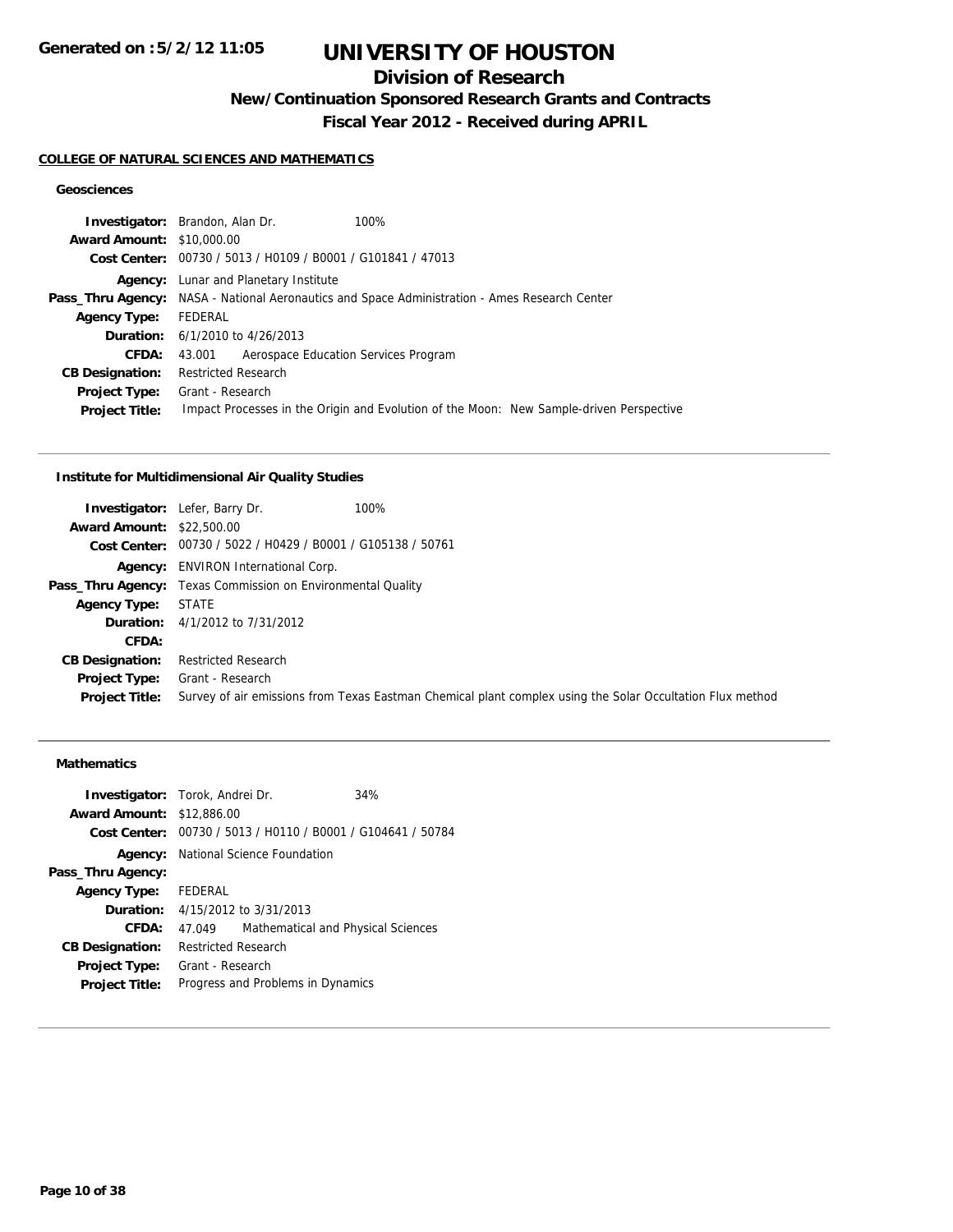# **Division of Research**

**New/Continuation Sponsored Research Grants and Contracts**

**Fiscal Year 2012 - Received during APRIL**

## **COLLEGE OF NATURAL SCIENCES AND MATHEMATICS**

## **Mathematics**

| <b>Investigator:</b> Field, Michael Dr. |                            |                                                             | 33% |
|-----------------------------------------|----------------------------|-------------------------------------------------------------|-----|
| <b>Award Amount: \$12,507.00</b>        |                            |                                                             |     |
|                                         |                            | Cost Center: 00730 / 5013 / H0110 / B0001 / G104641 / 50784 |     |
|                                         |                            | <b>Agency:</b> National Science Foundation                  |     |
| Pass_Thru Agency:                       |                            |                                                             |     |
| <b>Agency Type:</b> FEDERAL             |                            |                                                             |     |
|                                         |                            | <b>Duration:</b> 4/15/2012 to 3/31/2013                     |     |
| CFDA:                                   | 47.049                     | Mathematical and Physical Sciences                          |     |
| <b>CB Designation:</b>                  | <b>Restricted Research</b> |                                                             |     |
| <b>Project Type:</b>                    | Grant - Research           |                                                             |     |
| <b>Project Title:</b>                   |                            | Progress and Problems in Dynamics                           |     |

| <b>Award Amount: \$12,507.00</b><br>Cost Center: 00730 / 5013 / H0110 / B0001 / G104641 / 50784<br><b>Agency:</b> National Science Foundation<br>Pass_Thru Agency:<br><b>Agency Type:</b> FEDERAL<br><b>Duration:</b> $4/15/2012$ to $3/31/2013$<br>CFDA:<br>Mathematical and Physical Sciences<br>47.049<br><b>Restricted Research</b><br><b>CB Designation:</b><br>Grant - Research<br><b>Project Type:</b><br>Progress and Problems in Dynamics<br><b>Project Title:</b> | <b>Investigator:</b> Nicol, Matthew Dr. |  |  | 33% |
|-----------------------------------------------------------------------------------------------------------------------------------------------------------------------------------------------------------------------------------------------------------------------------------------------------------------------------------------------------------------------------------------------------------------------------------------------------------------------------|-----------------------------------------|--|--|-----|
|                                                                                                                                                                                                                                                                                                                                                                                                                                                                             |                                         |  |  |     |
|                                                                                                                                                                                                                                                                                                                                                                                                                                                                             |                                         |  |  |     |
|                                                                                                                                                                                                                                                                                                                                                                                                                                                                             |                                         |  |  |     |
|                                                                                                                                                                                                                                                                                                                                                                                                                                                                             |                                         |  |  |     |
|                                                                                                                                                                                                                                                                                                                                                                                                                                                                             |                                         |  |  |     |
|                                                                                                                                                                                                                                                                                                                                                                                                                                                                             |                                         |  |  |     |
|                                                                                                                                                                                                                                                                                                                                                                                                                                                                             |                                         |  |  |     |
|                                                                                                                                                                                                                                                                                                                                                                                                                                                                             |                                         |  |  |     |
|                                                                                                                                                                                                                                                                                                                                                                                                                                                                             |                                         |  |  |     |
|                                                                                                                                                                                                                                                                                                                                                                                                                                                                             |                                         |  |  |     |

| <b>Investigator:</b> Blecher, David P. Dr. |                            |                                                             | 100%                                                                    |
|--------------------------------------------|----------------------------|-------------------------------------------------------------|-------------------------------------------------------------------------|
| <b>Award Amount: \$86,332.00</b>           |                            |                                                             |                                                                         |
|                                            |                            | Cost Center: 00730 / 5013 / H0110 / B0001 / G104373 / 50837 |                                                                         |
|                                            |                            | <b>Agency:</b> National Science Foundation                  |                                                                         |
| Pass_Thru Agency:                          |                            |                                                             |                                                                         |
| Agency Type: FEDERAL                       |                            |                                                             |                                                                         |
| <b>Duration:</b> 6/1/2012 to 5/31/2015     |                            |                                                             |                                                                         |
| CFDA:                                      | 47.049                     | Mathematical and Physical Sciences                          |                                                                         |
| <b>CB Designation:</b>                     | <b>Restricted Research</b> |                                                             |                                                                         |
| <b>Project Type:</b>                       | Grant - Research           |                                                             |                                                                         |
| <b>Project Title:</b>                      |                            |                                                             | Noncommutative function theory in operator algebras and operator spaces |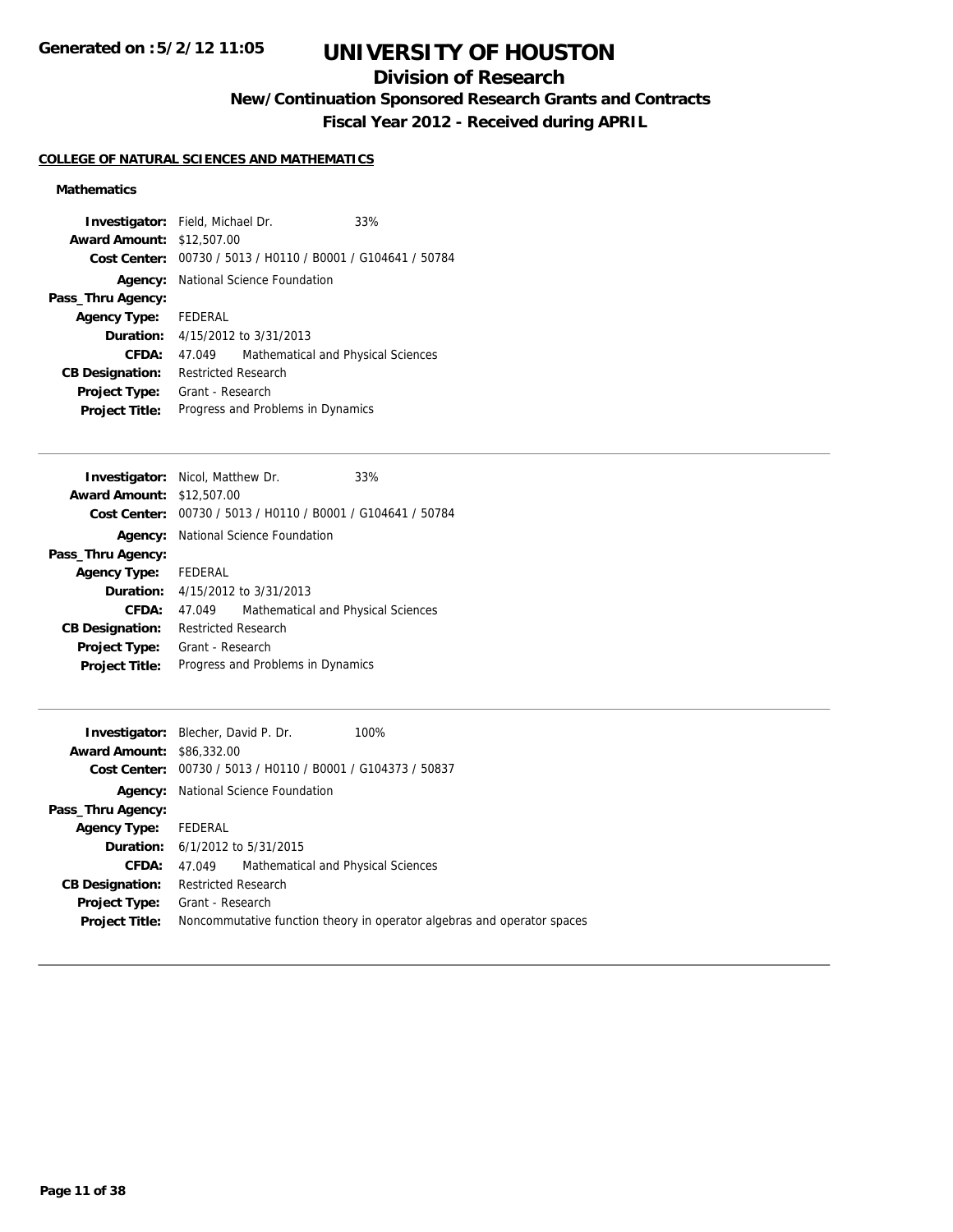# **Division of Research**

**New/Continuation Sponsored Research Grants and Contracts**

**Fiscal Year 2012 - Received during APRIL**

## **COLLEGE OF NATURAL SCIENCES AND MATHEMATICS**

### **Physics**

|                                  | <b>Investigator:</b> Freundlich, Alexandre Dr.<br>20%                               |  |
|----------------------------------|-------------------------------------------------------------------------------------|--|
| <b>Award Amount: \$29,992.20</b> |                                                                                     |  |
|                                  | Cost Center: 00730 / 5013 / H0453 / B0001 / G102472 / 50751                         |  |
|                                  | Agency: Houston Area Research Council                                               |  |
|                                  | <b>Pass_Thru Agency:</b> U.S. Department of Energy - Office of Science              |  |
| Agency Type: FEDERAL             |                                                                                     |  |
|                                  | <b>Duration:</b> 1/1/2012 to 11/30/2012                                             |  |
| <b>CFDA:</b>                     | Renewable Energy Research and Development<br>81.087                                 |  |
| <b>CB Designation:</b>           | <b>Restricted Research</b>                                                          |  |
|                                  | <b>Project Type:</b> Grant - Research                                               |  |
| <b>Project Title:</b>            | Research in Advanced Antireflective Coatings and Solar cells for Marine Environment |  |

|                                 | 18%<br><b>Investigator:</b> Brazdeikis, Audrius Prof.                                                                         |
|---------------------------------|-------------------------------------------------------------------------------------------------------------------------------|
| <b>Award Amount: \$5,305.32</b> |                                                                                                                               |
|                                 | Cost Center: 00730 / 5021 / H0452 / B0001 / G105164 / 50727                                                                   |
| Agency:                         | The Methodist Hospital                                                                                                        |
|                                 | <b>Pass_Thru Agency:</b> Cancer Prevention and Research Institute of Texas                                                    |
| <b>Agency Type:</b>             | <b>STATE</b>                                                                                                                  |
|                                 | <b>Duration:</b> 12/1/2011 to 11/30/2012                                                                                      |
| CFDA:                           |                                                                                                                               |
| <b>CB Designation:</b>          | <b>Restricted Research</b>                                                                                                    |
| <b>Project Type:</b>            | Grant - Research                                                                                                              |
| <b>Project Title:</b>           | Magnetic Characterization of the Nanosconstructs and Development of the Device for Magnetic Guiding and Localized<br>Ablation |
|                                 |                                                                                                                               |

|                                  | 10%<br><b>Investigator:</b> Ignatiev, Alex Dr.                                      |
|----------------------------------|-------------------------------------------------------------------------------------|
| <b>Award Amount: \$14,996.10</b> |                                                                                     |
|                                  | Cost Center: 00730 / 5013 / H0453 / B0001 / G102472 / 50751                         |
|                                  | <b>Agency:</b> Houston Area Research Council                                        |
|                                  | <b>Pass_Thru Agency:</b> U.S. Department of Energy - Office of Science              |
| <b>Agency Type:</b>              | FEDERAL                                                                             |
|                                  | <b>Duration:</b> 1/1/2012 to 11/30/2012                                             |
| <b>CFDA:</b>                     | 81.087 Renewable Energy Research and Development                                    |
| <b>CB Designation:</b>           | <b>Restricted Research</b>                                                          |
| Project Type:                    | Grant - Research                                                                    |
| <b>Project Title:</b>            | Research in Advanced Antireflective Coatings and Solar cells for Marine Environment |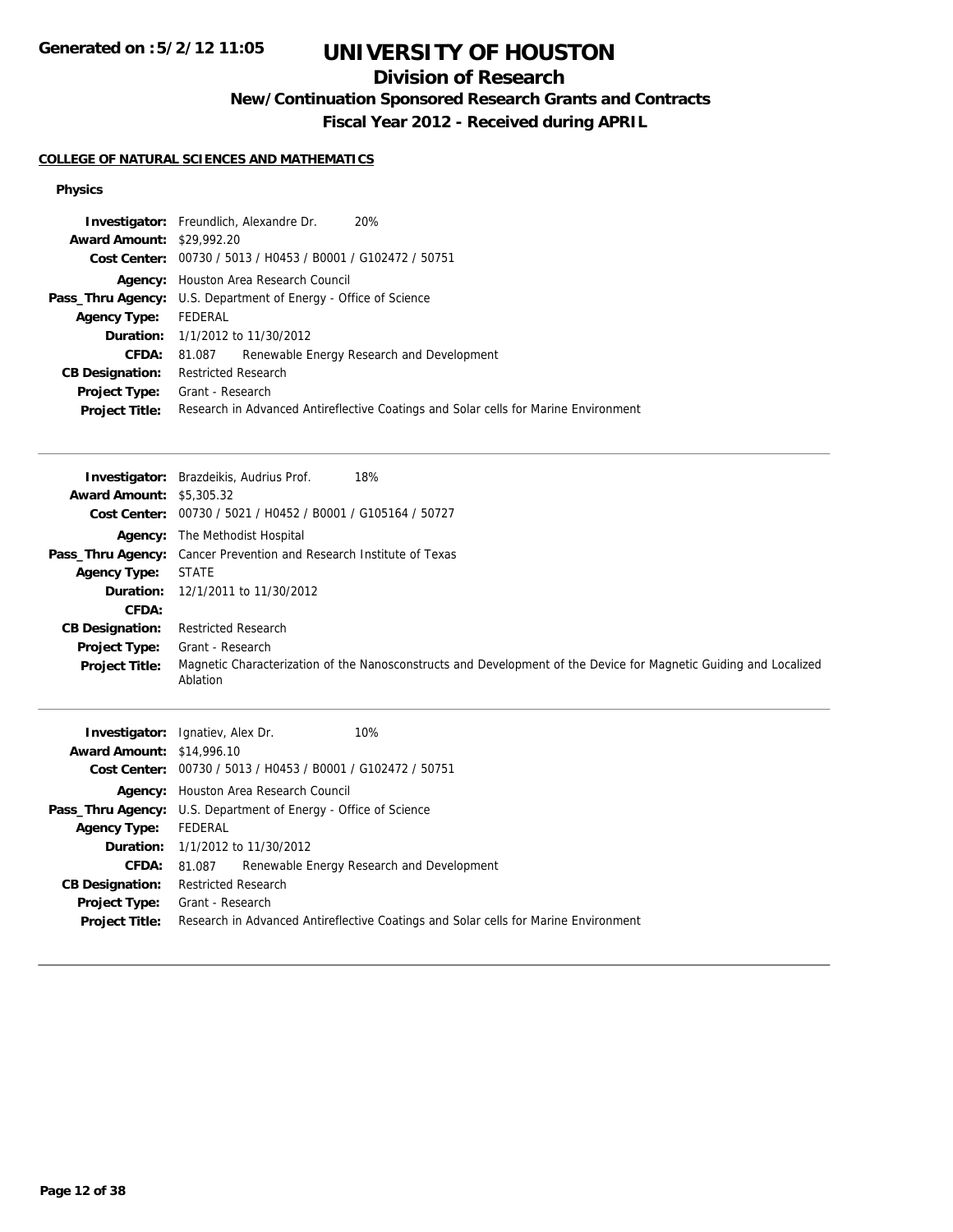# **Division of Research**

**New/Continuation Sponsored Research Grants and Contracts**

**Fiscal Year 2012 - Received during APRIL**

### **COLLEGE OF NATURAL SCIENCES AND MATHEMATICS**

#### **Physics**

**Investigator:** Weglein, Arthur Dr. 100% **Award Amount:** \$49,700.00 **Cost Center:** 00730 / 5022 / H0112 / B0001 / G094786 / 40040 **Agency:** Various Private Profit Agencies **Pass\_Thru Agency: Agency Type:** PROFIT **Duration:** 1/1/2007 to 12/31/2014 **CFDA: CB Designation:** Restricted Research **Project Type:** Contract - Research **Project Title:** Mission-Oriented Seismic Research Program

|                                 | 18%<br><b>Investigator:</b> Brazdeikis, Audrius Prof.                                                                         |
|---------------------------------|-------------------------------------------------------------------------------------------------------------------------------|
| <b>Award Amount: \$6,063.12</b> |                                                                                                                               |
|                                 | Cost Center: 00730 / 5021 / H0452 / B0001 / G105163 / 50728                                                                   |
|                                 | <b>Agency:</b> The Methodist Hospital                                                                                         |
|                                 | <b>Pass_Thru Agency:</b> Cancer Prevention and Research Institute of Texas                                                    |
| <b>Agency Type:</b>             | <b>STATE</b>                                                                                                                  |
|                                 | <b>Duration:</b> 12/1/2011 to 11/30/2012                                                                                      |
| CFDA:                           |                                                                                                                               |
| <b>CB Designation:</b>          | <b>Restricted Research</b>                                                                                                    |
| <b>Project Type:</b>            | Grant - Research                                                                                                              |
| <b>Project Title:</b>           | Magnetic Characterization of the Nanosconstructs and Development of the Device for Magnetic Guiding and Localized<br>Ablation |

#### **COLLEGE OF OPTOMETRY**

#### **Clinical Optometry - Old Dept**

|                        | <b>Investigator:</b> Pease, Paul L. Dr.                     | 100%                               |
|------------------------|-------------------------------------------------------------|------------------------------------|
| <b>Award Amount:</b>   | \$6.74                                                      |                                    |
|                        | Cost Center: 00730 / 5013 / H0113 / C0001 / G000015 / 14140 |                                    |
| Agency:                | Division of Associated Health Professions                   |                                    |
| Pass_Thru Agency:      |                                                             |                                    |
| <b>Agency Type:</b>    | FEDERAL                                                     |                                    |
|                        | <b>Duration:</b> 9/1/1999 to 8/31/2001                      |                                    |
| CFDA:                  | 93.822                                                      | Health Careers Opportunity Program |
| <b>CB Designation:</b> | Non Research                                                |                                    |
| <b>Project Type:</b>   | <b>Grant - Public Service</b>                               |                                    |
| <b>Project Title:</b>  | Texas Optometry Career Opportunities Program - (TEXOCOP)    |                                    |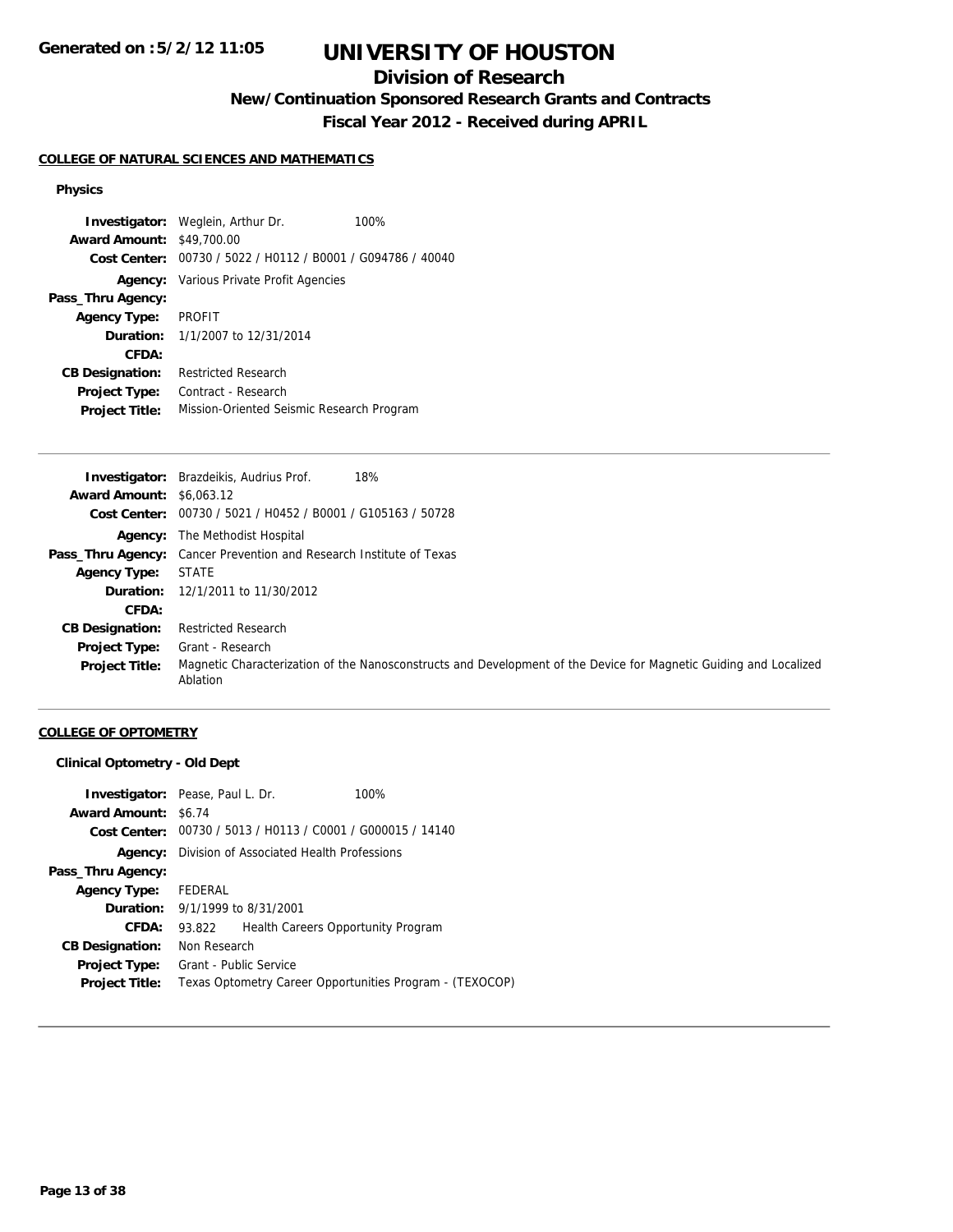## **Division of Research**

**New/Continuation Sponsored Research Grants and Contracts**

**Fiscal Year 2012 - Received during APRIL**

#### **COLLEGE OF OPTOMETRY**

#### **Optometry, Community**

**Investigator:** McDermott, Alison Dr. 80% **Award Amount:** \$299,666.40 **Cost Center:** 00730 / 5013 / H0114 / B0001 / G104189 / 50786 **Agency:** National Eye Institute **Pass\_Thru Agency: Agency Type:** FEDERAL **Duration:** 5/1/2012 to 4/30/2013 **CFDA:** 93.867 Vision Research **CB Designation:** Restricted Research **Project Type:** Grant - Research **Project Title:** The Role Of Antimicrobial Peptides at the Ocular Surface (changed from Defensins and Corneal Wound Healing)

### **COLLEGE OF PHARMACY**

### **Clinical Sciences and Administration**

|                               | 100%<br><b>Investigator:</b> Prince, Randall A. Dr.                                      |
|-------------------------------|------------------------------------------------------------------------------------------|
| <b>Award Amount: \$581.95</b> |                                                                                          |
|                               | Cost Center: 00730 / 5021 / H0118 / B0001 / G103958 / 49577                              |
|                               | <b>Agency:</b> Henry Ford Hospital                                                       |
| Pass_Thru Agency:             |                                                                                          |
| Agency Type: NON PROFIT       |                                                                                          |
|                               | <b>Duration:</b> 6/20/2011 to 9/20/2012                                                  |
| CFDA:                         |                                                                                          |
| <b>CB Designation:</b>        | <b>Restricted Research</b>                                                               |
| Project Type:                 | Grant - Research                                                                         |
| <b>Project Title:</b>         | Study of intraocular penetration of systemic antibiotics in eyes with penetrating injury |

## **Pharmacological and Pharmaceutical Sciences**

| <b>Investigator:</b> Salim, Samina Dr. |                                                             |                               | 100% |
|----------------------------------------|-------------------------------------------------------------|-------------------------------|------|
| <b>Award Amount: \$443,414.00</b>      |                                                             |                               |      |
|                                        | Cost Center: 00730 / 5013 / H0117 / B0001 / G103327 / 50778 |                               |      |
|                                        | <b>Agency:</b> National Institute of Mental Health          |                               |      |
| Pass_Thru Agency:                      |                                                             |                               |      |
| <b>Agency Type:</b>                    | FEDERAL                                                     |                               |      |
|                                        | <b>Duration:</b> 4/5/2012 to 3/31/2015                      |                               |      |
| CFDA:                                  | 93.242                                                      | Mental Health Research Grants |      |
| <b>CB Designation:</b>                 | <b>Restricted Research</b>                                  |                               |      |
| <b>Project Type:</b>                   | Grant - Research                                            |                               |      |
| <b>Project Title:</b>                  | Oxidative Stress: a Recipe for Anxiety                      |                               |      |
|                                        |                                                             |                               |      |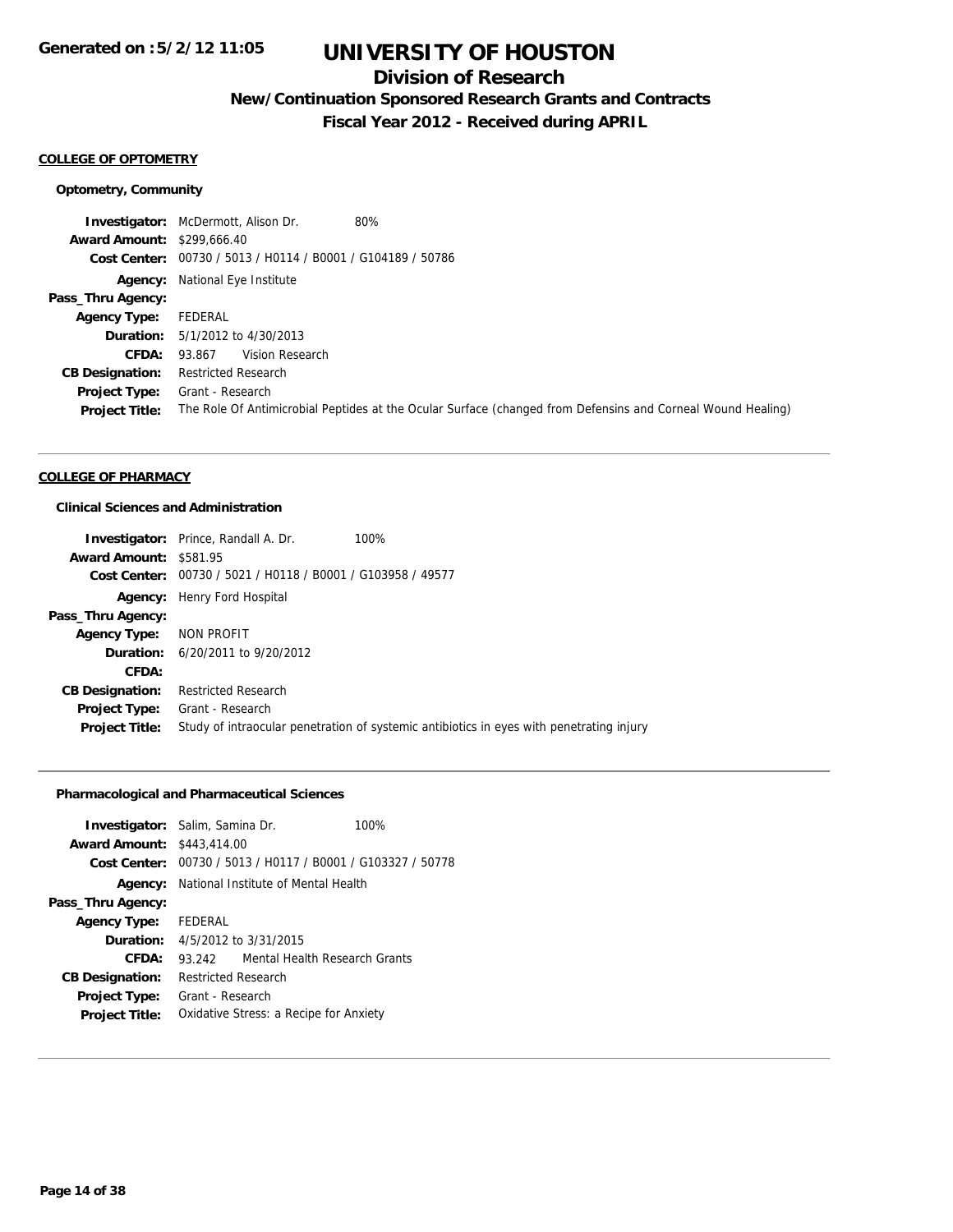# **Division of Research**

**New/Continuation Sponsored Research Grants and Contracts**

**Fiscal Year 2012 - Received during APRIL**

#### **COLLEGE OF PHARMACY**

#### **Pharmacological and Pharmaceutical Sciences**

| <b>Investigator:</b> Cuny, Gregory |                                                       | 100%                                                        |  |
|------------------------------------|-------------------------------------------------------|-------------------------------------------------------------|--|
| <b>Award Amount: \$24,237.00</b>   |                                                       |                                                             |  |
|                                    |                                                       | Cost Center: 00730 / 5013 / H0117 / B0001 / G105191 / 50789 |  |
| Agency:                            | <b>Brandels University</b>                            |                                                             |  |
| Pass_Thru Agency:                  | National Institute of Allergy and Infectious Diseases |                                                             |  |
| <b>Agency Type:</b>                | FEDERAL                                               |                                                             |  |
| Duration:                          | 3/1/2012 to 5/31/2012                                 |                                                             |  |
| CFDA:                              | 93.855                                                | Allergy, Immunology, and Transplantation Research           |  |
| <b>CB Designation:</b>             | <b>Restricted Research</b>                            |                                                             |  |
| <b>Project Type:</b>               | Grant - Research                                      |                                                             |  |
| <b>Project Title:</b>              |                                                       | IMPDH-targeted antibiotics for select agents                |  |

#### **COLLEGE OF TECHNOLOGY**

## **Abramson Center for the Future of Health**

|                                  | 100%<br><b>Investigator:</b> Dasco, Clifford Dr.                                                      |
|----------------------------------|-------------------------------------------------------------------------------------------------------|
| <b>Award Amount: \$48,974.00</b> |                                                                                                       |
|                                  | Cost Center: 00730 / 5021 / H0469 / B0001 / G105144 / 50827                                           |
|                                  | <b>Agency:</b> Methodist Hospital Research Institute                                                  |
| Pass_Thru Agency:                |                                                                                                       |
| <b>Agency Type:</b>              | NON PROFIT                                                                                            |
|                                  | <b>Duration:</b> 1/1/2011 to 8/31/2013                                                                |
| <b>CFDA:</b>                     |                                                                                                       |
| <b>CB Designation:</b>           | <b>Restricted Research</b>                                                                            |
| <b>Project Type:</b>             | Grant - Research                                                                                      |
| <b>Project Title:</b>            | Development of mobile WARP - A Platform for Next-Generation Wireless Networks and Mobile Applications |

## **Center for Technology Literacy**

|                                   | <b>Investigator:</b> Cline, Raymond Dr.<br>100%             |                            |  |
|-----------------------------------|-------------------------------------------------------------|----------------------------|--|
| <b>Award Amount: \$111,690.00</b> |                                                             |                            |  |
|                                   | Cost Center: 00730 / 5014 / H0423 / C0001 / G104997 / 50630 |                            |  |
| Agency:                           |                                                             | Texas Workforce Commission |  |
| Pass_Thru Agency:                 | U.S. Department of Labor                                    |                            |  |
| <b>Agency Type:</b>               | FEDERAL                                                     |                            |  |
|                                   | <b>Duration:</b> 3/15/2012 to 9/30/2012                     |                            |  |
| CFDA:                             | 17.268                                                      | H-1B Job Training Grants   |  |
| <b>CB Designation:</b>            | Non Research                                                |                            |  |
| <b>Project Type:</b>              | Grant - Public Service                                      |                            |  |
| <b>Project Title:</b>             | Science and Technology in Extreme Environments              |                            |  |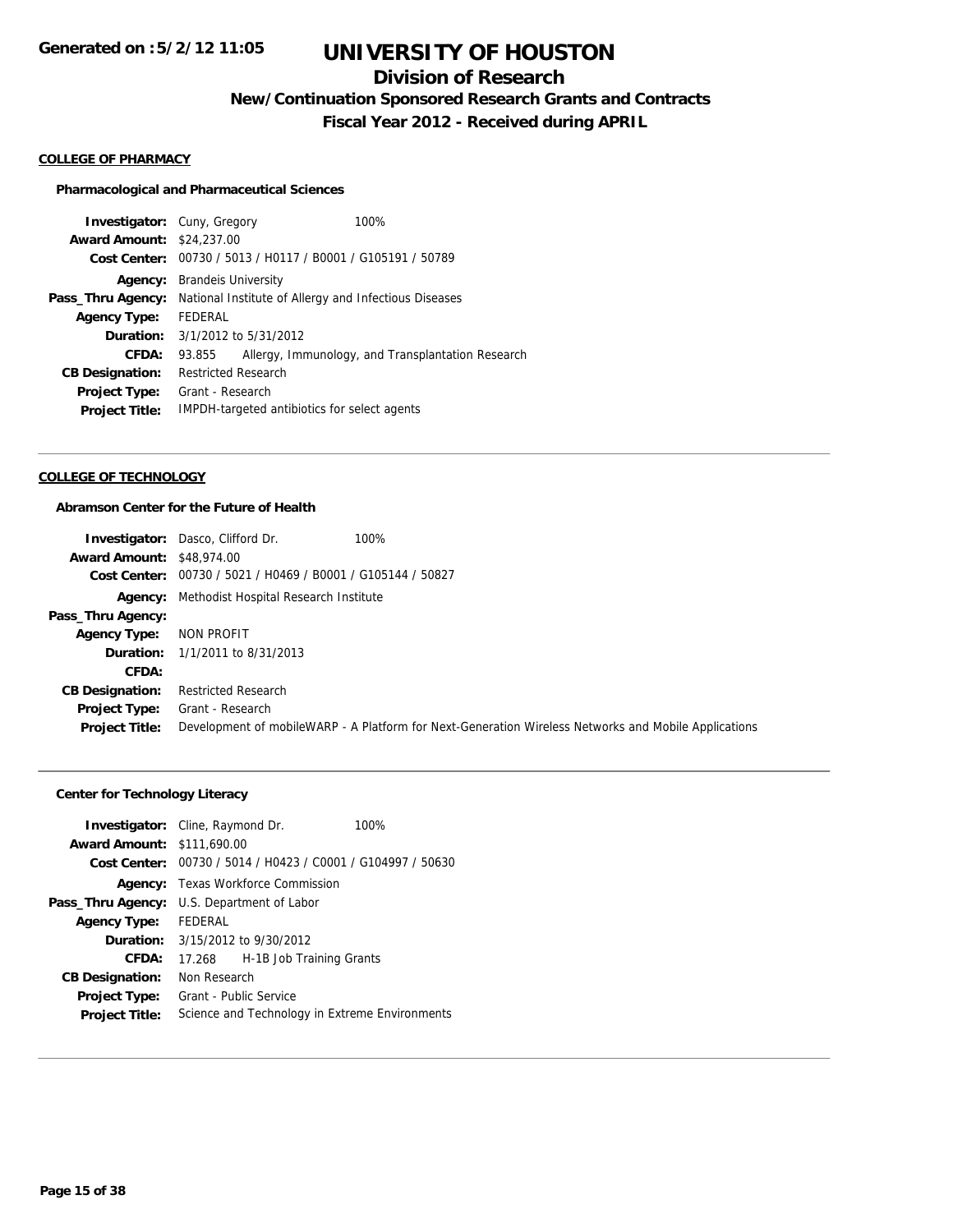# **Division of Research**

**New/Continuation Sponsored Research Grants and Contracts**

**Fiscal Year 2012 - Received during APRIL**

#### **COLLEGE OF TECHNOLOGY**

#### **Dean, Technology**

**Investigator:** Gao, Lu 100% **Award Amount:** \$21,144.00 **Cost Center:** 00730 / 5016 / H0136 / B0001 / G105146 / 50746 **Agency:** Texas Department of Transportation **Pass\_Thru Agency: Agency Type:** STATE **Duration:** 3/27/2012 to 9/30/2012 **CFDA: CB Designation:** Restricted Research **Project Type:** Contract - Research **Project Title:** Manage the Transportation System

### **Engineering Technology**

|                                  | 100%<br><b>Investigator:</b> Song, Lingguang Dr.            |
|----------------------------------|-------------------------------------------------------------|
| <b>Award Amount: \$44,810.00</b> |                                                             |
|                                  | Cost Center: 00730 / 5021 / H0139 / B0001 / G105066 / 50833 |
| Agency:                          | Electri International                                       |
| Pass_Thru Agency:                |                                                             |
| Agency Type: FOUNDATION          |                                                             |
|                                  | <b>Duration:</b> $7/15/2012$ to $6/30/2013$                 |
| CFDA:                            |                                                             |
| <b>CB Designation:</b>           | <b>Restricted Research</b>                                  |
| <b>Project Type:</b>             | Grant - Research                                            |
| <b>Project Title:</b>            | Effective Look-ahead Scheduling for Electrical Contractors  |
|                                  |                                                             |

|                                 | 100%<br><b>Investigator:</b> Bose, Anima Dr.                                                                             |  |  |
|---------------------------------|--------------------------------------------------------------------------------------------------------------------------|--|--|
| <b>Award Amount: \$2,044.31</b> |                                                                                                                          |  |  |
|                                 | Cost Center: 00730 / 5013 / H0139 / B0001 / G104737 / 50112                                                              |  |  |
|                                 | <b>Agency:</b> Ohio University - All Campuses                                                                            |  |  |
|                                 | <b>Pass_Thru Agency:</b> U.S. Department of Energy - National Energy Technology Laboratory                               |  |  |
| <b>Agency Type:</b>             | FEDERAL                                                                                                                  |  |  |
|                                 | <b>Duration:</b> 9/1/2011 to 8/31/2012                                                                                   |  |  |
| <b>CFDA:</b>                    | Renewable Energy Research and Development<br>81.087                                                                      |  |  |
| <b>CB Designation:</b>          | <b>Restricted Research</b>                                                                                               |  |  |
| Project Type:                   | Grant - Research                                                                                                         |  |  |
| <b>Project Title:</b>           | Multi-Hybrid Power Vehicles with Cost Effective and Durable Polymer Electrolyte Membrane Fuel Cell and Li-Ion<br>Battery |  |  |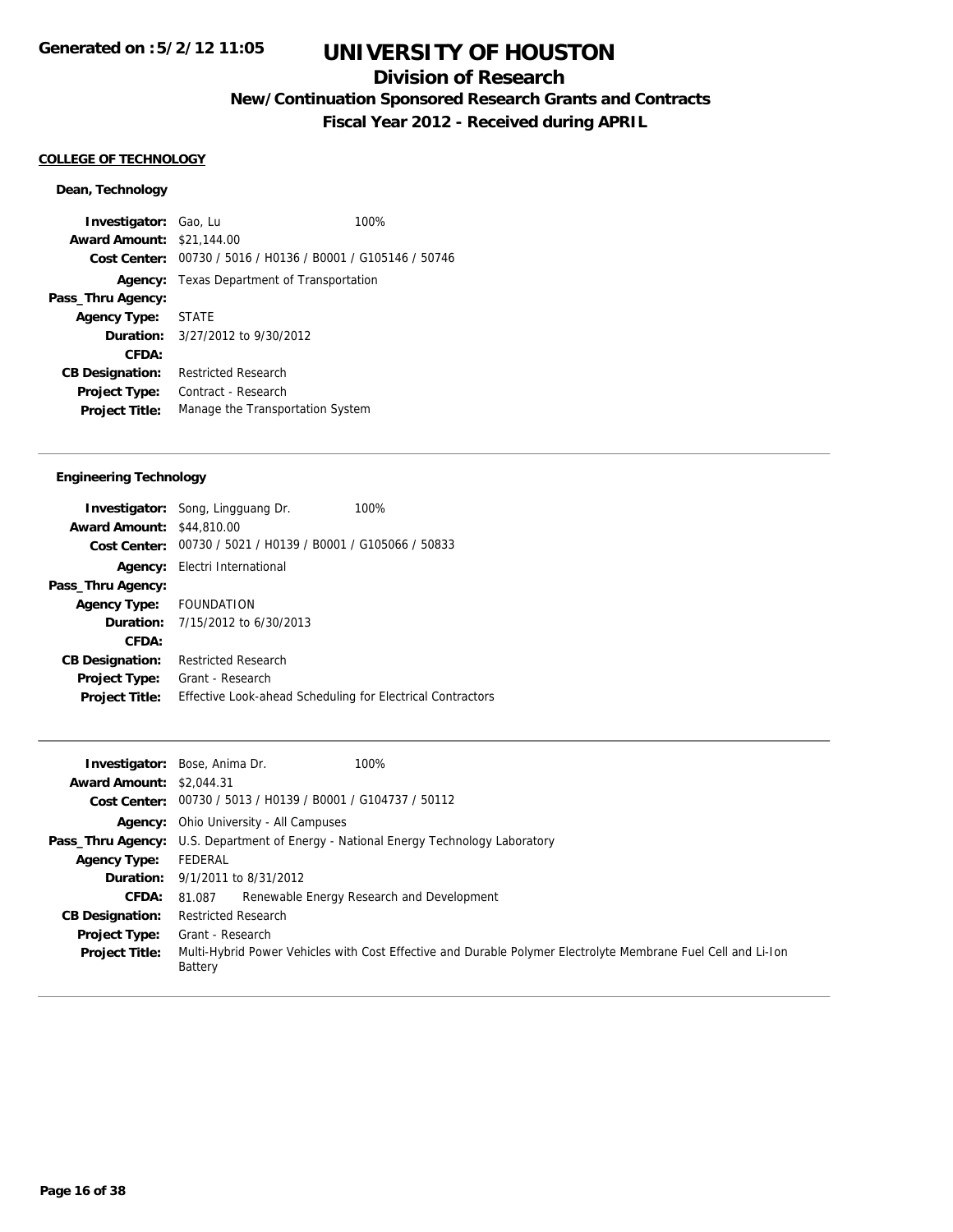# **Division of Research**

**New/Continuation Sponsored Research Grants and Contracts**

**Fiscal Year 2012 - Received during APRIL**

#### **CULLEN COLLEGE OF ENGINEERING**

## **Biomedical Engineering**

| <b>Investigator:</b> Birla, Ravi Mr. |                                                             | 100%                                                      |
|--------------------------------------|-------------------------------------------------------------|-----------------------------------------------------------|
| <b>Award Amount: \$476,684.00</b>    |                                                             |                                                           |
|                                      | Cost Center: 00730 / 5013 / H0071 / B0001 / G105069 / 50828 |                                                           |
| Agency:                              | National Institute of Biomedical Imaging and Bioengineering |                                                           |
| Pass_Thru Agency:                    |                                                             |                                                           |
| <b>Agency Type:</b>                  | FEDERAL                                                     |                                                           |
|                                      | <b>Duration:</b> 12/1/2011 to 3/31/2014                     |                                                           |
| CFDA:                                | 93.286                                                      | Biomedical Imaging Research                               |
| <b>CB Designation:</b>               | <b>Restricted Research</b>                                  |                                                           |
| <b>Project Type:</b>                 | Grant - Research                                            |                                                           |
| <b>Project Title:</b>                |                                                             | Fabrication of 3D Cardiac Patches for Myocardial Recovery |
|                                      |                                                             |                                                           |

| <b>Investigator:</b> Gifford, Howard |                                                             |                                                             | 100% |
|--------------------------------------|-------------------------------------------------------------|-------------------------------------------------------------|------|
| <b>Award Amount: \$186,875.00</b>    |                                                             |                                                             |      |
|                                      |                                                             | Cost Center: 00730 / 5013 / H0071 / B0001 / G104982 / 50380 |      |
| Agency:                              | National Institute of Biomedical Imaging and Bioengineering |                                                             |      |
| Pass_Thru Agency:                    |                                                             |                                                             |      |
| <b>Agency Type:</b>                  | FEDERAL                                                     |                                                             |      |
|                                      |                                                             | <b>Duration:</b> 11/1/2011 to 2/28/2013                     |      |
| CFDA:                                | 93.286                                                      | Biomedical Imaging Research                                 |      |
| <b>CB Designation:</b>               | <b>Restricted Research</b>                                  |                                                             |      |
| Project Type:                        | Grant - Research                                            |                                                             |      |
| <b>Project Title:</b>                | Feasibility of Multipinhole SPECT for Prostate Imaging      |                                                             |      |

## **Center for Innovative Grouting Materials and Tech**

| <b>Investigator:</b> Vipulanandan, Cumaraswamy D100%        |  |
|-------------------------------------------------------------|--|
| <b>Award Amount: \$6,000.00</b>                             |  |
| Cost Center: 00730 / 5022 / H0069 / B0100 / G097310 / 42739 |  |
| <b>Agency:</b> Various Private Profit Agencies              |  |
|                                                             |  |
| <b>Agency Type: PROFIT</b>                                  |  |
| <b>Duration:</b> $1/1/2008$ to $8/31/2031$                  |  |
|                                                             |  |
| Non Restricted Research                                     |  |
| Grant - Research                                            |  |
| Center for Innovative Grouting Materials and Technology     |  |
|                                                             |  |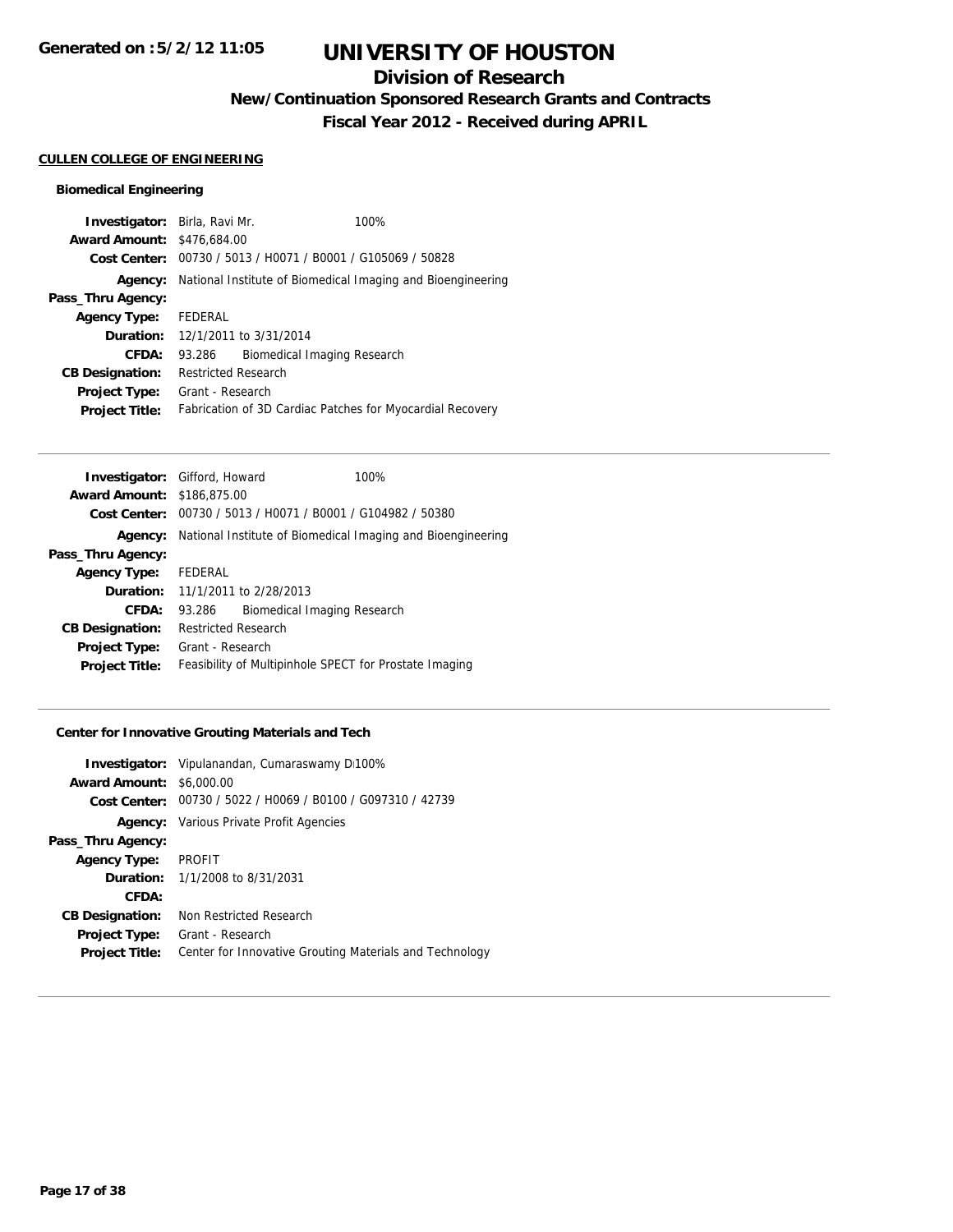# **Division of Research**

**New/Continuation Sponsored Research Grants and Contracts**

**Fiscal Year 2012 - Received during APRIL**

#### **CULLEN COLLEGE OF ENGINEERING**

## **Center for Integrated Bio and Nano Systems**

|                                  | 30%<br><b>Investigator:</b> Brankovic, Stanko Dr.                                                                                                         |
|----------------------------------|-----------------------------------------------------------------------------------------------------------------------------------------------------------|
| <b>Award Amount: \$32,203.50</b> |                                                                                                                                                           |
|                                  | Cost Center: 00730 / 5013 / H0070 / B0001 / G099623 / 46651                                                                                               |
|                                  | <b>Agency:</b> National Science Foundation                                                                                                                |
| Pass_Thru Agency:                |                                                                                                                                                           |
| <b>Agency Type:</b>              | FEDERAL                                                                                                                                                   |
|                                  | <b>Duration:</b> 6/15/2010 to 5/31/2015                                                                                                                   |
| CFDA:                            | 47.049 Mathematical and Physical Sciences                                                                                                                 |
| <b>CB Designation:</b>           | <b>Restricted Research</b>                                                                                                                                |
| <b>Project Type:</b>             | Grant - Research                                                                                                                                          |
| <b>Project Title:</b>            | CAREER: Electrochemical Nanofabrication - Transformative Concept Towards Synthesis of Novel Materials, Functional<br>Surfaces and Metallic Nanostructures |

## **Chemical Engineering**

| <b>Investigator:</b> Luss, Dan Dr. |                                                                   | 30%                                                                                                          |  |
|------------------------------------|-------------------------------------------------------------------|--------------------------------------------------------------------------------------------------------------|--|
| <b>Award Amount: \$34,146.30</b>   |                                                                   |                                                                                                              |  |
|                                    | Cost Center: 00730 / 5013 / H0067 / B0001 / G098356 / 45303       |                                                                                                              |  |
| Agency:                            | U.S. Department of Energy - National Energy Technology Laboratory |                                                                                                              |  |
| Pass_Thru Agency:                  |                                                                   |                                                                                                              |  |
| <b>Agency Type:</b>                | FEDERAL                                                           |                                                                                                              |  |
|                                    | <b>Duration:</b> $9/21/2009$ to $9/20/2012$                       |                                                                                                              |  |
| <b>CFDA:</b>                       |                                                                   | 81.117 Energy Efficiency and Renewable Engery Information Dissemination, Outreach, Training and Technical An |  |
| <b>CB Designation:</b>             | <b>Restricted Research</b>                                        |                                                                                                              |  |
| <b>Project Type:</b>               | Grant - Research                                                  |                                                                                                              |  |
| <b>Project Title:</b>              | Systems                                                           | Development of Optimal Catalyst Designs and Operating Strategies for Lean NOx Reduction in Coupled LNT-SCR   |  |

|                                  | 100%<br><b>Investigator:</b> Krishnamoorti, Ramanan Dr.                                |
|----------------------------------|----------------------------------------------------------------------------------------|
| <b>Award Amount: \$74,000.00</b> |                                                                                        |
|                                  | Cost Center: 00730 / 5021 / H0067 / B0001 / G103903 / 50024                            |
|                                  | <b>Agency:</b> Tulane University                                                       |
|                                  | <b>Pass_Thru Agency:</b> Consortium for Ocean Leadership (COL)                         |
| <b>Agency Type:</b>              | PROFIT                                                                                 |
|                                  | <b>Duration:</b> $10/1/2011$ to $9/30/2012$                                            |
| CFDA:                            |                                                                                        |
| <b>CB Designation:</b>           | <b>Restricted Research</b>                                                             |
| <b>Project Type:</b>             | Grant - Research                                                                       |
| <b>Project Title:</b>            | The Science and Technology of Dispersants as Relevant to Deep-Sea Hydrocarbon Releases |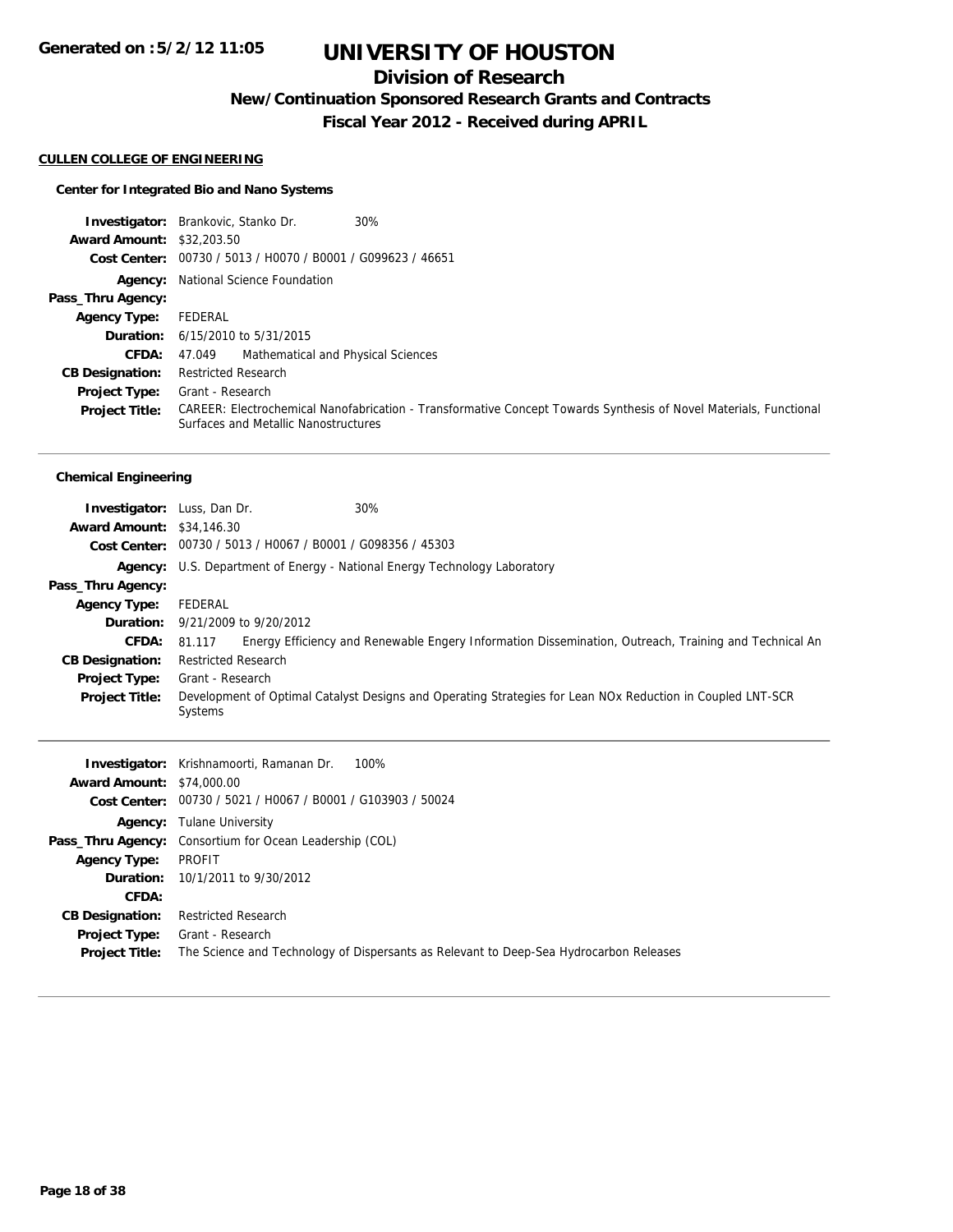# **Division of Research**

**New/Continuation Sponsored Research Grants and Contracts**

**Fiscal Year 2012 - Received during APRIL**

### **CULLEN COLLEGE OF ENGINEERING**

## **Chemical Engineering**

| <b>Award Amount:</b><br>Cost Center: | <b>Investigator:</b> Rimer, Jeffrey Dr.<br>\$6,000.00<br>00730 / 5022 / H0067 / B0001 / G103631 / 48797 | 100%                                                                     |
|--------------------------------------|---------------------------------------------------------------------------------------------------------|--------------------------------------------------------------------------|
| Agency:                              | Total                                                                                                   |                                                                          |
| Pass_Thru Agency:                    |                                                                                                         |                                                                          |
| <b>Agency Type:</b>                  | <b>PROFIT</b>                                                                                           |                                                                          |
|                                      | <b>Duration:</b> 4/1/2011 to 7/31/2013                                                                  |                                                                          |
| CFDA:                                |                                                                                                         |                                                                          |
| <b>CB Designation:</b>               | <b>Restricted Research</b>                                                                              |                                                                          |
| <b>Project Type:</b>                 | Contract - Research                                                                                     |                                                                          |
| <b>Project Title:</b>                |                                                                                                         | Preparation and Study of Nano-Zeolite Supported Materials - Project 2011 |

| <b>Award Amount: \$34,146.30</b>  | 30%<br><b>Investigator:</b> Balakotaiah, Vemuri Dr.                                                             |
|-----------------------------------|-----------------------------------------------------------------------------------------------------------------|
|                                   | Cost Center: 00730 / 5013 / H0067 / B0001 / G098356 / 45303                                                     |
|                                   | <b>Agency:</b> U.S. Department of Energy - National Energy Technology Laboratory                                |
| Pass_Thru Agency:                 |                                                                                                                 |
| <b>Agency Type:</b>               | FEDERAL                                                                                                         |
| Duration:                         | 9/21/2009 to 9/20/2012                                                                                          |
| <b>CFDA:</b>                      | Energy Efficiency and Renewable Engery Information Dissemination, Outreach, Training and Technical An<br>81.117 |
| <b>CB Designation:</b>            | <b>Restricted Research</b>                                                                                      |
| <b>Project Type:</b>              | Grant - Research                                                                                                |
| <b>Project Title:</b>             | Development of Optimal Catalyst Designs and Operating Strategies for Lean NOx Reduction in Coupled LNT-SCR      |
|                                   | Systems                                                                                                         |
|                                   |                                                                                                                 |
|                                   | Investigator: Balakotaiah, Vemuri Dr.<br>100%                                                                   |
| <b>Award Amount: \$100,000.00</b> |                                                                                                                 |
|                                   | Cost Center: 00730 / 5013 / H0067 / B0001 / G101473 / 46776                                                     |
| Agency:                           | NASA - National Aeronautics and Space Administration - Glenn Research Center                                    |
| Pass_Thru Agency:                 |                                                                                                                 |
| <b>Agency Type:</b>               | <b>FEDERAL</b>                                                                                                  |
| Duration:                         | 4/12/2010 to 10/11/2013                                                                                         |
| <b>CFDA:</b>                      | Aerospace Education Services Program<br>43.001                                                                  |
| <b>CB Designation:</b>            | <b>Restricted Research</b>                                                                                      |
| <b>Project Type:</b>              | Grant - Research                                                                                                |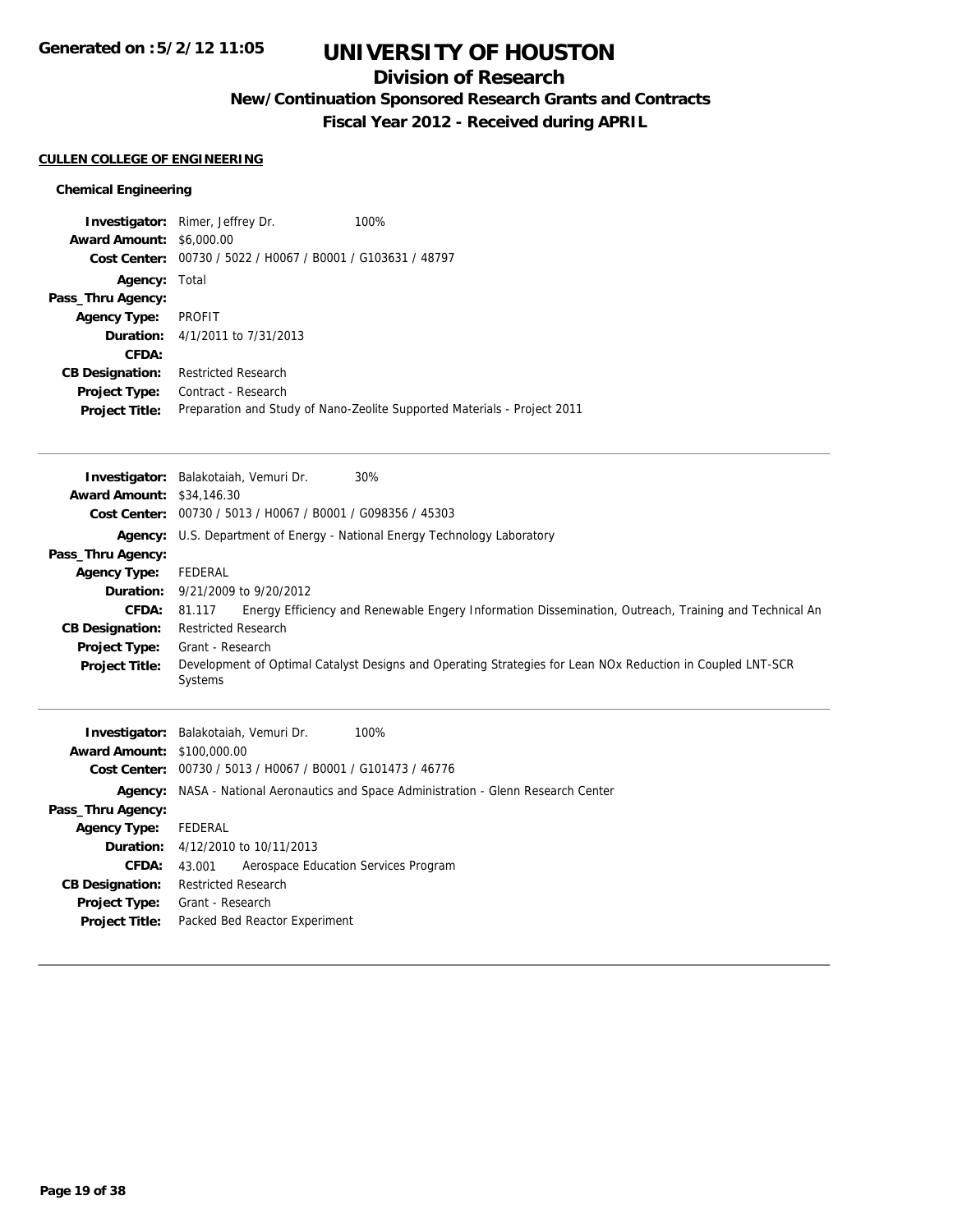# **Division of Research**

**New/Continuation Sponsored Research Grants and Contracts**

**Fiscal Year 2012 - Received during APRIL**

#### **CULLEN COLLEGE OF ENGINEERING**

## **Chemical Engineering**

| <b>Award Amount:</b><br>Pass_Thru Agency:<br><b>Agency Type:</b><br>Duration:<br><b>CFDA:</b><br><b>CB Designation:</b><br>Project Type:<br><b>Project Title:</b>           | Investigator: Harold, Michael Dr.<br>40%<br>\$45,528.40<br>Cost Center: 00730 / 5013 / H0067 / B0001 / G098356 / 45303<br><b>Agency:</b> U.S. Department of Energy - National Energy Technology Laboratory<br>FEDERAL<br>9/21/2009 to 9/20/2012<br>81.117<br>Energy Efficiency and Renewable Engery Information Dissemination, Outreach, Training and Technical An<br><b>Restricted Research</b><br>Grant - Research<br>Development of Optimal Catalyst Designs and Operating Strategies for Lean NOx Reduction in Coupled LNT-SCR<br>Systems |
|-----------------------------------------------------------------------------------------------------------------------------------------------------------------------------|-----------------------------------------------------------------------------------------------------------------------------------------------------------------------------------------------------------------------------------------------------------------------------------------------------------------------------------------------------------------------------------------------------------------------------------------------------------------------------------------------------------------------------------------------|
| <b>Award Amount:</b><br>Agency: Total<br>Pass_Thru Agency:<br><b>Agency Type:</b><br>Duration:<br>CFDA:<br><b>CB Designation:</b><br>Project Type:<br><b>Project Title:</b> | 100%<br>Investigator: Harold, Michael Dr.<br>\$80,000.00<br>Cost Center: 00730 / 5022 / H0067 / B0001 / G105141 / 50742<br><b>PROFIT</b><br>4/1/2012 to 3/31/2013<br><b>Restricted Research</b><br>Grant - Research<br>Applications of Membranes for Hydrocarbon Conversion Processes                                                                                                                                                                                                                                                         |
| <b>Award Amount:</b><br><b>Agency Type:</b><br>Duration:<br><b>CFDA:</b><br><b>CB Designation:</b>                                                                          | 100%<br>Investigator: Willson, Richard C. Dr.<br>\$39,725.00<br>Cost Center: 00730 / 5015 / H0067 / B0001 / G105051 / 50406<br><b>Agency:</b> University of Texas Medical Branch at Galveston<br>Pass_Thru Agency: National Institute of Allergy and Infectious Diseases<br><b>FEDERAL</b><br>3/1/2012 to 2/28/2013<br>93.855<br>Allergy, Immunology, and Transplantation Research<br><b>Restricted Research</b>                                                                                                                              |

**Project Type:** Grant - Research

| <b>Project Title:</b> | WRCE Diagnostics Development Core - Yr 4 of 5 Yr. Award |
|-----------------------|---------------------------------------------------------|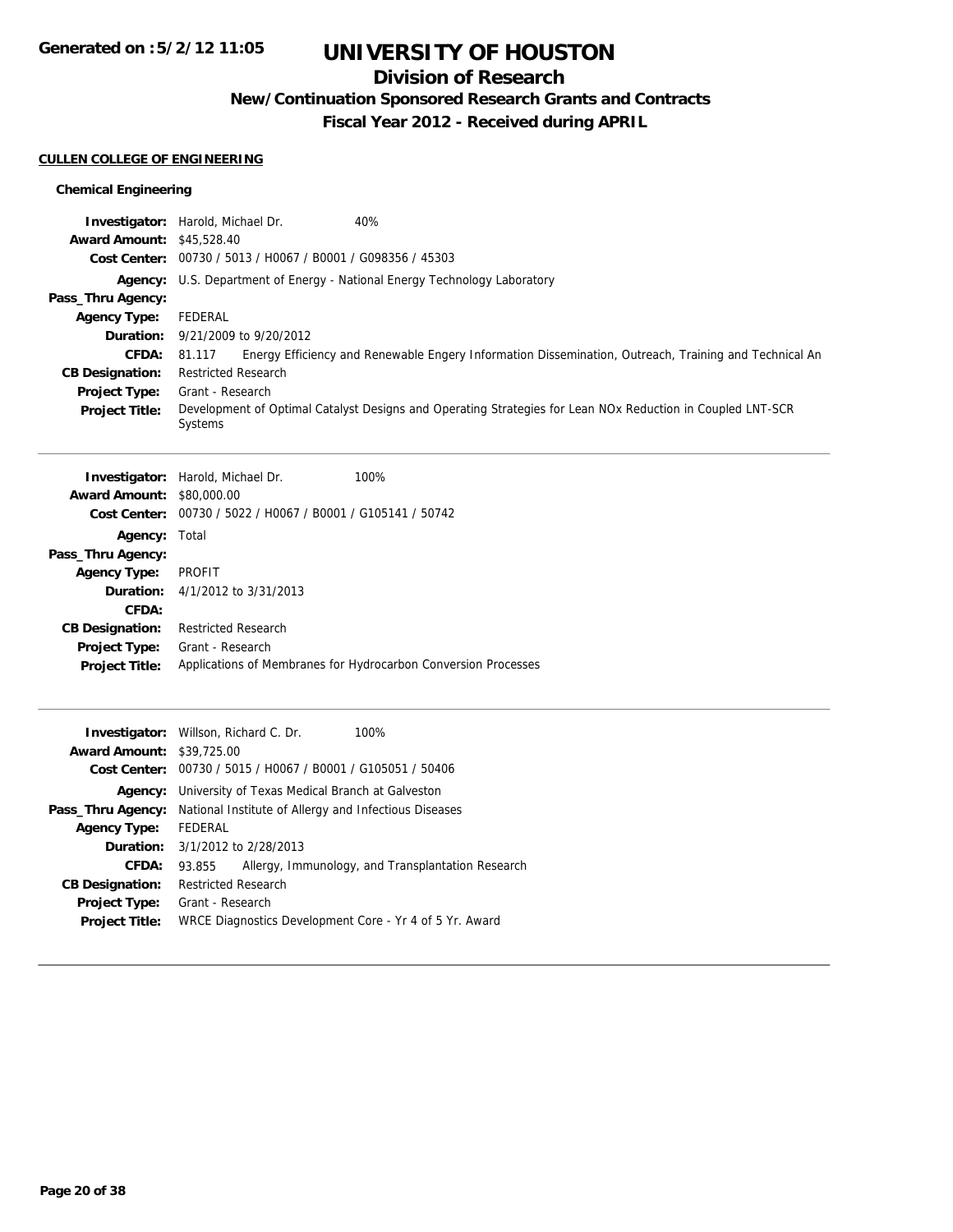# **Division of Research**

**New/Continuation Sponsored Research Grants and Contracts**

**Fiscal Year 2012 - Received during APRIL**

## **CULLEN COLLEGE OF ENGINEERING**

#### **Chemical Engineering**

**Investigator:** Harold, Michael Dr. 50% **Award Amount:** \$10,000.00 **Cost Center:** 00730 / 5022 / H0067 / B0001 / G104577 / 50559 **Agency:** Texas EnTech **Pass\_Thru Agency: Agency Type:** PROFIT **Duration:** 12/1/2011 to 11/30/2012 **CFDA: CB Designation:** Restricted Research **Project Type:** Grant - Research **Project Title:** Catalyst Benchmark and Evaluation Study

|                        | <b>Investigator:</b> Muncrief, Rachel Dr.                   | 50% |
|------------------------|-------------------------------------------------------------|-----|
| <b>Award Amount:</b>   | \$10,000.00                                                 |     |
|                        | Cost Center: 00730 / 5022 / H0067 / B0001 / G104577 / 50559 |     |
|                        | <b>Agency:</b> Texas EnTech                                 |     |
| Pass_Thru Agency:      |                                                             |     |
| <b>Agency Type:</b>    | <b>PROFIT</b>                                               |     |
|                        | <b>Duration:</b> $12/1/2011$ to $11/30/2012$                |     |
| CFDA:                  |                                                             |     |
| <b>CB Designation:</b> | <b>Restricted Research</b>                                  |     |
| <b>Project Type:</b>   | Grant - Research                                            |     |
| <b>Project Title:</b>  | Catalyst Benchmark and Evaluation Study                     |     |
|                        |                                                             |     |

### **Civil Engineering**

|                                  | <b>Investigator:</b> Carter, William Dr.<br>$30\%$                                                                |
|----------------------------------|-------------------------------------------------------------------------------------------------------------------|
| <b>Award Amount: \$13,455.90</b> |                                                                                                                   |
|                                  | <b>Cost Center:</b> $00730 / 5013 / 40068 / 80001 / 6101750 / 46656$                                              |
|                                  | <b>Agency:</b> National Science Foundation                                                                        |
| Pass_Thru Agency:                |                                                                                                                   |
| <b>Agency Type:</b>              | FEDERAL                                                                                                           |
|                                  | <b>Duration:</b> 4/1/2010 to 7/31/2013                                                                            |
| <b>CFDA:</b>                     | Geosciences<br>47.050                                                                                             |
| <b>CB Designation:</b>           | <b>Restricted Research</b>                                                                                        |
| Project Type:                    | Grant - Research                                                                                                  |
| <b>Project Title:</b>            | Transfer of the NCALM Facilities, Its Resources and the Funds from University of Florida to University of Houston |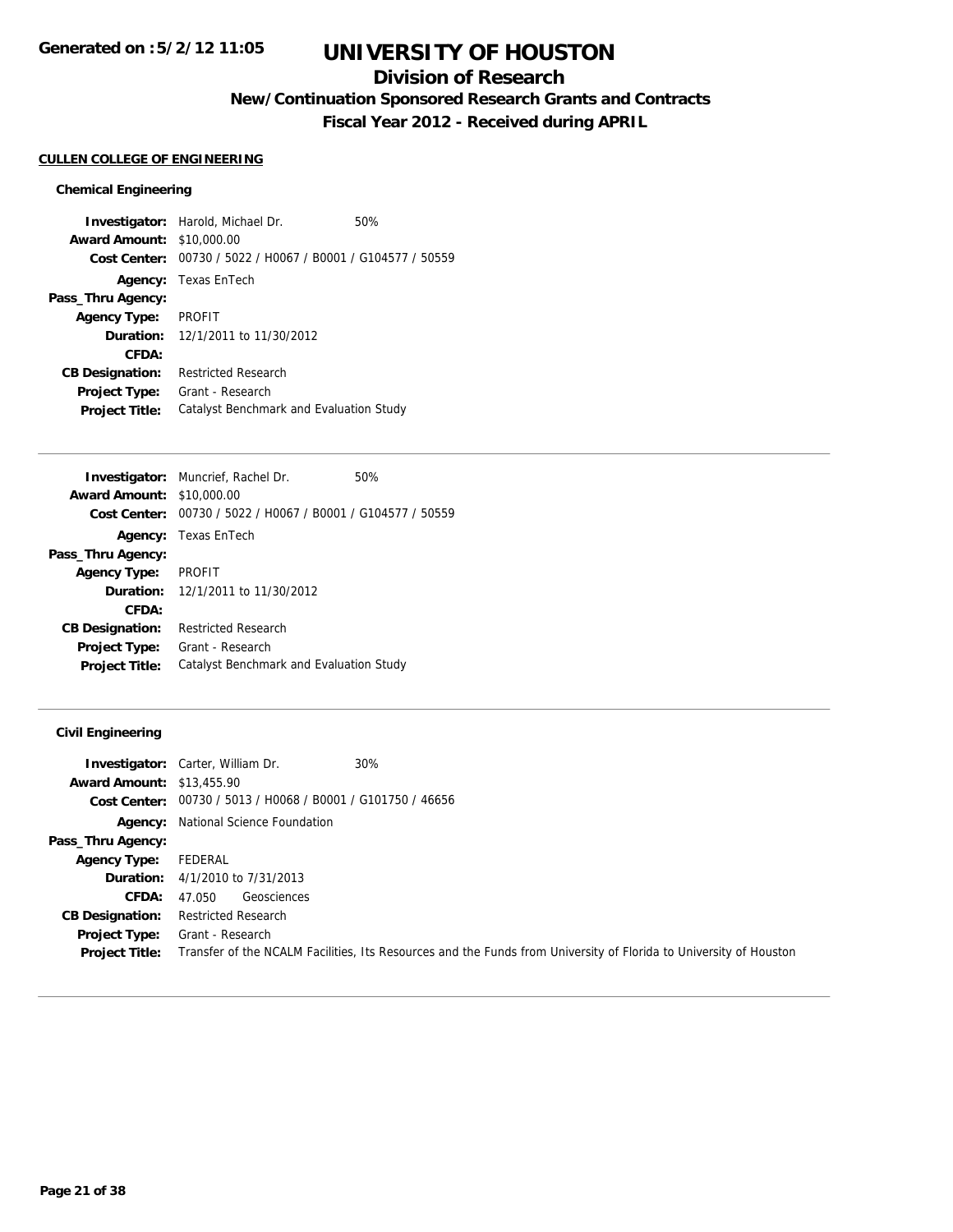# **Division of Research**

**New/Continuation Sponsored Research Grants and Contracts**

**Fiscal Year 2012 - Received during APRIL**

## **CULLEN COLLEGE OF ENGINEERING**

## **Civil Engineering**

|                                 | 10%<br><b>Investigator:</b> Glennie, Craig Dr.                                                                    |
|---------------------------------|-------------------------------------------------------------------------------------------------------------------|
| <b>Award Amount: \$4,485.30</b> |                                                                                                                   |
|                                 | Cost Center: 00730 / 5013 / H0068 / B0001 / G101750 / 46656                                                       |
|                                 | <b>Agency:</b> National Science Foundation                                                                        |
| Pass_Thru Agency:               |                                                                                                                   |
| <b>Agency Type:</b>             | FEDERAL                                                                                                           |
|                                 | <b>Duration:</b> 4/1/2010 to 7/31/2013                                                                            |
| <b>CFDA:</b>                    | Geosciences<br>47.050                                                                                             |
| <b>CB Designation:</b>          | <b>Restricted Research</b>                                                                                        |
| Project Type:                   | Grant - Research                                                                                                  |
| <b>Project Title:</b>           | Transfer of the NCALM Facilities, Its Resources and the Funds from University of Florida to University of Houston |

|                                  | Investigator: Rifai, Hanadi Dr.<br>100%                                                                                                    |  |
|----------------------------------|--------------------------------------------------------------------------------------------------------------------------------------------|--|
| <b>Award Amount: \$80,000.00</b> |                                                                                                                                            |  |
|                                  | Cost Center: 00730 / 5014 / H0068 / B0001 / G104018 / 49547                                                                                |  |
|                                  | <b>Agency:</b> Texas Commission on Environmental Quality                                                                                   |  |
|                                  | <b>Pass_Thru Agency:</b> U.S. Environmental Protection Agency                                                                              |  |
| <b>Agency Type:</b>              | FEDERAL                                                                                                                                    |  |
|                                  | <b>Duration:</b> 8/4/2011 to 8/31/2012                                                                                                     |  |
| CFDA:                            | 66.419 Water Polution Control - State and Interstate Program Support                                                                       |  |
| <b>CB Designation:</b>           | <b>Restricted Research</b>                                                                                                                 |  |
| <b>Project Type:</b>             | Co-Op Agreement - Research                                                                                                                 |  |
| <b>Project Title:</b>            | Total Maximum Daily Loads (TMDLs) for Polychlorinated Biphenyls (PCBs) in the<br>Houston Ship Channel (HSC) System and Upper Galveston Bay |  |

|                                 | 33%<br><b>Investigator:</b> Willam, Kaspar Dr.                                                          |
|---------------------------------|---------------------------------------------------------------------------------------------------------|
| <b>Award Amount: \$3,960.00</b> |                                                                                                         |
|                                 | Cost Center: 00730 / 5013 / H0068 / B0001 / G104899 / 50475                                             |
|                                 | <b>Agency:</b> National Science Foundation                                                              |
| Pass_Thru Agency:               |                                                                                                         |
| <b>Agency Type:</b>             | FEDERAL                                                                                                 |
|                                 | Duration: 2/29/2012 to 3/31/2014                                                                        |
| <b>CFDA:</b>                    | <b>Engineering Grants</b><br>47.041                                                                     |
| <b>CB Designation:</b>          | <b>Restricted Research</b>                                                                              |
| Project Type:                   | Grant - Research                                                                                        |
| <b>Project Title:</b>           | REU Supplement: Self-stressing SMA/FRP Composite Patches for Rehabilitation of Cracked Steel Structures |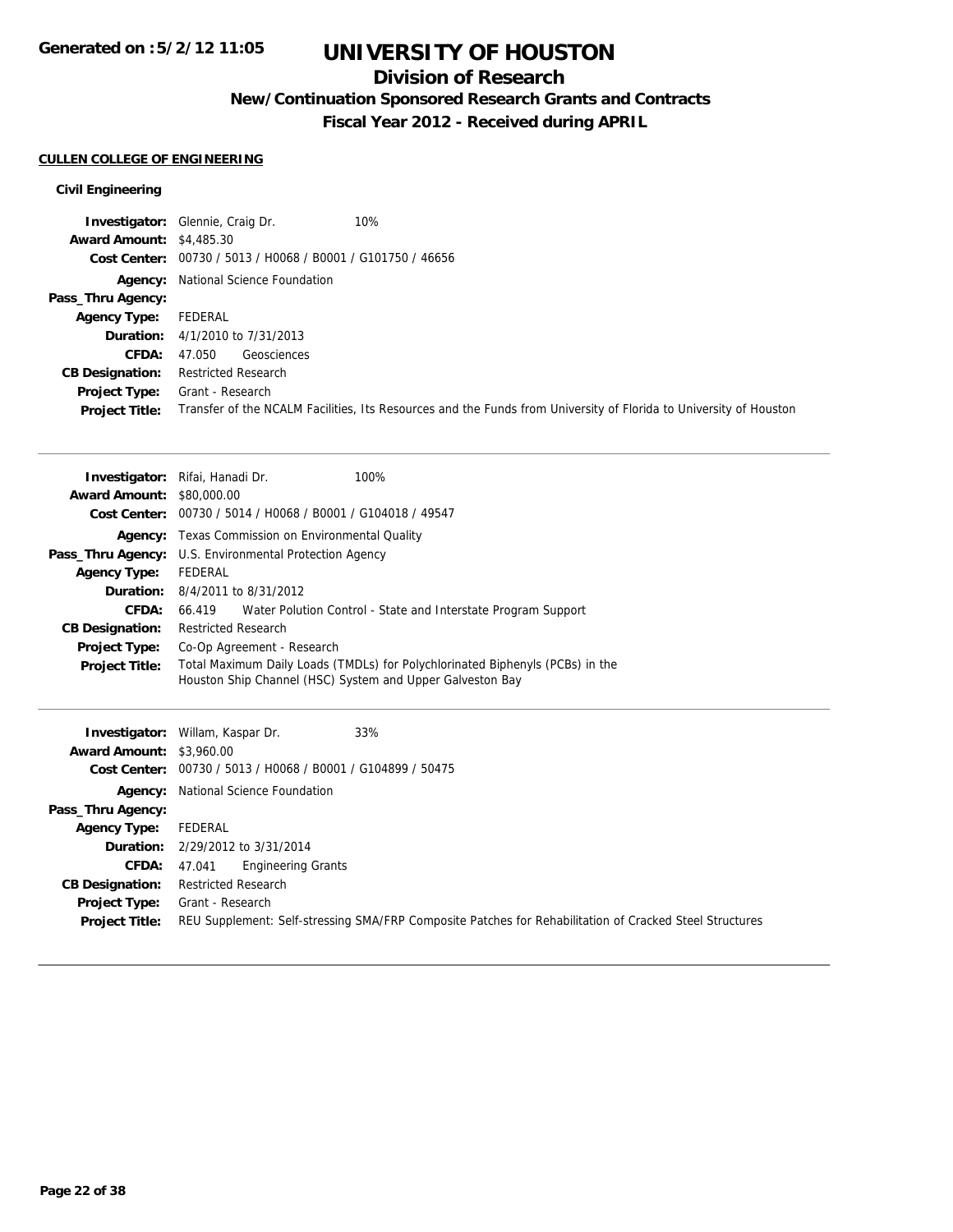# **Division of Research**

**New/Continuation Sponsored Research Grants and Contracts**

**Fiscal Year 2012 - Received during APRIL**

### **CULLEN COLLEGE OF ENGINEERING**

| <b>Civil Engineering</b>               |                                                                                                                                                                                      |
|----------------------------------------|--------------------------------------------------------------------------------------------------------------------------------------------------------------------------------------|
|                                        | 70%<br>Investigator: Shrestha, Ramesh Dr.                                                                                                                                            |
| <b>Award Amount: \$106,685.60</b>      |                                                                                                                                                                                      |
| <b>Cost Center:</b>                    | 00730 / 5013 / H0068 / B0001 / G104884 / 50854                                                                                                                                       |
|                                        | <b>Agency:</b> U.S. Geological Survey                                                                                                                                                |
| Pass_Thru Agency:                      |                                                                                                                                                                                      |
| <b>Agency Type:</b>                    | <b>FEDERAL</b>                                                                                                                                                                       |
| Duration:                              | 4/18/2012 to 9/30/2013                                                                                                                                                               |
| CFDA:                                  | 15.808<br>U.S. Geological Survey - Research and Data Acquisition                                                                                                                     |
| <b>CB Designation:</b>                 | <b>Restricted Research</b>                                                                                                                                                           |
| Project Type:                          | Co-Op Agreement - Research                                                                                                                                                           |
| <b>Project Title:</b>                  | Cooperative Agreement with the National Center for Airborne Laser Mapping (NCALM), University of Houston --<br>Airborne lidar survey of Surprise Valley and surrounding areas, CA-NV |
|                                        |                                                                                                                                                                                      |
|                                        | 20%<br>Investigator: Carter, William Dr.                                                                                                                                             |
| <b>Award Amount: \$30,481,60</b>       |                                                                                                                                                                                      |
|                                        | Cost Center: 00730 / 5013 / H0068 / B0001 / G104884 / 50854                                                                                                                          |
|                                        |                                                                                                                                                                                      |
|                                        | <b>Agency:</b> U.S. Geological Survey                                                                                                                                                |
| Pass_Thru Agency:                      | FEDERAL                                                                                                                                                                              |
| <b>Agency Type:</b><br>Duration:       | 4/18/2012 to 9/30/2013                                                                                                                                                               |
| <b>CFDA:</b>                           |                                                                                                                                                                                      |
|                                        | U.S. Geological Survey - Research and Data Acquisition<br>15.808<br><b>Restricted Research</b>                                                                                       |
| <b>CB Designation:</b>                 |                                                                                                                                                                                      |
| Project Type:<br><b>Project Title:</b> | Co-Op Agreement - Research<br>Cooperative Agreement with the National Center for Airborne Laser Mapping (NCALM), University of Houston --                                            |
|                                        | Airborne lidar survey of Surprise Valley and surrounding areas, CA-NV                                                                                                                |
|                                        |                                                                                                                                                                                      |
|                                        |                                                                                                                                                                                      |
|                                        | 10%<br>Investigator: Glennie, Craig Dr.                                                                                                                                              |
| <b>Award Amount:</b>                   | \$15,240.80                                                                                                                                                                          |
|                                        | Cost Center: 00730 / 5013 / H0068 / B0001 / G104884 / 50854                                                                                                                          |
|                                        | <b>Agency:</b> U.S. Geological Survey                                                                                                                                                |
| Pass_Thru Agency:                      |                                                                                                                                                                                      |
| <b>Agency Type:</b>                    | <b>FEDERAL</b>                                                                                                                                                                       |
| Duration:                              | 4/18/2012 to 9/30/2013                                                                                                                                                               |
| CFDA:                                  | 15.808<br>U.S. Geological Survey - Research and Data Acquisition                                                                                                                     |
| <b>CB Designation:</b>                 | <b>Restricted Research</b>                                                                                                                                                           |
| Project Type:                          | Co-Op Agreement - Research                                                                                                                                                           |
| <b>Project Title:</b>                  | Cooperative Agreement with the National Center for Airborne Laser Mapping (NCALM), University of Houston --<br>Airborne lidar survey of Surprise Valley and surrounding areas, CA-NV |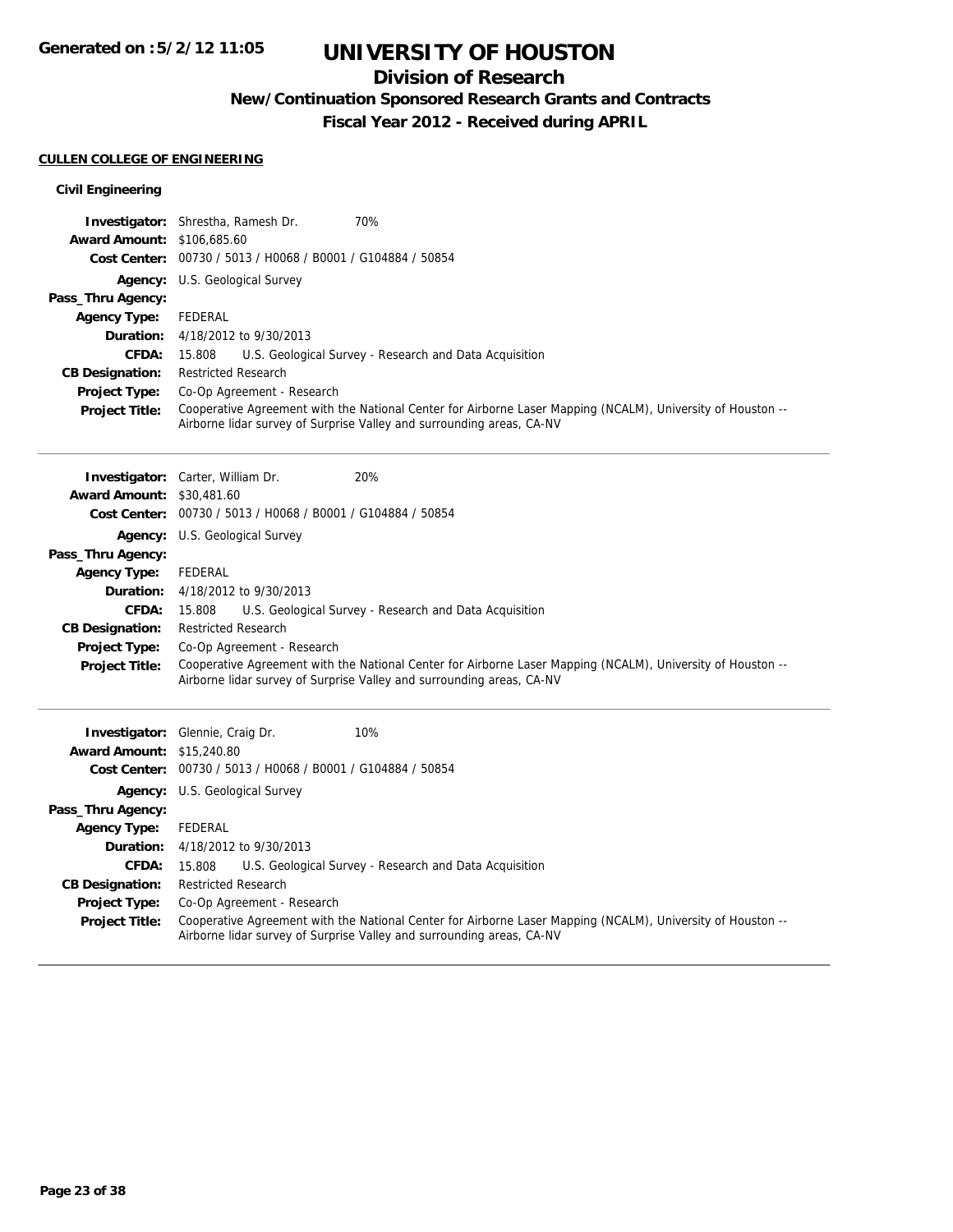# **Division of Research**

**New/Continuation Sponsored Research Grants and Contracts**

**Fiscal Year 2012 - Received during APRIL**

## **CULLEN COLLEGE OF ENGINEERING**

## **Civil Engineering**

|                                 | <b>Investigator:</b> Dawood, Mina Dr.<br>34%                                                            |
|---------------------------------|---------------------------------------------------------------------------------------------------------|
| <b>Award Amount: \$4,080.00</b> |                                                                                                         |
|                                 | Cost Center: 00730 / 5013 / H0068 / B0001 / G104899 / 50475                                             |
|                                 | <b>Agency:</b> National Science Foundation                                                              |
| Pass_Thru Agency:               |                                                                                                         |
| <b>Agency Type:</b>             | FEDERAL                                                                                                 |
|                                 | <b>Duration:</b> 2/29/2012 to 3/31/2014                                                                 |
| <b>CFDA:</b>                    | 47.041 Engineering Grants                                                                               |
| <b>CB Designation:</b>          | <b>Restricted Research</b>                                                                              |
| Project Type:                   | Grant - Research                                                                                        |
| <b>Project Title:</b>           | REU Supplement: Self-stressing SMA/FRP Composite Patches for Rehabilitation of Cracked Steel Structures |

|                            | 100%                                                                                                                                                                                                                         |
|----------------------------|------------------------------------------------------------------------------------------------------------------------------------------------------------------------------------------------------------------------------|
|                            |                                                                                                                                                                                                                              |
|                            |                                                                                                                                                                                                                              |
|                            |                                                                                                                                                                                                                              |
|                            |                                                                                                                                                                                                                              |
| PROFIT                     |                                                                                                                                                                                                                              |
|                            |                                                                                                                                                                                                                              |
|                            |                                                                                                                                                                                                                              |
| <b>Restricted Research</b> |                                                                                                                                                                                                                              |
| Grant - Research           |                                                                                                                                                                                                                              |
|                            | Produced Water Evaporator Blowdown Treatability Study: Neutralization and Solid/Liquid Separation                                                                                                                            |
|                            | <b>Investigator:</b> Chellam, Shankar Dr.<br><b>Award Amount: \$22,500.00</b><br>Cost Center: 00730 / 5022 / H0068 / B0001 / G104392 / 50867<br><b>Agency: ConocoPhillips</b><br><b>Duration:</b> $3/27/2012$ to $3/26/2013$ |

| <b>Award Amount: \$26,911.80</b> | 60%<br><b>Investigator:</b> Shrestha, Ramesh Dr.<br>Cost Center: 00730 / 5013 / H0068 / B0001 / G101750 / 46656   |
|----------------------------------|-------------------------------------------------------------------------------------------------------------------|
|                                  |                                                                                                                   |
|                                  | <b>Agency:</b> National Science Foundation                                                                        |
| Pass_Thru Agency:                |                                                                                                                   |
| <b>Agency Type:</b>              | FEDERAL                                                                                                           |
|                                  | <b>Duration:</b> $4/1/2010$ to $7/31/2013$                                                                        |
| <b>CFDA:</b>                     | Geosciences<br>47.050                                                                                             |
| <b>CB Designation:</b>           | Restricted Research                                                                                               |
| <b>Project Type:</b>             | Grant - Research                                                                                                  |
| <b>Project Title:</b>            | Transfer of the NCALM Facilities, Its Resources and the Funds from University of Florida to University of Houston |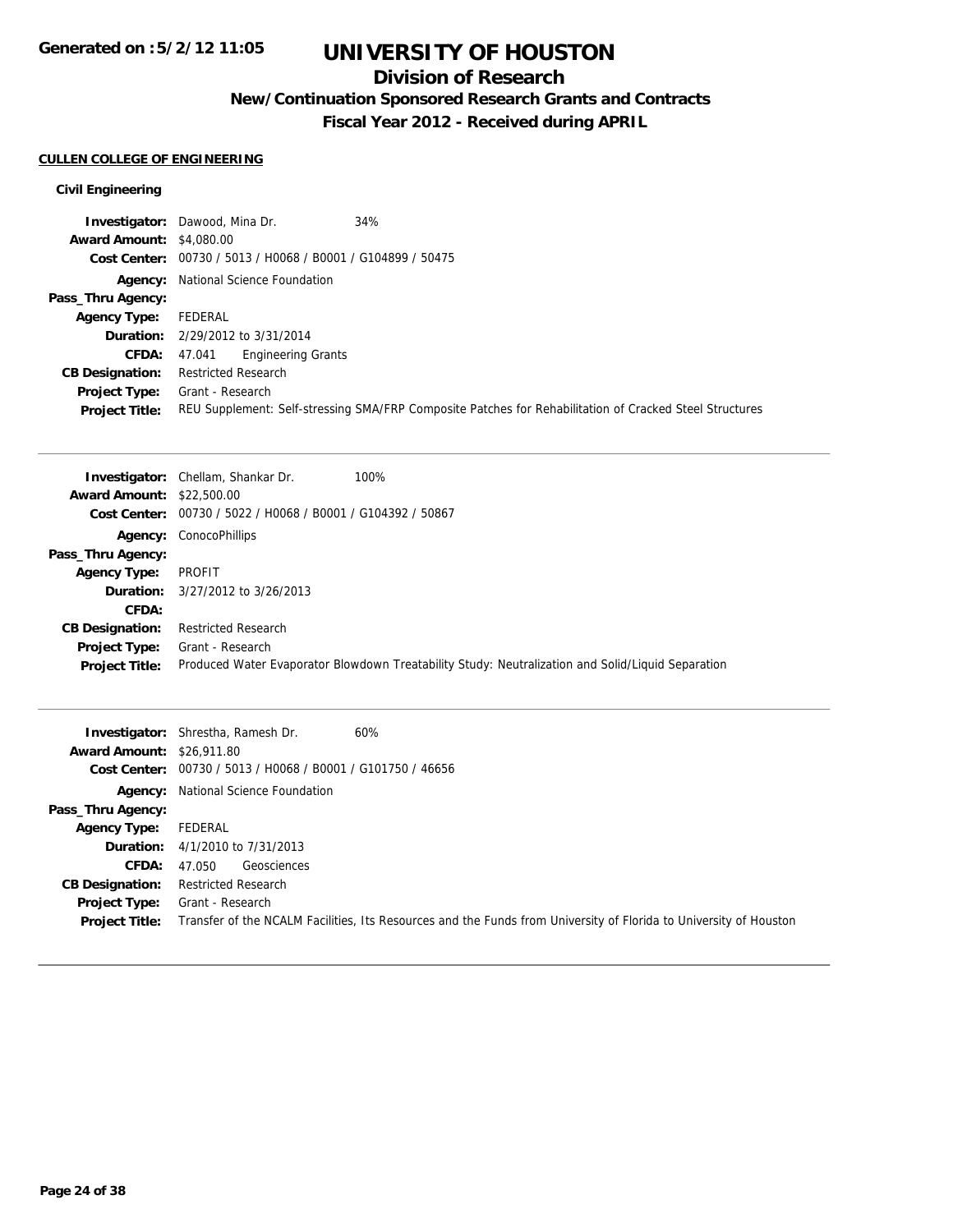# **Division of Research**

**New/Continuation Sponsored Research Grants and Contracts**

**Fiscal Year 2012 - Received during APRIL**

#### **CULLEN COLLEGE OF ENGINEERING**

#### **Electrical & Computer Engineering**

|         |                                   | 100%                                                                                                                                                                                                                                                                            |
|---------|-----------------------------------|---------------------------------------------------------------------------------------------------------------------------------------------------------------------------------------------------------------------------------------------------------------------------------|
|         |                                   |                                                                                                                                                                                                                                                                                 |
|         |                                   |                                                                                                                                                                                                                                                                                 |
|         |                                   |                                                                                                                                                                                                                                                                                 |
|         |                                   |                                                                                                                                                                                                                                                                                 |
| FEDERAL |                                   |                                                                                                                                                                                                                                                                                 |
|         |                                   |                                                                                                                                                                                                                                                                                 |
| 47.041  |                                   |                                                                                                                                                                                                                                                                                 |
|         |                                   |                                                                                                                                                                                                                                                                                 |
|         |                                   |                                                                                                                                                                                                                                                                                 |
|         |                                   | CAREER: Integrated Molecular And Computational Sensing for Label-free Bacteriomics                                                                                                                                                                                              |
|         | <b>Award Amount: \$400,000.00</b> | <b>Investigator:</b> Shih, Wei-Chuan Dr.<br>Cost Center: 00730 / 5013 / H0070 / B0001 / G104094 / 50560<br><b>Agency:</b> National Science Foundation<br><b>Duration:</b> 3/15/2012 to 2/28/2017<br><b>Engineering Grants</b><br><b>Restricted Research</b><br>Grant - Research |

Pass\_Thru Agency: Cancer Prevention and Research Institute of Texas

**Duration:** 12/1/2011 to 11/30/2012

Grant - Research

Ablation

**Agency Type:** STATE

**CFDA:**

**Project Type:**

**CB Designation:** Restricted Research

|                                 | 10%<br><b>Investigator:</b> Wosik, Jarek Dr.                                                                                  |
|---------------------------------|-------------------------------------------------------------------------------------------------------------------------------|
| <b>Award Amount: \$2,947.40</b> |                                                                                                                               |
|                                 | Cost Center: 00730 / 5021 / H0452 / B0001 / G105164 / 50727                                                                   |
|                                 | <b>Agency:</b> The Methodist Hospital                                                                                         |
|                                 | <b>Pass_Thru Agency:</b> Cancer Prevention and Research Institute of Texas                                                    |
| <b>Agency Type:</b>             | <b>STATE</b>                                                                                                                  |
| Duration:                       | 12/1/2011 to 11/30/2012                                                                                                       |
| CFDA:                           |                                                                                                                               |
| <b>CB Designation:</b>          | <b>Restricted Research</b>                                                                                                    |
| Project Type:                   | Grant - Research                                                                                                              |
| <b>Project Title:</b>           | Magnetic Characterization of the Nanosconstructs and Development of the Device for Magnetic Guiding and Localized<br>Ablation |
|                                 | 10%<br><b>Investigator:</b> Wosik, Jarek Dr.                                                                                  |
| <b>Award Amount: \$3,368.40</b> |                                                                                                                               |
| <b>Cost Center:</b>             | 00730 / 5021 / H0452 / B0001 / G105163 / 50728                                                                                |
|                                 | <b>Agency:</b> The Methodist Hospital                                                                                         |

**Project Title:** Magnetic Characterization of the Nanosconstructs and Development of the Device for Magnetic Guiding and Localized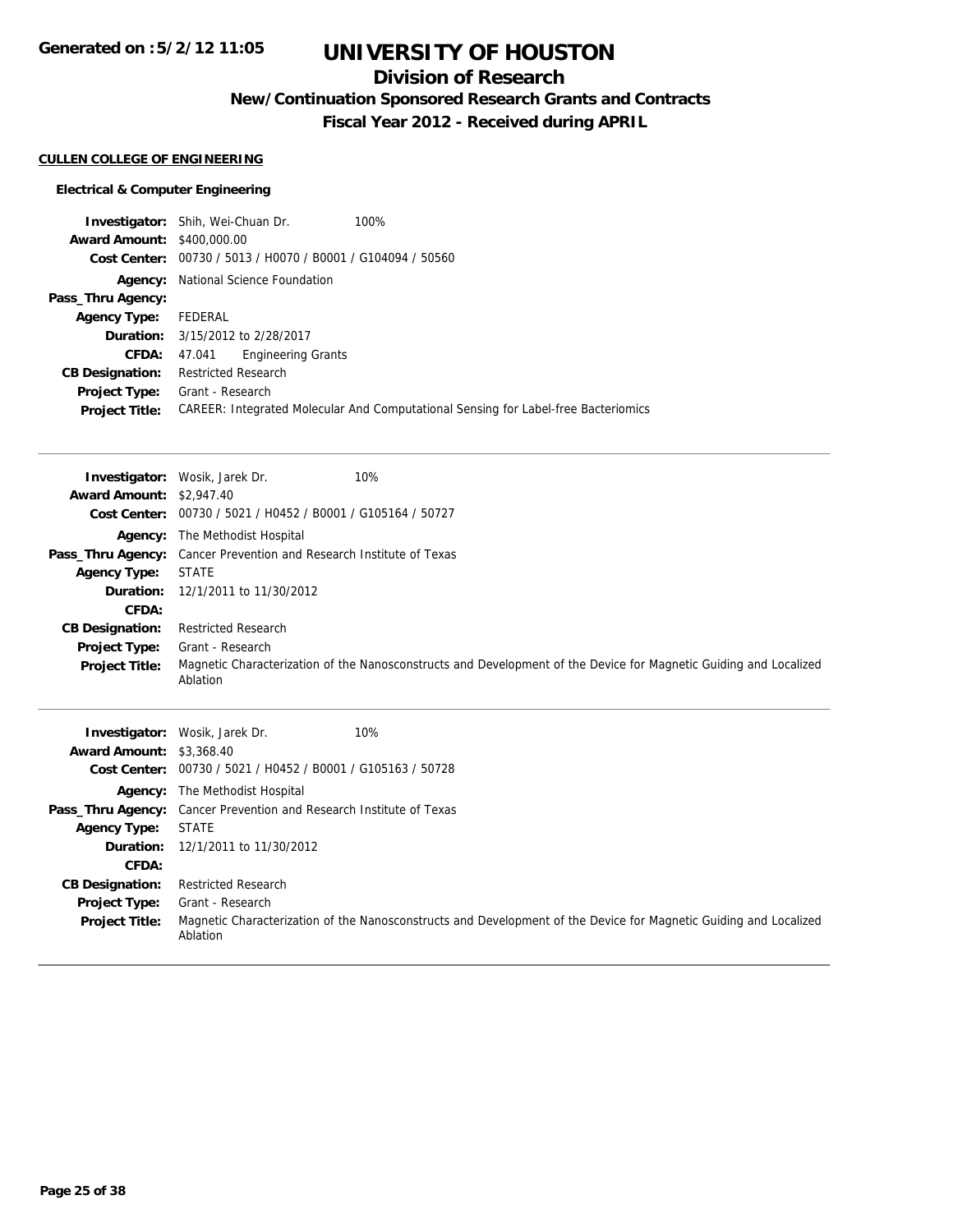**Generated on :5/2/12 11:05**

# **UNIVERSITY OF HOUSTON**

# **Division of Research**

**New/Continuation Sponsored Research Grants and Contracts**

**Fiscal Year 2012 - Received during APRIL**

## **CULLEN COLLEGE OF ENGINEERING**

## **Electrical & Computer Engineering**

| <b>Investigator:</b> Han, Zhu Dr. | 100%                                                                                                                     |
|-----------------------------------|--------------------------------------------------------------------------------------------------------------------------|
| <b>Award Amount: \$6,000.00</b>   |                                                                                                                          |
|                                   | Cost Center: 00730 / 5013 / H0070 / B0001 / G105133 / 50840                                                              |
|                                   | <b>Agency:</b> National Science Foundation                                                                               |
| Pass_Thru Agency:                 |                                                                                                                          |
| <b>Agency Type:</b>               | FEDERAL                                                                                                                  |
|                                   | <b>Duration:</b> $4/11/2012$ to $8/31/2013$                                                                              |
| <b>CFDA:</b>                      | <b>Engineering Grants</b><br>47.041                                                                                      |
| <b>CB Designation:</b>            | Restricted Research                                                                                                      |
| <b>Project Type:</b>              | Grant - Research                                                                                                         |
| <b>Project Title:</b>             | REU Supplemental Funding for "IHCS: Collaborative Research: Compressive Spectrum Sensing in Cognitive Radio<br>Networks" |

| <b>Investigator:</b> Chen, Ji Dr. |                                         |                                                             | 100%                                                              |
|-----------------------------------|-----------------------------------------|-------------------------------------------------------------|-------------------------------------------------------------------|
| <b>Award Amount: \$8,000.00</b>   |                                         |                                                             |                                                                   |
|                                   |                                         | Cost Center: 00730 / 5013 / H0070 / B0001 / G105084 / 50613 |                                                                   |
| Agency:                           |                                         | National Science Foundation                                 |                                                                   |
| Pass_Thru Agency:                 |                                         |                                                             |                                                                   |
| <b>Agency Type:</b>               | FEDERAL                                 |                                                             |                                                                   |
|                                   | <b>Duration:</b> 3/17/2012 to 1/31/2014 |                                                             |                                                                   |
| CFDA:                             | 47.041                                  | <b>Engineering Grants</b>                                   |                                                                   |
| <b>CB Designation:</b>            | <b>Restricted Research</b>              |                                                             |                                                                   |
| <b>Project Type:</b>              | Grant - Research                        |                                                             |                                                                   |
| <b>Project Title:</b>             |                                         |                                                             | REU Supplement: Center for Electromagnetic Compatability Research |
|                                   |                                         |                                                             |                                                                   |

|                                  | 100%<br><b>Investigator:</b> Prasad, Saurabh Dr.                                          |
|----------------------------------|-------------------------------------------------------------------------------------------|
| <b>Award Amount: \$65,000.00</b> |                                                                                           |
|                                  | Cost Center: 00730 / 5013 / H0070 / B0001 / G105056 / 50788                               |
|                                  | <b>Agency:</b> Mississippi State University                                               |
|                                  | Pass_Thru Agency: National Geospatial-Intelligence Agency                                 |
| <b>Agency Type:</b>              | FEDERAL                                                                                   |
|                                  | <b>Duration:</b> $1/16/2012$ to $5/1/2012$                                                |
| <b>CFDA:</b>                     | Basic, Applied, and Advanced Research in Science and Engineering<br>12.630                |
| <b>CB Designation:</b>           | <b>Restricted Research</b>                                                                |
| Project Type:                    | Grant - Research                                                                          |
| <b>Project Title:</b>            | Information Fusion in the Redundant Wavelet Transform Domain for Robust Hyperspectral ATR |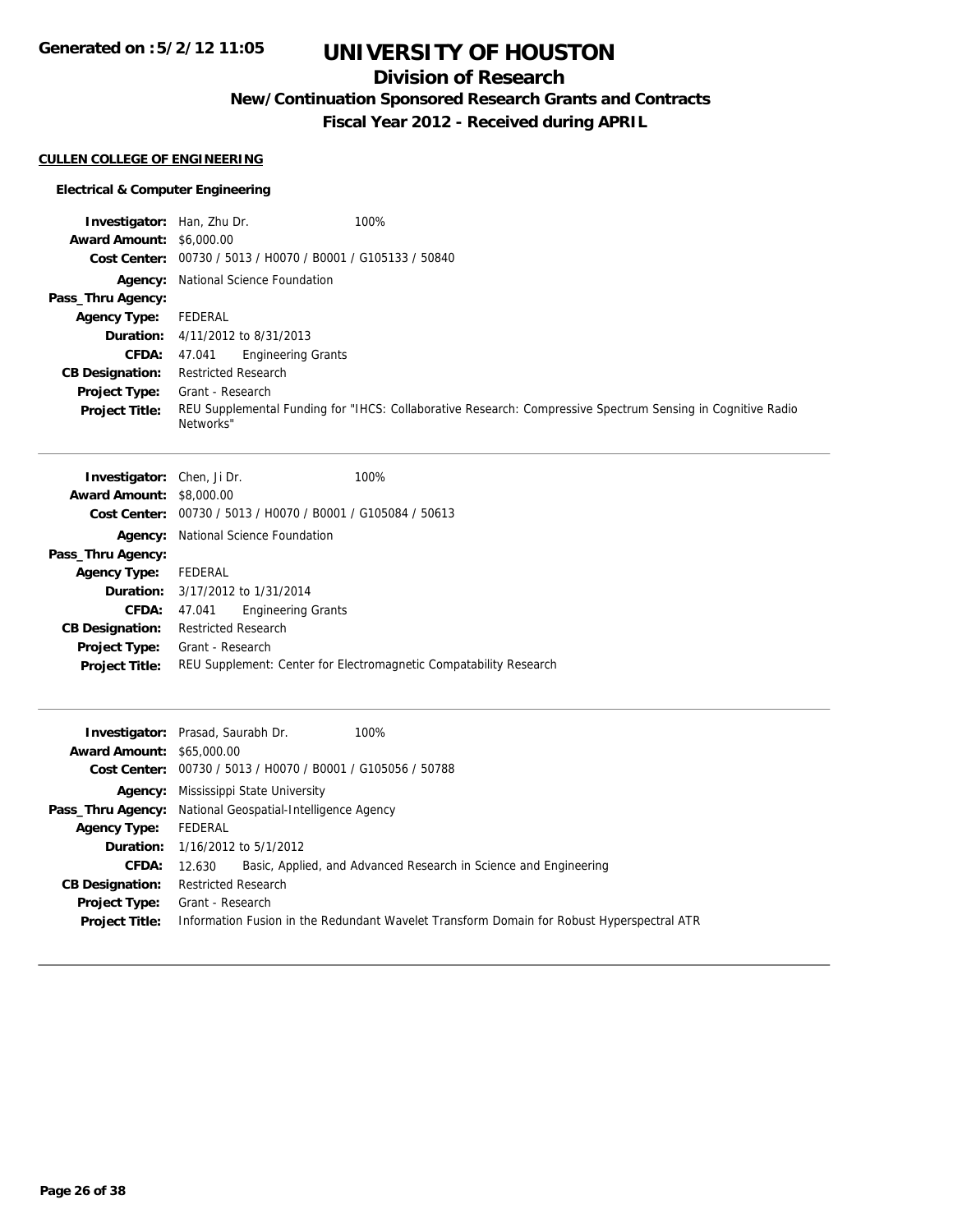# **Division of Research**

**New/Continuation Sponsored Research Grants and Contracts**

**Fiscal Year 2012 - Received during APRIL**

#### **CULLEN COLLEGE OF ENGINEERING**

#### **Electrical & Computer Engineering**

**Investigator:** Liu, Ce Dr. 100% **Award Amount:** \$25,000.00 **Cost Center:** 00730 / 5022 / H0070 / B0001 / G096869 / 42176 **Agency:** Various Private Profit Agencies **Pass\_Thru Agency: Agency Type:** PROFIT **Duration:** 9/1/2007 to 8/31/2012 **CFDA: CB Designation:** Restricted Research **Project Type:** Grant - Research **Project Title:** Well Logging Consortium

|                                  | <b>Investigator:</b> Contreras-Vidal, Jose Dr.<br>100%                       |
|----------------------------------|------------------------------------------------------------------------------|
| <b>Award Amount: \$64,437.00</b> |                                                                              |
|                                  | Cost Center: 00730 / 5013 / H0070 / B0001 / G104881 / 50628                  |
|                                  | <b>Agency:</b> University of Maryland College Park                           |
|                                  | <b>Pass_Thru Agency:</b> National Institutes of Health                       |
| <b>Agency Type:</b>              | FEDERAL                                                                      |
|                                  | <b>Duration:</b> $1/1/2012$ to $6/30/2012$                                   |
| <b>CFDA:</b>                     | Center for Research for Mothers and Children<br>93.865                       |
| <b>CB Designation:</b>           | <b>Restricted Research</b>                                                   |
| <b>Project Type:</b>             | Grant - Research                                                             |
| <b>Project Title:</b>            | Functions and Development of the Mirror Neuron System: Project IV and Core B |
|                                  |                                                                              |

| <b>Investigator:</b> Chen, Ji Dr. |                                                             | 100% |
|-----------------------------------|-------------------------------------------------------------|------|
| <b>Award Amount: \$10,000.00</b>  |                                                             |      |
|                                   | Cost Center: 00730 / 5022 / H0070 / B0001 / G096630 / 42373 |      |
|                                   | <b>Agency:</b> St. Jude Medical Cardiac Rhythm Management   |      |
| Pass_Thru Agency:                 |                                                             |      |
| <b>Agency Type:</b>               | <b>PROFIT</b>                                               |      |
|                                   | <b>Duration:</b> $1/1/2008$ to $6/30/2012$                  |      |
| CFDA:                             |                                                             |      |
| <b>CB Designation:</b>            | <b>Restricted Research</b>                                  |      |
| <b>Project Type:</b>              | Grant - Research                                            |      |
| <b>Project Title:</b>             | NUMERICAL MODELING STUDY                                    |      |
|                                   |                                                             |      |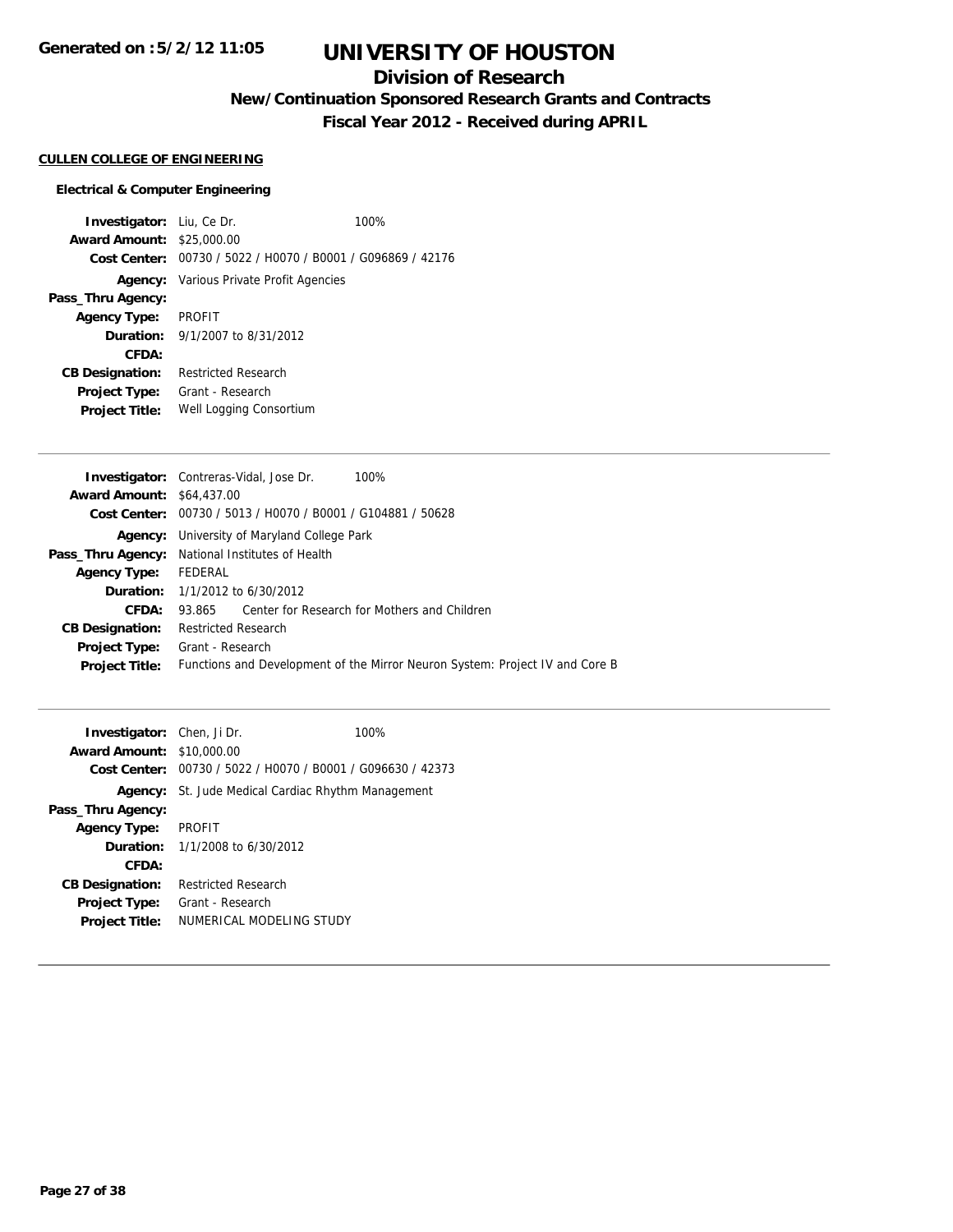# **Division of Research**

**New/Continuation Sponsored Research Grants and Contracts**

**Fiscal Year 2012 - Received during APRIL**

## **CULLEN COLLEGE OF ENGINEERING**

## **Electrical & Computer Engineering**

|                                  | <b>Investigator:</b> Brankovic, Stanko Dr.<br>40%                                                                                                         |
|----------------------------------|-----------------------------------------------------------------------------------------------------------------------------------------------------------|
| <b>Award Amount: \$42,938,00</b> |                                                                                                                                                           |
|                                  | Cost Center: 00730 / 5013 / H0070 / B0001 / G099623 / 46651                                                                                               |
|                                  | <b>Agency:</b> National Science Foundation                                                                                                                |
| Pass_Thru Agency:                |                                                                                                                                                           |
| <b>Agency Type:</b>              | FEDERAL                                                                                                                                                   |
|                                  | <b>Duration:</b> $6/15/2010$ to $5/31/2015$                                                                                                               |
| <b>CFDA:</b>                     | Mathematical and Physical Sciences<br>47.049                                                                                                              |
| <b>CB Designation:</b>           | <b>Restricted Research</b>                                                                                                                                |
| <b>Project Type:</b>             | Grant - Research                                                                                                                                          |
| <b>Project Title:</b>            | CAREER: Electrochemical Nanofabrication - Transformative Concept Towards Synthesis of Novel Materials, Functional<br>Surfaces and Metallic Nanostructures |

| Investigator: Chen, Ji Dr.       |                                                             | 80%                                                            |
|----------------------------------|-------------------------------------------------------------|----------------------------------------------------------------|
| <b>Award Amount: \$12,000.00</b> |                                                             |                                                                |
|                                  | Cost Center: 00730 / 5022 / H0070 / B0001 / G101781 / 46615 |                                                                |
| Agency:                          | <b>Mixed Multi-Donors</b>                                   |                                                                |
| Pass_Thru Agency:                |                                                             |                                                                |
| <b>Agency Type:</b>              | PROFIT                                                      |                                                                |
| Duration:                        | 4/26/2010 to 1/31/2014                                      |                                                                |
| CFDA:                            |                                                             |                                                                |
| <b>CB Designation:</b>           | <b>Restricted Research</b>                                  |                                                                |
| <b>Project Type:</b>             | Special Research Agreement - Research                       |                                                                |
| <b>Project Title:</b>            |                                                             | Membership - Center for Electromagnetic compatibility Research |
|                                  |                                                             |                                                                |

|                                 | <b>Investigator:</b> Kayali, Mohammad Dr.                   | 20%                                                            |
|---------------------------------|-------------------------------------------------------------|----------------------------------------------------------------|
| <b>Award Amount: \$3,000.00</b> |                                                             |                                                                |
|                                 | Cost Center: 00730 / 5022 / H0070 / B0001 / G101781 / 46615 |                                                                |
| Agency:                         | <b>Mixed Multi-Donors</b>                                   |                                                                |
| Pass_Thru Agency:               |                                                             |                                                                |
| <b>Agency Type:</b>             | <b>PROFIT</b>                                               |                                                                |
|                                 | <b>Duration:</b> 4/26/2010 to 1/31/2014                     |                                                                |
| CFDA:                           |                                                             |                                                                |
| <b>CB Designation:</b>          | <b>Restricted Research</b>                                  |                                                                |
| <b>Project Type:</b>            | Special Research Agreement - Research                       |                                                                |
| <b>Project Title:</b>           |                                                             | Membership - Center for Electromagnetic compatibility Research |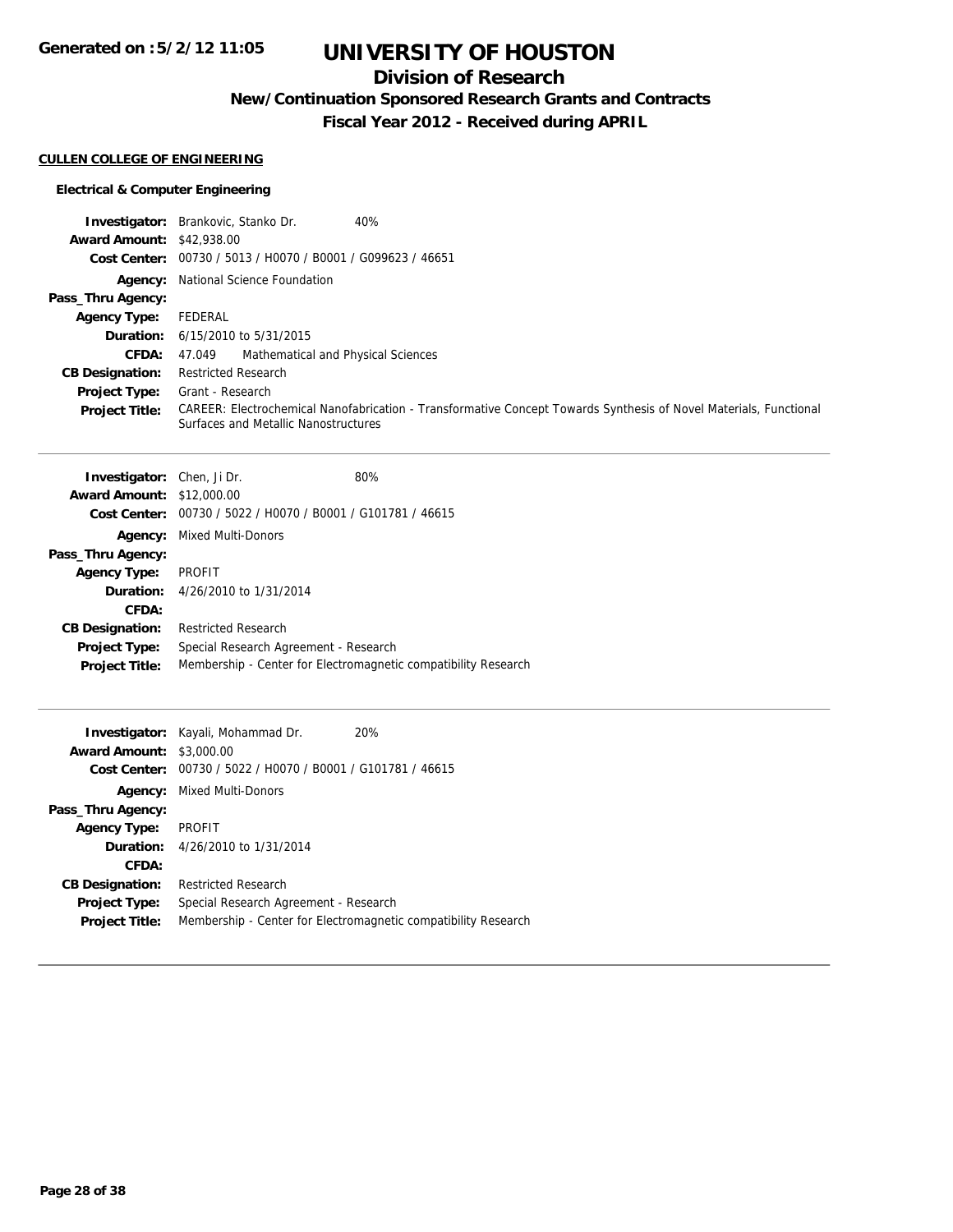# **Division of Research**

**New/Continuation Sponsored Research Grants and Contracts**

**Fiscal Year 2012 - Received during APRIL**

#### **CULLEN COLLEGE OF ENGINEERING**

## **Mechanical Engineering**

|                                 | 33%<br><b>Investigator:</b> Song, Gangbing Dr.                                                          |
|---------------------------------|---------------------------------------------------------------------------------------------------------|
| <b>Award Amount: \$3,960.00</b> |                                                                                                         |
|                                 | Cost Center: 00730 / 5013 / H0068 / B0001 / G104899 / 50475                                             |
|                                 | <b>Agency:</b> National Science Foundation                                                              |
| Pass_Thru Agency:               |                                                                                                         |
| <b>Agency Type:</b>             | FEDERAL                                                                                                 |
|                                 | <b>Duration:</b> $2/29/2012$ to $3/31/2014$                                                             |
| <b>CFDA:</b>                    | 47.041 Engineering Grants                                                                               |
| <b>CB Designation:</b>          | <b>Restricted Research</b>                                                                              |
| Project Type:                   | Grant - Research                                                                                        |
| <b>Project Title:</b>           | REU Supplement: Self-stressing SMA/FRP Composite Patches for Rehabilitation of Cracked Steel Structures |

| <b>Award Amount: \$12,000.00</b>                                                                 |  |
|--------------------------------------------------------------------------------------------------|--|
| Cost Center: 00730 / 5013 / H0073 / B0001 / G104452 / 50864                                      |  |
| National Science Foundation<br>Agency:                                                           |  |
| Pass_Thru Agency:                                                                                |  |
| FEDERAL<br><b>Agency Type:</b>                                                                   |  |
| <b>Duration:</b> 9/1/2011 to 8/31/2012                                                           |  |
| <b>Engineering Grants</b><br><b>CFDA:</b><br>47.041                                              |  |
| <b>Restricted Research</b><br><b>CB Designation:</b>                                             |  |
| Grant - Research<br><b>Project Type:</b>                                                         |  |
| REU Supplement: Size-Dependent Super-Piezoelectricity in Nanostructures<br><b>Project Title:</b> |  |

## **DIVISION OF RESEARCH**

### **Biology of Behavior Institute**

|                        | <b>Investigator:</b> Cole, Blaine J. Dr.                    | 25%                                                                |
|------------------------|-------------------------------------------------------------|--------------------------------------------------------------------|
| <b>Award Amount:</b>   | \$22,461.50                                                 |                                                                    |
|                        | Cost Center: 00730 / 5013 / H0104 / B0001 / G104024 / 50831 |                                                                    |
|                        | <b>Agency:</b> National Science Foundation                  |                                                                    |
| Pass_Thru Agency:      |                                                             |                                                                    |
| <b>Agency Type:</b>    | FEDERAL                                                     |                                                                    |
|                        | <b>Duration:</b> 5/1/2012 to 4/30/2013                      |                                                                    |
| CFDA:                  | <b>Biological Sciences</b><br>47.074                        |                                                                    |
| <b>CB Designation:</b> | <b>Restricted Research</b>                                  |                                                                    |
| <b>Project Type:</b>   | Grant - Research                                            |                                                                    |
| <b>Project Title:</b>  |                                                             | LTREB: Sources of variation in lifetime fitness of harvester ants. |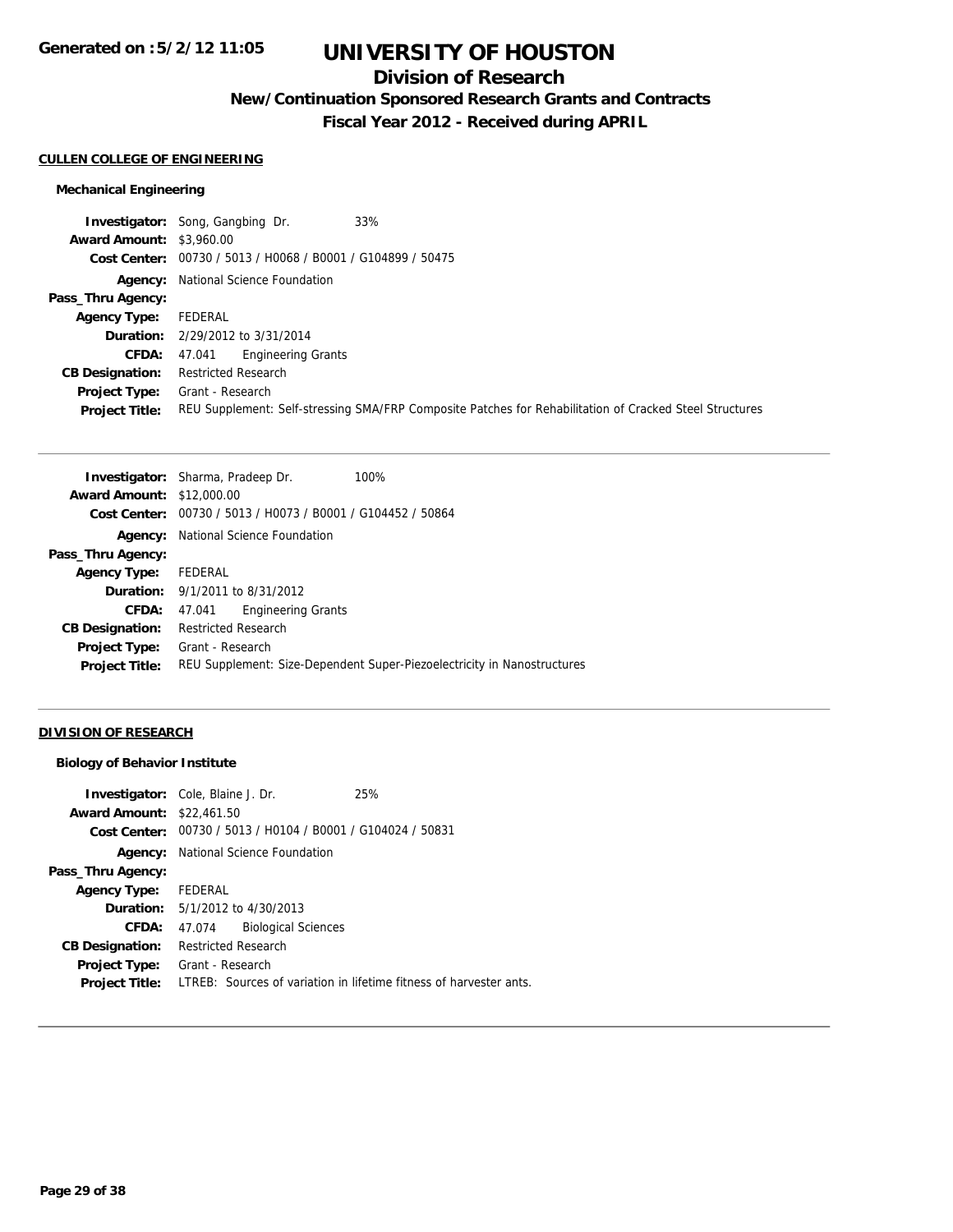# **Division of Research**

**New/Continuation Sponsored Research Grants and Contracts**

**Fiscal Year 2012 - Received during APRIL**

#### **DIVISION OF RESEARCH**

#### **Biology of Behavior Institute**

**Investigator:** Wiernasz, Diane Dr. 25% **Award Amount:** \$22,461.50 **Cost Center:** 00730 / 5013 / H0104 / B0001 / G104024 / 50831 **Agency:** National Science Foundation **Pass\_Thru Agency: Agency Type:** FEDERAL **Duration:** 5/1/2012 to 4/30/2013 **CFDA:** 47.074 Biological Sciences **CB Designation:** Restricted Research **Project Type:** Grant - Research **Project Title:** LTREB: Sources of variation in lifetime fitness of harvester ants.

#### **Center for Advanced Materials**

|                                  | <b>Investigator:</b> Ignatiev, Alex Dr.                         | 10%                                                                                 |  |  |
|----------------------------------|-----------------------------------------------------------------|-------------------------------------------------------------------------------------|--|--|
| <b>Award Amount: \$14,996.10</b> |                                                                 |                                                                                     |  |  |
|                                  |                                                                 | Cost Center: 00730 / 5013 / H0453 / B0001 / G102472 / 50751                         |  |  |
|                                  | <b>Agency:</b> Houston Area Research Council                    |                                                                                     |  |  |
|                                  | Pass_Thru Agency: U.S. Department of Energy - Office of Science |                                                                                     |  |  |
| <b>Agency Type:</b>              | FEDERAL                                                         |                                                                                     |  |  |
|                                  | <b>Duration:</b> 1/1/2012 to 11/30/2012                         |                                                                                     |  |  |
| <b>CFDA:</b>                     | 81.087                                                          | Renewable Energy Research and Development                                           |  |  |
| <b>CB Designation:</b>           | <b>Restricted Research</b>                                      |                                                                                     |  |  |
|                                  | <b>Project Type:</b> Grant - Research                           |                                                                                     |  |  |
| <b>Project Title:</b>            |                                                                 | Research in Advanced Antireflective Coatings and Solar cells for Marine Environment |  |  |
|                                  |                                                                 |                                                                                     |  |  |

| <b>Award Amount: \$89,976.60</b>                                                                             |  |  |
|--------------------------------------------------------------------------------------------------------------|--|--|
| Cost Center: 00730 / 5013 / H0453 / B0001 / G102472 / 50751                                                  |  |  |
| <b>Agency:</b> Houston Area Research Council                                                                 |  |  |
| <b>Pass_Thru Agency:</b> U.S. Department of Energy - Office of Science                                       |  |  |
| FEDERAL<br><b>Agency Type:</b>                                                                               |  |  |
| <b>Duration:</b> 1/1/2012 to 11/30/2012                                                                      |  |  |
| Renewable Energy Research and Development<br>CFDA:<br>81.087                                                 |  |  |
| <b>Restricted Research</b><br><b>CB Designation:</b>                                                         |  |  |
| <b>Project Type:</b> Grant - Research                                                                        |  |  |
| Research in Advanced Antireflective Coatings and Solar cells for Marine Environment<br><b>Project Title:</b> |  |  |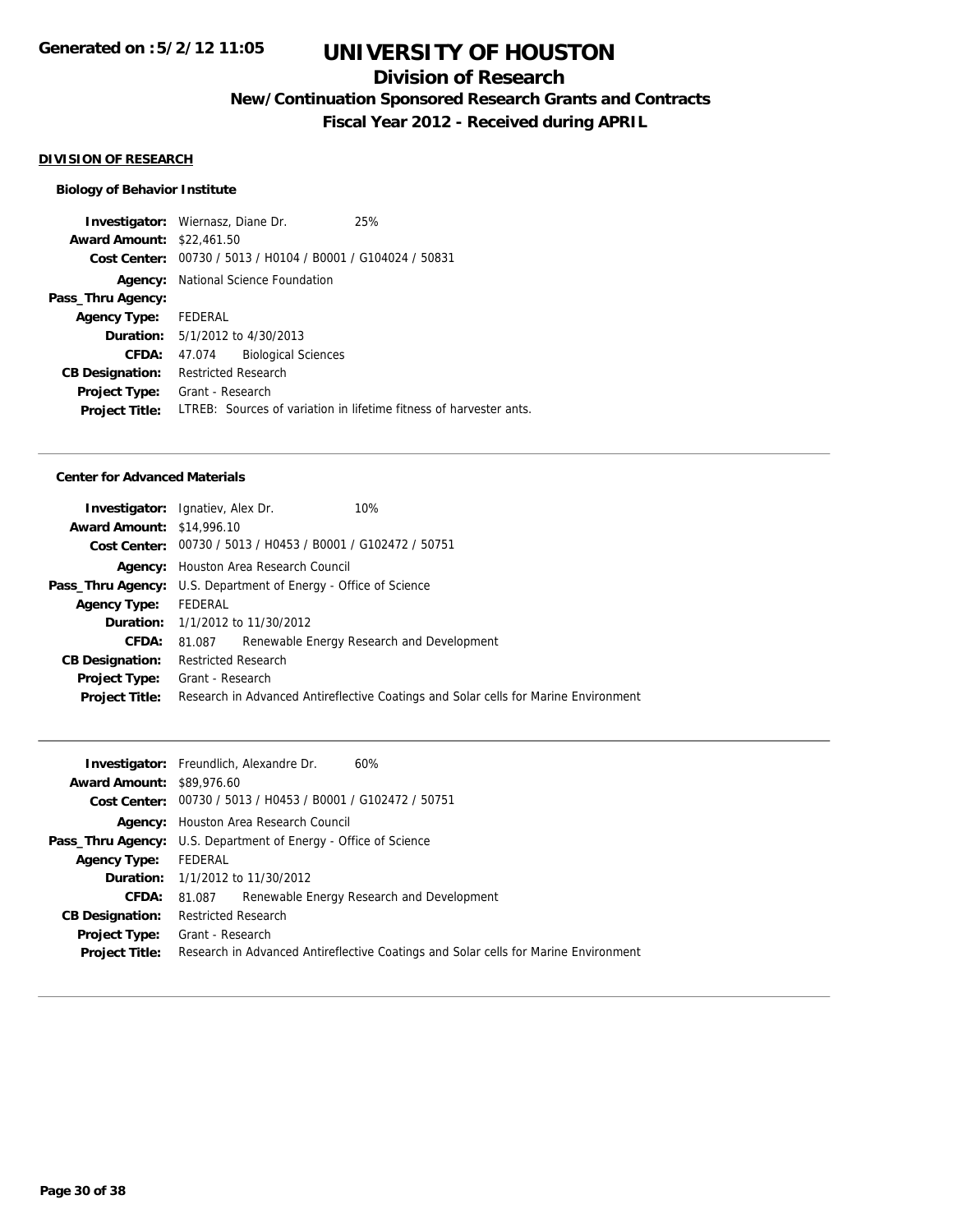# **Division of Research**

**New/Continuation Sponsored Research Grants and Contracts**

**Fiscal Year 2012 - Received during APRIL**

#### **DIVISION OF RESEARCH**

#### **Center for Biomedical & Environmental Genomics**

|                                 | <b>Investigator:</b> Fox, George E. Dr.                     | 10%                                                                               |
|---------------------------------|-------------------------------------------------------------|-----------------------------------------------------------------------------------|
| <b>Award Amount: \$9,000.00</b> |                                                             |                                                                                   |
|                                 | Cost Center: 00730 / 5013 / H0104 / B0001 / G101662 / 47058 |                                                                                   |
| Agency:                         | Georgia Institute of Technology                             |                                                                                   |
| Pass_Thru Agency:               |                                                             | NASA - National Aeronautics and Space Administration - Headquarters (Wash., D.C.) |
| <b>Agency Type:</b>             | FEDERAL                                                     |                                                                                   |
|                                 | <b>Duration:</b> 5/1/2010 to 1/31/2014                      |                                                                                   |
| <b>CFDA:</b>                    | 43.000                                                      | National Aeronautics and Space Administration                                     |
| <b>CB Designation:</b>          | <b>Restricted Research</b>                                  |                                                                                   |
| <b>Project Type:</b>            | Grant - Research                                            |                                                                                   |
| <b>Project Title:</b>           | Evolutionary history of the cellular translation machinery  |                                                                                   |
|                                 |                                                             |                                                                                   |

|                                  | <b>Investigator:</b> Chapman, Barbara M. Dr.                 | 50%                                                                                      |
|----------------------------------|--------------------------------------------------------------|------------------------------------------------------------------------------------------|
| <b>Award Amount: \$70,887,00</b> |                                                              |                                                                                          |
|                                  | Cost Center: 00730 / 5043 / H0546 / B0001 / G101840 / 47011  |                                                                                          |
|                                  | <b>Agency:</b> UT-Battelle, LLC                              |                                                                                          |
|                                  | <b>Pass_Thru Agency:</b> U.S. Department of Energy-Oak Ridge |                                                                                          |
| <b>Agency Type:</b>              | FEDERAL                                                      |                                                                                          |
|                                  | <b>Duration:</b> 7/28/2010 to 9/30/2012                      |                                                                                          |
| CFDA:                            | 47.040                                                       | Computer and Information Science and Engineering                                         |
| <b>CB Designation:</b>           | <b>Restricted Research</b>                                   |                                                                                          |
| <b>Project Type:</b>             | Contract - Research                                          |                                                                                          |
| <b>Project Title:</b>            |                                                              | Preparation of the OpenSHMEM API for the HPC community and Chapel Environment Maturation |
|                                  |                                                              |                                                                                          |

## **Institute for Space Systems Operations**

|                                 | 10%<br><b>Investigator:</b> Fox, George E. Dr.                                                             |  |  |
|---------------------------------|------------------------------------------------------------------------------------------------------------|--|--|
| <b>Award Amount: \$9,000.00</b> |                                                                                                            |  |  |
|                                 | Cost Center: 00730 / 5013 / H0104 / B0001 / G101662 / 47058                                                |  |  |
| Agency:                         | Georgia Institute of Technology                                                                            |  |  |
|                                 | <b>Pass_Thru Agency:</b> NASA - National Aeronautics and Space Administration - Headquarters (Wash., D.C.) |  |  |
| <b>Agency Type:</b>             | FEDERAL                                                                                                    |  |  |
|                                 | <b>Duration:</b> 5/1/2010 to 1/31/2014                                                                     |  |  |
| <b>CFDA:</b>                    | National Aeronautics and Space Administration<br>43.000                                                    |  |  |
| <b>CB Designation:</b>          | <b>Restricted Research</b>                                                                                 |  |  |
| <b>Project Type:</b>            | Grant - Research                                                                                           |  |  |
| <b>Project Title:</b>           | Evolutionary history of the cellular translation machinery                                                 |  |  |
|                                 |                                                                                                            |  |  |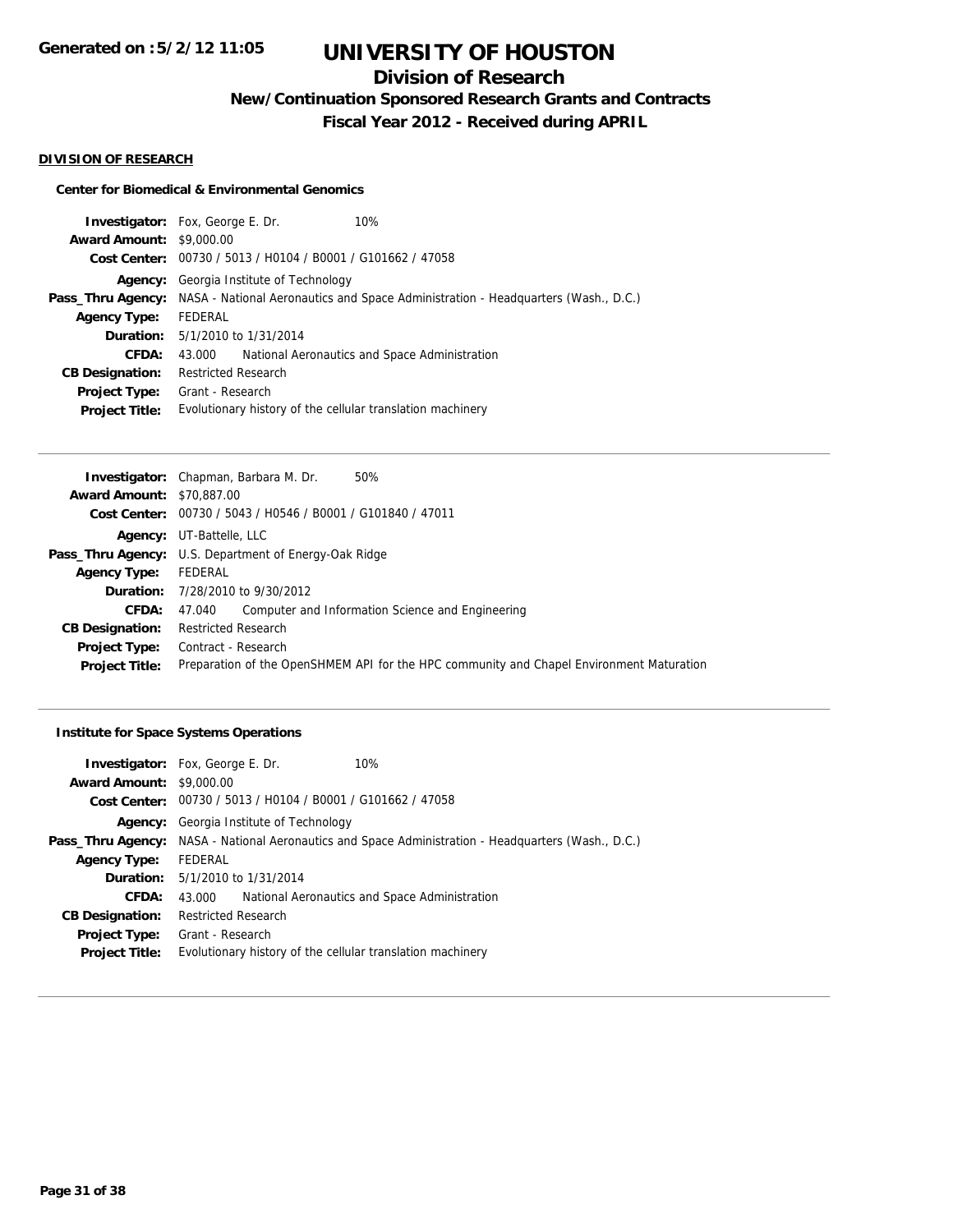# **Division of Research**

**New/Continuation Sponsored Research Grants and Contracts**

**Fiscal Year 2012 - Received during APRIL**

#### **DIVISION OF RESEARCH**

## **Office of Contracts and Grants**

**Investigator:** Rymer, Beverly Ms. 100% **Award Amount:** \$157,246.00 **Cost Center:** 00730 / 5022 / H0107 / B0001 / G003290 / 15332 **Agency:** The Welch Foundation **Pass\_Thru Agency: Agency Type:** FOUNDATION **Duration:** 9/1/1989 to 5/31/2012 **CFDA:** DELETE Non-Federal activity **CB Designation:** Restricted Research **Project Type:** Grant - Research **Project Title:** Welch Chair in Science Control Account

### **TcSUH**

|                                 | <b>Investigator:</b> Wosik, Jarek Dr.                                      | 30%                                                                                                               |
|---------------------------------|----------------------------------------------------------------------------|-------------------------------------------------------------------------------------------------------------------|
| <b>Award Amount: \$8,842.20</b> |                                                                            |                                                                                                                   |
|                                 | Cost Center: 00730 / 5021 / H0452 / B0001 / G105164 / 50727                |                                                                                                                   |
|                                 | <b>Agency:</b> The Methodist Hospital                                      |                                                                                                                   |
|                                 | <b>Pass_Thru Agency:</b> Cancer Prevention and Research Institute of Texas |                                                                                                                   |
| <b>Agency Type:</b>             | STATE                                                                      |                                                                                                                   |
|                                 | <b>Duration:</b> 12/1/2011 to 11/30/2012                                   |                                                                                                                   |
| CFDA:                           |                                                                            |                                                                                                                   |
| <b>CB Designation:</b>          | <b>Restricted Research</b>                                                 |                                                                                                                   |
| <b>Project Type:</b>            | Grant - Research                                                           |                                                                                                                   |
| <b>Project Title:</b>           | Ablation                                                                   | Magnetic Characterization of the Nanosconstructs and Development of the Device for Magnetic Guiding and Localized |

|                                  | 42%<br><b>Investigator:</b> Brazdeikis, Audrius Prof.                                                                         |
|----------------------------------|-------------------------------------------------------------------------------------------------------------------------------|
| <b>Award Amount: \$12,379.08</b> |                                                                                                                               |
|                                  | Cost Center: 00730 / 5021 / H0452 / B0001 / G105164 / 50727                                                                   |
|                                  | <b>Agency:</b> The Methodist Hospital                                                                                         |
|                                  | Pass_Thru Agency: Cancer Prevention and Research Institute of Texas                                                           |
| <b>Agency Type:</b>              | <b>STATE</b>                                                                                                                  |
|                                  | <b>Duration:</b> 12/1/2011 to 11/30/2012                                                                                      |
| CFDA:                            |                                                                                                                               |
| <b>CB Designation:</b>           | <b>Restricted Research</b>                                                                                                    |
| <b>Project Type:</b>             | Grant - Research                                                                                                              |
| <b>Project Title:</b>            | Magnetic Characterization of the Nanosconstructs and Development of the Device for Magnetic Guiding and Localized<br>Ablation |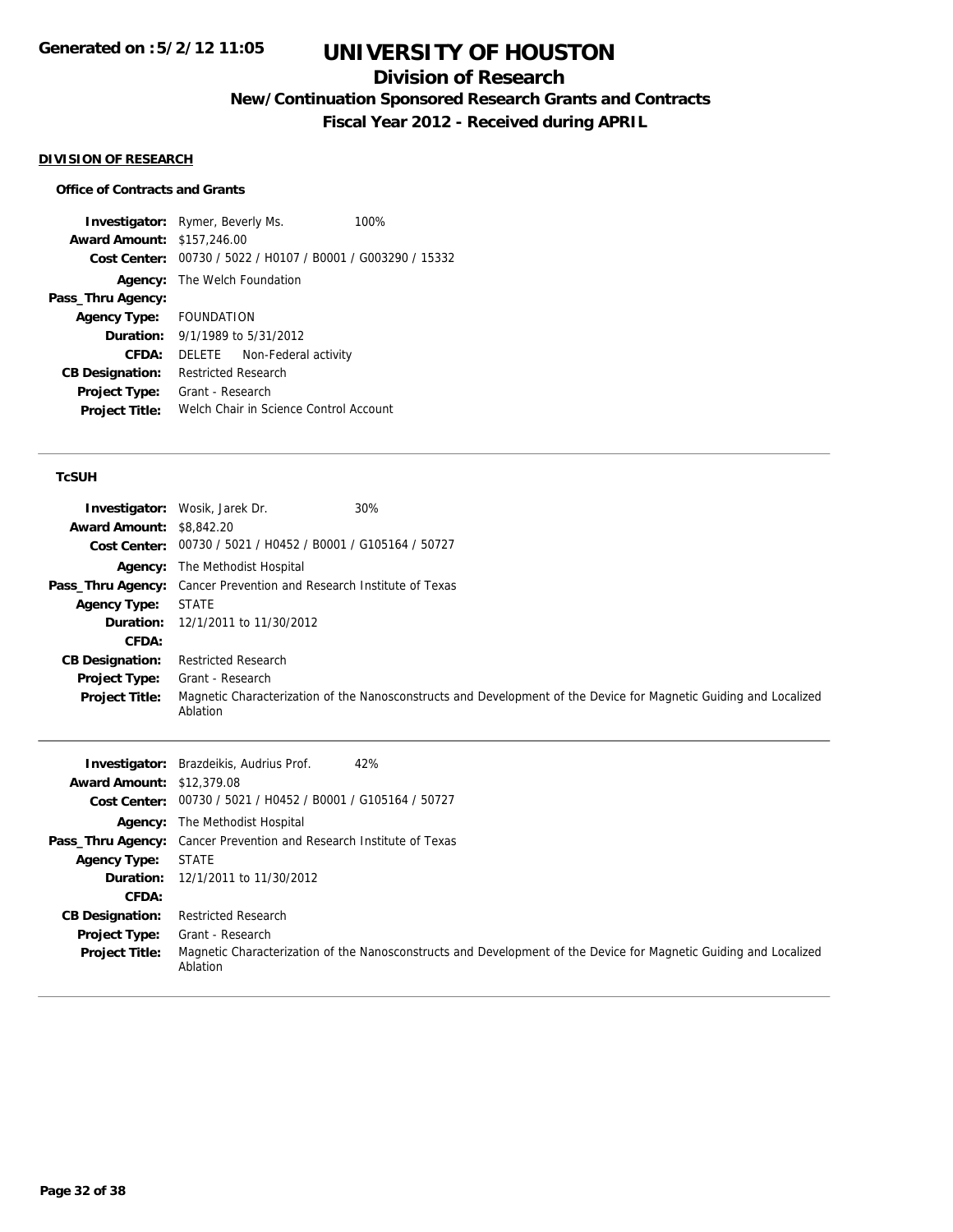# **Division of Research**

# **New/Continuation Sponsored Research Grants and Contracts**

**Fiscal Year 2012 - Received during APRIL**

#### **DIVISION OF RESEARCH**

## **TcSUH**

|                                  | <b>Investigator:</b> Brazdeikis, Audrius Prof.<br>42%                                                                                                     |
|----------------------------------|-----------------------------------------------------------------------------------------------------------------------------------------------------------|
| <b>Award Amount: \$14,147.28</b> |                                                                                                                                                           |
|                                  | Cost Center: 00730 / 5021 / H0452 / B0001 / G105163 / 50728                                                                                               |
| Agency:                          | The Methodist Hospital                                                                                                                                    |
| Pass_Thru Agency:                | Cancer Prevention and Research Institute of Texas                                                                                                         |
| <b>Agency Type:</b>              | <b>STATE</b>                                                                                                                                              |
| Duration:                        | 12/1/2011 to 11/30/2012                                                                                                                                   |
| CFDA:                            |                                                                                                                                                           |
| <b>CB Designation:</b>           | <b>Restricted Research</b>                                                                                                                                |
| Project Type:                    | Grant - Research                                                                                                                                          |
| <b>Project Title:</b>            | Magnetic Characterization of the Nanosconstructs and Development of the Device for Magnetic Guiding and Localized<br>Ablation                             |
|                                  | 30%<br>Investigator: Wosik, Jarek Dr.                                                                                                                     |
| Award Amount: \$10,105.20        |                                                                                                                                                           |
|                                  | Cost Center: 00730 / 5021 / H0452 / B0001 / G105163 / 50728                                                                                               |
|                                  | Agency: The Methodist Hospital                                                                                                                            |
|                                  | Pass_Thru Agency: Cancer Prevention and Research Institute of Texas                                                                                       |
| <b>Agency Type:</b>              | <b>STATE</b>                                                                                                                                              |
| Duration:                        | 12/1/2011 to 11/30/2012                                                                                                                                   |
| CFDA:                            |                                                                                                                                                           |
| <b>CB Designation:</b>           | <b>Restricted Research</b>                                                                                                                                |
| Project Type:                    | Grant - Research                                                                                                                                          |
| <b>Project Title:</b>            | Magnetic Characterization of the Nanosconstructs and Development of the Device for Magnetic Guiding and Localized<br>Ablation                             |
|                                  | 30%<br>Investigator: Brankovic, Stanko Dr.                                                                                                                |
| <b>Award Amount: \$32,203.50</b> |                                                                                                                                                           |
|                                  | Cost Center: 00730 / 5013 / H0070 / B0001 / G099623 / 46651                                                                                               |
|                                  | Agency: National Science Foundation                                                                                                                       |
| Pass_Thru Agency:                |                                                                                                                                                           |
| <b>Agency Type:</b>              | <b>FEDERAL</b>                                                                                                                                            |
| Duration:                        | 6/15/2010 to 5/31/2015                                                                                                                                    |
| <b>CFDA:</b>                     | 47.049<br>Mathematical and Physical Sciences                                                                                                              |
| <b>CB Designation:</b>           | <b>Restricted Research</b>                                                                                                                                |
| Project Type:                    | Grant - Research                                                                                                                                          |
| <b>Project Title:</b>            | CAREER: Electrochemical Nanofabrication - Transformative Concept Towards Synthesis of Novel Materials, Functional<br>Surfaces and Metallic Nanostructures |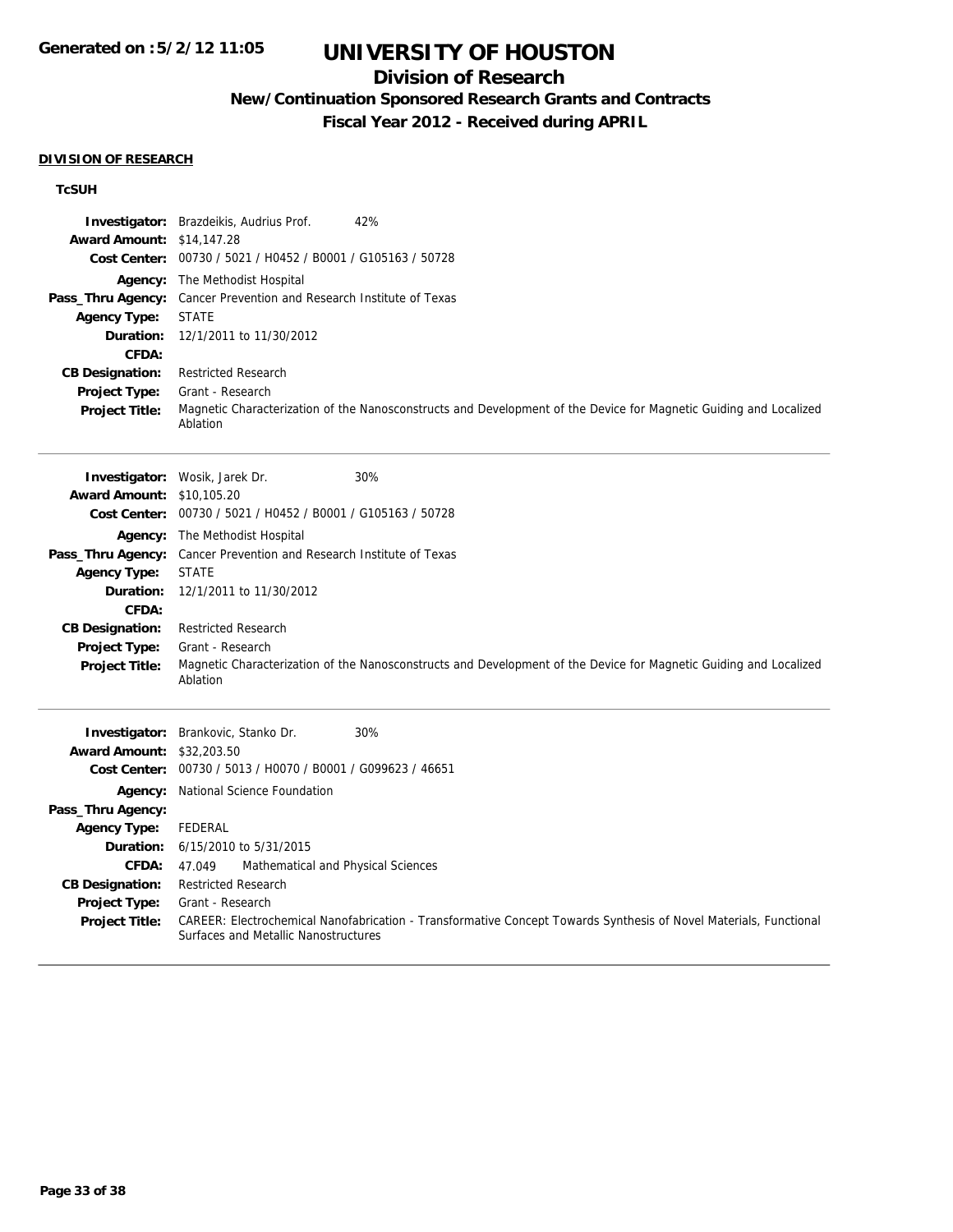# **Division of Research**

**New/Continuation Sponsored Research Grants and Contracts**

**Fiscal Year 2012 - Received during APRIL**

### **DIVISION OF RESEARCH**

## **Texas Learning/Computation Center**

|                                 | <b>Investigator:</b> Fox, George E. Dr.                     | 10%                                                                               |  |
|---------------------------------|-------------------------------------------------------------|-----------------------------------------------------------------------------------|--|
| <b>Award Amount: \$9,000.00</b> |                                                             |                                                                                   |  |
|                                 | Cost Center: 00730 / 5013 / H0104 / B0001 / G101662 / 47058 |                                                                                   |  |
| Agency:                         | Georgia Institute of Technology                             |                                                                                   |  |
| Pass_Thru Agency:               |                                                             | NASA - National Aeronautics and Space Administration - Headquarters (Wash., D.C.) |  |
| <b>Agency Type:</b>             | FEDERAL                                                     |                                                                                   |  |
|                                 | <b>Duration:</b> 5/1/2010 to 1/31/2014                      |                                                                                   |  |
| CFDA:                           | 43.000                                                      | National Aeronautics and Space Administration                                     |  |
| <b>CB Designation:</b>          | <b>Restricted Research</b>                                  |                                                                                   |  |
| Project Type:                   | Grant - Research                                            |                                                                                   |  |
| <b>Project Title:</b>           | Evolutionary history of the cellular translation machinery  |                                                                                   |  |
|                                 |                                                             |                                                                                   |  |

|                        | <b>Investigator:</b> Cirino, Paul Dr.                | 10%                                                         |
|------------------------|------------------------------------------------------|-------------------------------------------------------------|
| <b>Award Amount:</b>   | \$2,545.80                                           |                                                             |
|                        |                                                      | Cost Center: 00730 / 5013 / H0288 / B0001 / G096313 / 44890 |
|                        | <b>Agency:</b> Vanderbilt University                 |                                                             |
| Pass_Thru Agency:      | National Institutes of Health                        |                                                             |
| <b>Agency Type:</b>    | FEDERAL                                              |                                                             |
|                        | <b>Duration:</b> 12/1/2008 to 11/30/2012             |                                                             |
| CFDA:                  | Clinical Research<br>93.333                          |                                                             |
| <b>CB Designation:</b> | <b>Restricted Research</b>                           |                                                             |
| Project Type:          | Grant - Research                                     |                                                             |
| <b>Project Title:</b>  | Calculations, Word Problems, and Algebraic Cognition |                                                             |
|                        |                                                      |                                                             |

|                                  | <b>Investigator:</b> Cirino, Paul Dr.            | 5%                                                                         |
|----------------------------------|--------------------------------------------------|----------------------------------------------------------------------------|
| <b>Award Amount: \$20,377.10</b> |                                                  |                                                                            |
| Cost Center:                     | 00730 / 5013 / H0288 / B0001 / G101915 / 48475   |                                                                            |
|                                  | <b>Agency:</b> Institute of Educational Sciences |                                                                            |
| Pass_Thru Agency:                |                                                  |                                                                            |
| <b>Agency Type:</b>              | FEDERAL                                          |                                                                            |
|                                  | <b>Duration:</b> 8/15/2011 to 8/14/2013          |                                                                            |
| <b>CFDA:</b>                     | 84.305                                           | National Institute on Student Achievement, Curriculum and Assessment       |
| <b>CB Designation:</b>           | <b>Restricted Research</b>                       |                                                                            |
| Project Type:                    | Grant - Research                                 |                                                                            |
| <b>Project Title:</b>            |                                                  | Arithmetical and Cognitive Antecedents and Concomitants of Algebraic Skill |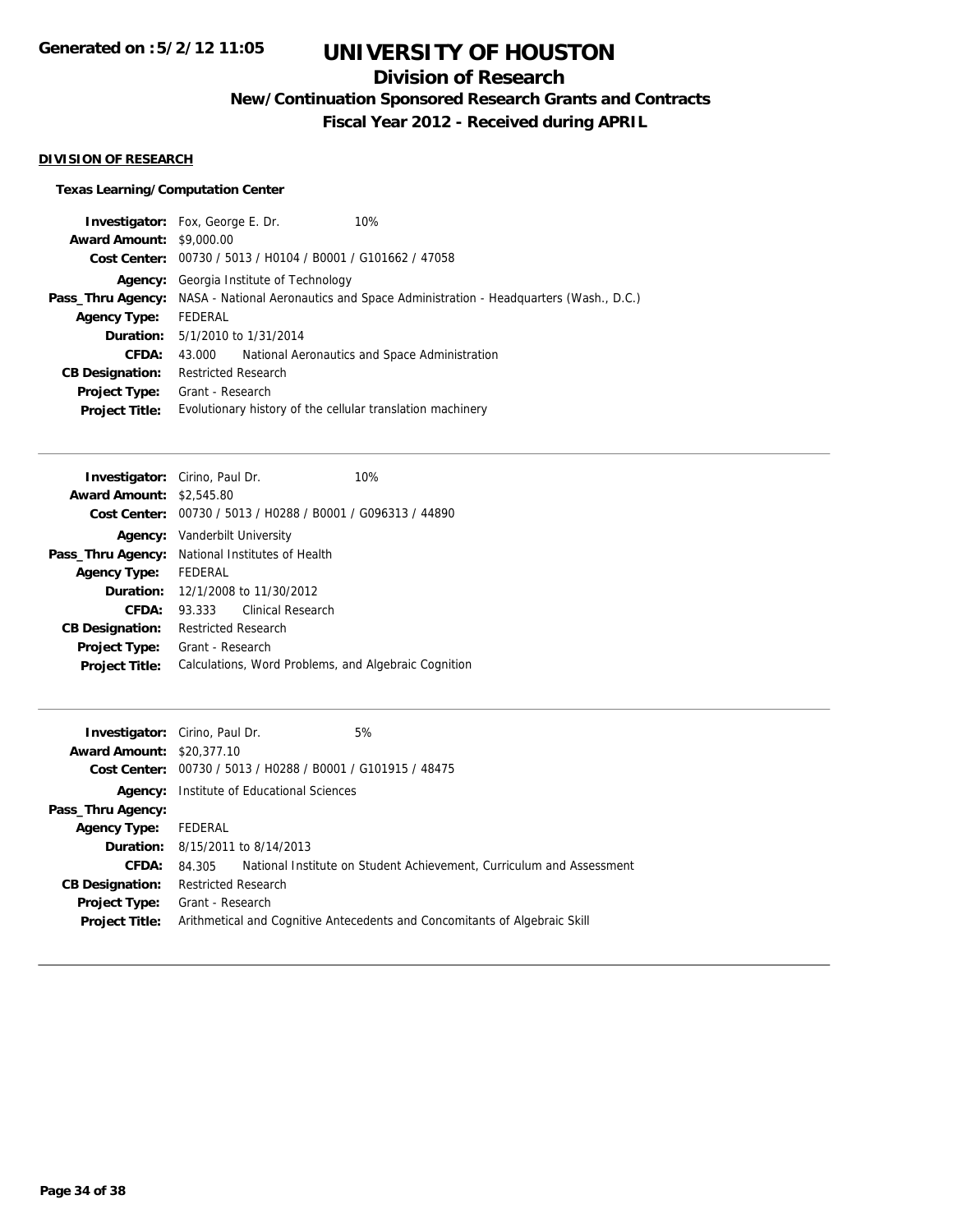# **Division of Research**

**New/Continuation Sponsored Research Grants and Contracts**

**Fiscal Year 2012 - Received during APRIL**

#### **DIVISION OF RESEARCH**

## **Texas Learning/Computation Center**

| <b>Investigator:</b> Tolar, Tammy Dr. |                            |                                                             | 5%                                                                         |
|---------------------------------------|----------------------------|-------------------------------------------------------------|----------------------------------------------------------------------------|
| <b>Award Amount: \$20,377.10</b>      |                            |                                                             |                                                                            |
|                                       |                            | Cost Center: 00730 / 5013 / H0288 / B0001 / G101915 / 48475 |                                                                            |
| Agency:                               |                            | Institute of Educational Sciences                           |                                                                            |
| Pass_Thru Agency:                     |                            |                                                             |                                                                            |
| <b>Agency Type:</b>                   | FEDERAL                    |                                                             |                                                                            |
|                                       |                            | <b>Duration:</b> 8/15/2011 to 8/14/2013                     |                                                                            |
| CFDA:                                 | 84.305                     |                                                             | National Institute on Student Achievement, Curriculum and Assessment       |
| <b>CB Designation:</b>                | <b>Restricted Research</b> |                                                             |                                                                            |
| <b>Project Type:</b>                  | Grant - Research           |                                                             |                                                                            |
| <b>Project Title:</b>                 |                            |                                                             | Arithmetical and Cognitive Antecedents and Concomitants of Algebraic Skill |
|                                       |                            |                                                             |                                                                            |

|                                 | 10%<br><b>Investigator:</b> Fletcher, Jack Dr.                                    |
|---------------------------------|-----------------------------------------------------------------------------------|
| <b>Award Amount: \$4,018.20</b> |                                                                                   |
|                                 | Cost Center: 00730 / 5013 / H0288 / B0001 / G101829 / 50853                       |
| Agency:                         | George Washington University                                                      |
|                                 | <b>Pass_Thru Agency:</b> National Institute of Child Health and Human Development |
| <b>Agency Type:</b>             | FEDERAL                                                                           |
|                                 | <b>Duration:</b> $8/1/2011$ to $6/30/2012$                                        |
| CFDA:                           | Center for Research for Mothers and Children<br>93.865                            |
| <b>CB Designation:</b>          | <b>Restricted Research</b>                                                        |
| <b>Project Type:</b>            | Grant - Research                                                                  |
| <b>Project Title:</b>           | A Follow-up of Children Enrolled in the Management of Myelomening ocele Study     |
|                                 |                                                                                   |

### **TIMES**

| <b>Investigator:</b> Cirino, Paul Dr. |                                                             |                          | 70% |
|---------------------------------------|-------------------------------------------------------------|--------------------------|-----|
| <b>Award Amount: \$17,820.60</b>      |                                                             |                          |     |
|                                       | Cost Center: 00730 / 5013 / H0288 / B0001 / G096313 / 44890 |                          |     |
|                                       | <b>Agency:</b> Vanderbilt University                        |                          |     |
| Pass_Thru Agency:                     | National Institutes of Health                               |                          |     |
| <b>Agency Type:</b>                   | <b>FEDERAL</b>                                              |                          |     |
|                                       | <b>Duration:</b> 12/1/2008 to 11/30/2012                    |                          |     |
| CFDA:                                 | 93.333                                                      | <b>Clinical Research</b> |     |
| <b>CB Designation:</b>                | <b>Restricted Research</b>                                  |                          |     |
| Project Type:                         | Grant - Research                                            |                          |     |
| <b>Project Title:</b>                 | Calculations, Word Problems, and Algebraic Cognition        |                          |     |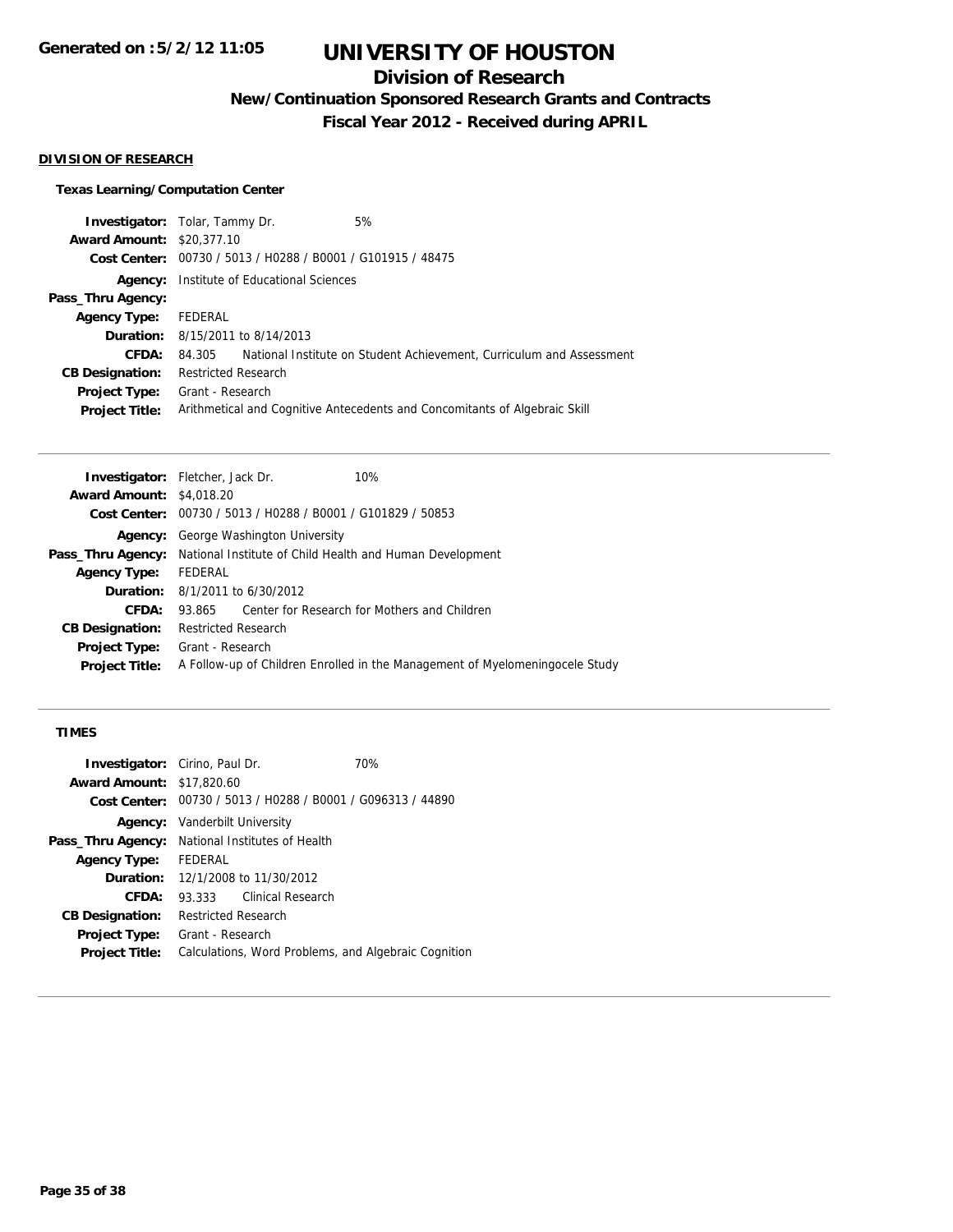# **Division of Research**

**New/Continuation Sponsored Research Grants and Contracts**

**Fiscal Year 2012 - Received during APRIL**

### **DIVISION OF RESEARCH**

# **TIMES**

| <b>Investigator:</b> Cirino, Paul Dr. |                            |                                                             | 35%                                                                        |
|---------------------------------------|----------------------------|-------------------------------------------------------------|----------------------------------------------------------------------------|
| <b>Award Amount: \$142,639.70</b>     |                            |                                                             |                                                                            |
|                                       |                            | Cost Center: 00730 / 5013 / H0288 / B0001 / G101915 / 48475 |                                                                            |
| Agency:                               |                            | Institute of Educational Sciences                           |                                                                            |
| Pass_Thru Agency:                     |                            |                                                             |                                                                            |
| <b>Agency Type:</b>                   | FEDERAL                    |                                                             |                                                                            |
|                                       |                            | <b>Duration:</b> 8/15/2011 to 8/14/2013                     |                                                                            |
| CFDA:                                 | 84.305                     |                                                             | National Institute on Student Achievement, Curriculum and Assessment       |
| <b>CB Designation:</b>                | <b>Restricted Research</b> |                                                             |                                                                            |
| <b>Project Type:</b>                  | Grant - Research           |                                                             |                                                                            |
| <b>Project Title:</b>                 |                            |                                                             | Arithmetical and Cognitive Antecedents and Concomitants of Algebraic Skill |

| <b>Investigator:</b> Tolar, Tammy Dr. |                            |                                                             | 35%                                                                        |
|---------------------------------------|----------------------------|-------------------------------------------------------------|----------------------------------------------------------------------------|
| <b>Award Amount: \$142,639.70</b>     |                            |                                                             |                                                                            |
|                                       |                            | Cost Center: 00730 / 5013 / H0288 / B0001 / G101915 / 48475 |                                                                            |
| Agency:                               |                            | Institute of Educational Sciences                           |                                                                            |
| Pass_Thru Agency:                     |                            |                                                             |                                                                            |
| <b>Agency Type:</b>                   | FEDERAL                    |                                                             |                                                                            |
|                                       |                            | <b>Duration:</b> 8/15/2011 to 8/14/2013                     |                                                                            |
| CFDA:                                 | 84.305                     |                                                             | National Institute on Student Achievement, Curriculum and Assessment       |
| <b>CB Designation:</b>                | <b>Restricted Research</b> |                                                             |                                                                            |
| Project Type:                         | Grant - Research           |                                                             |                                                                            |
| <b>Project Title:</b>                 |                            |                                                             | Arithmetical and Cognitive Antecedents and Concomitants of Algebraic Skill |
|                                       |                            |                                                             |                                                                            |

|                                  | 60%<br><b>Investigator:</b> Fletcher, Jack Dr.                                    |
|----------------------------------|-----------------------------------------------------------------------------------|
| <b>Award Amount: \$24,109.20</b> |                                                                                   |
|                                  | Cost Center: 00730 / 5013 / H0288 / B0001 / G101829 / 50853                       |
|                                  | <b>Agency:</b> George Washington University                                       |
|                                  | <b>Pass_Thru Agency:</b> National Institute of Child Health and Human Development |
| <b>Agency Type:</b>              | FEDERAL                                                                           |
|                                  | <b>Duration:</b> $8/1/2011$ to $6/30/2012$                                        |
| CFDA:                            | Center for Research for Mothers and Children<br>93.865                            |
| <b>CB Designation:</b>           | <b>Restricted Research</b>                                                        |
| <b>Project Type:</b>             | Grant - Research                                                                  |
| <b>Project Title:</b>            | A Follow-up of Children Enrolled in the Management of Myelomening ocele Study     |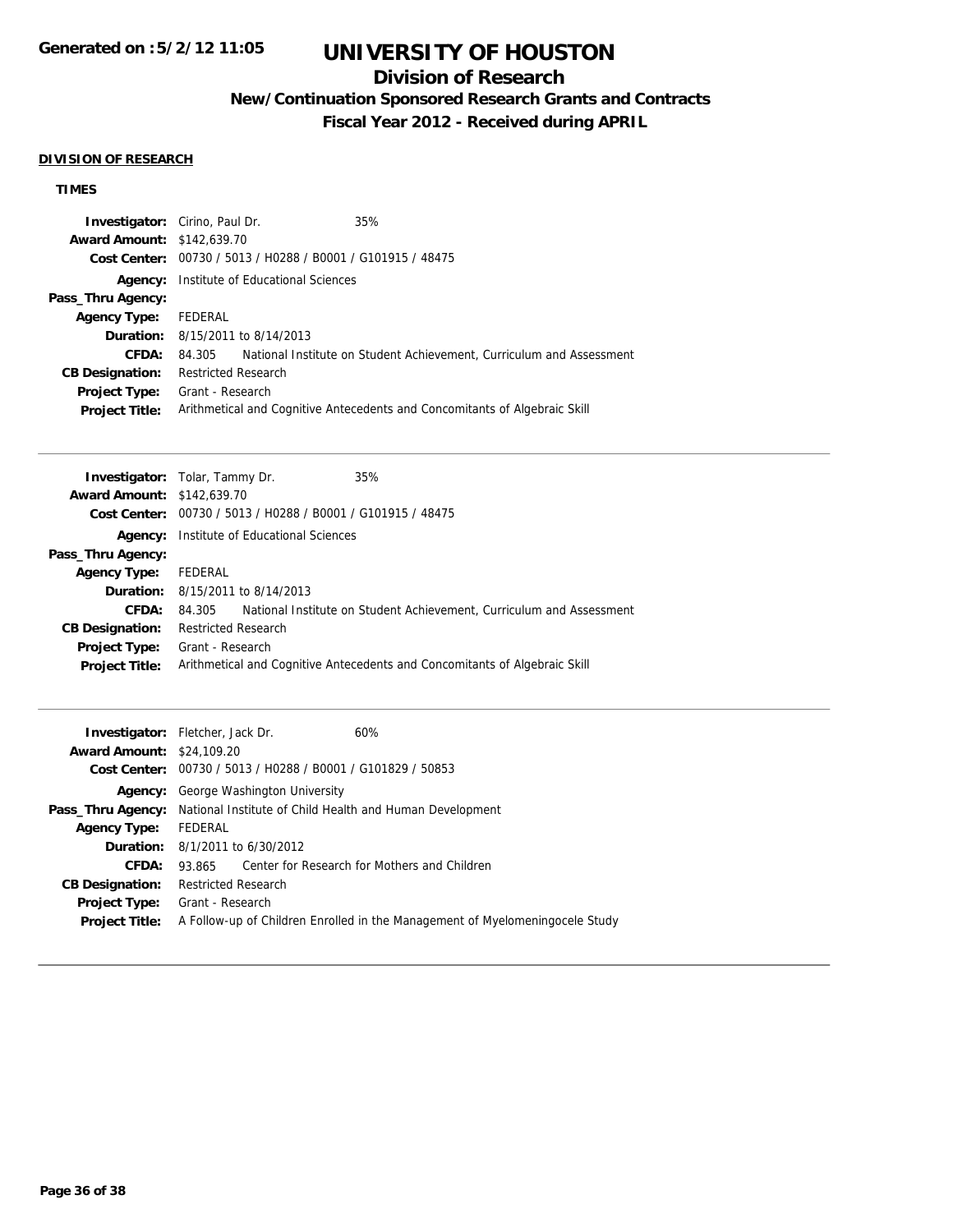**Generated on :5/2/12 11:05**

# **UNIVERSITY OF HOUSTON**

# **Division of Research**

**New/Continuation Sponsored Research Grants and Contracts**

**Fiscal Year 2012 - Received during APRIL**

#### **GRADUATE COLLEGE OF SOCIAL WORK**

## **Center for Health Equities & Evaluation Research**

|                                  | <b>Investigator:</b> Jones, Lovell Dr.                      | 100%                                                                  |
|----------------------------------|-------------------------------------------------------------|-----------------------------------------------------------------------|
| <b>Award Amount: \$35,000.00</b> |                                                             |                                                                       |
|                                  | Cost Center: 00730 / 5021 / H0662 / B0001 / G105211 / 50814 |                                                                       |
| Agency:                          | Baylor College of Medicine                                  |                                                                       |
| Pass_Thru Agency:                |                                                             |                                                                       |
| Agency Type: UNIVERSITY          |                                                             |                                                                       |
|                                  | <b>Duration:</b> $4/1/2012$ to $8/1/2012$                   |                                                                       |
| CFDA:                            |                                                             |                                                                       |
| <b>CB Designation:</b>           | <b>Restricted Research</b>                                  |                                                                       |
| Project Type:                    | Grant - Research                                            |                                                                       |
| <b>Project Title:</b>            |                                                             | Regional Meeting on the Minority and Medically Underserved and Cancer |

|                                  | <b>Investigator:</b> Jones, Lovell Dr.                      | 100%                                                                |
|----------------------------------|-------------------------------------------------------------|---------------------------------------------------------------------|
| <b>Award Amount: \$52,873,00</b> |                                                             |                                                                     |
|                                  | Cost Center: 00730 / 5013 / H0662 / B0001 / G105168 / 50730 |                                                                     |
|                                  | <b>Agency:</b> National Institutes of Health                |                                                                     |
| Pass_Thru Agency:                |                                                             |                                                                     |
| <b>Agency Type:</b>              | FEDERAL                                                     |                                                                     |
|                                  | <b>Duration:</b> 3/12/2012 to 8/31/2012                     |                                                                     |
| <b>CFDA:</b>                     | Cancer Cause and Prevention Research<br>93.393              |                                                                     |
| <b>CB Designation:</b>           | <b>Restricted Research</b>                                  |                                                                     |
| <b>Project Type:</b>             | Grant - Research                                            |                                                                     |
| <b>Project Title:</b>            |                                                             | Regional Symposia on Minorities, THe Medically Underserved & Cancer |
|                                  |                                                             |                                                                     |